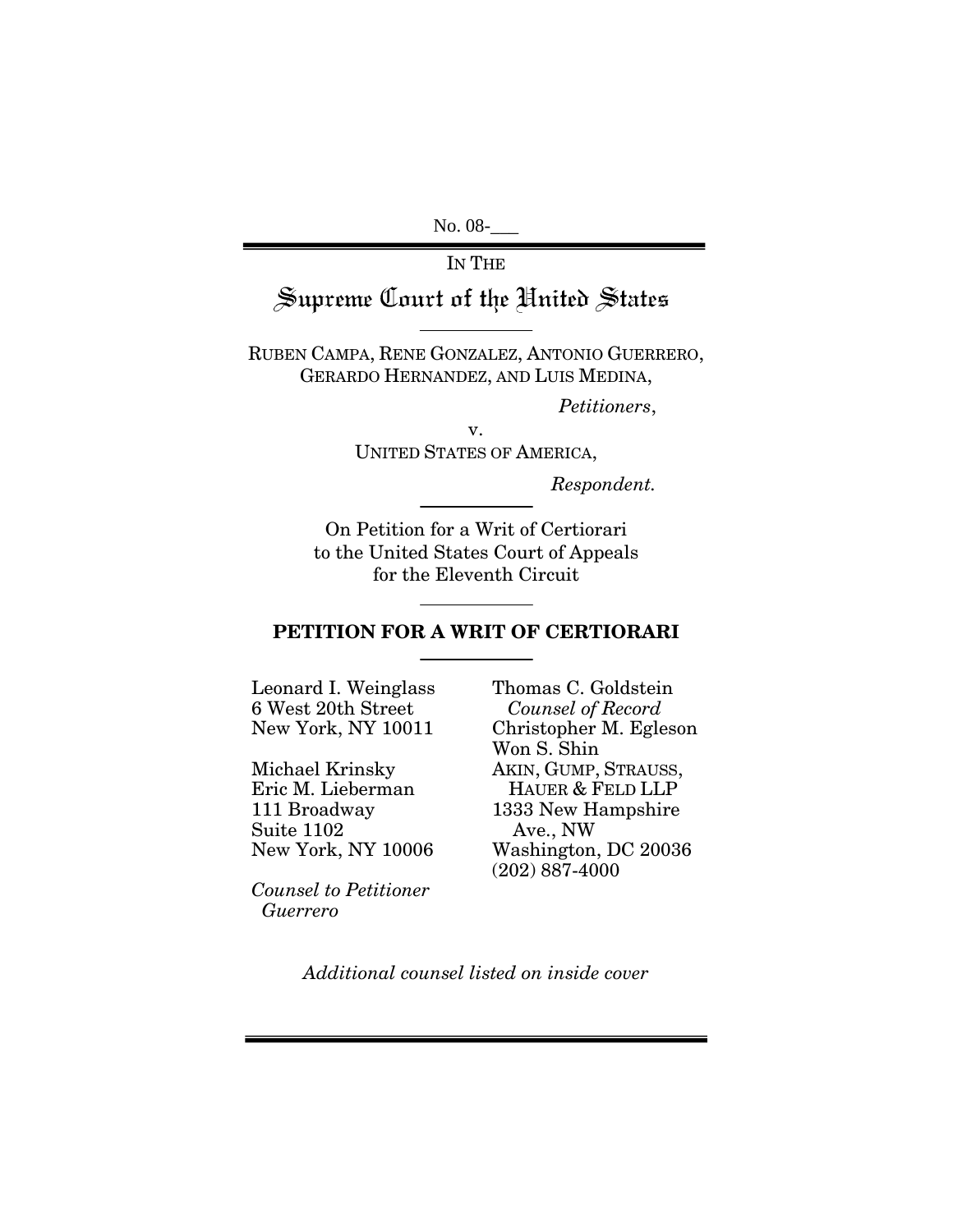Paul A. McKenna 2910 First Union Financial Center 200 South Biscayne Blvd. Miami, FL 33131 *Counsel to Petitioner Hernandez* 

William N. Norris 8870 S.W. 62nd Terrace Miami, FL 33173 *Counsel to Petitioner Medina* 

Richard C. Klugh, Jr. Ingraham Building 25 S.E. 2nd Avenue Suite 1105 Miami, FL 33131 *Counsel to Petitioner Campa* 

Philip R. Horowitz Two Datran Center Suite 1910 9130 South Dadeland Blvd. Miami, FL 33156 *Counsel to Petitioner Gonzalez*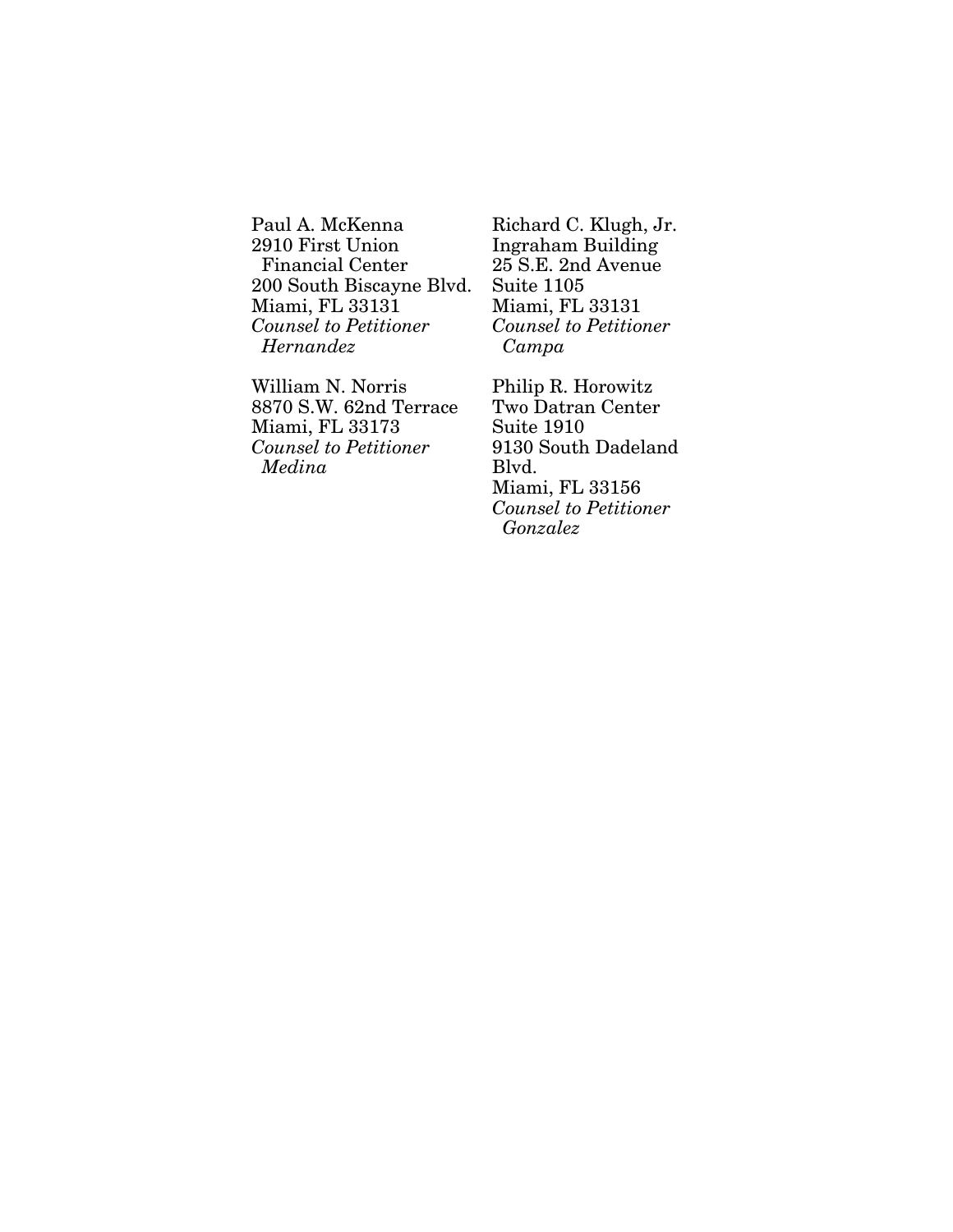#### **QUESTIONS PRESENTED**

Petitioners were convicted in district court in Miami on charges centering on their role as unregistered Cuban agents in monitoring anti-Castro organizations. The trial was the only judicial proceeding in U.S. history to be condemned by the U.N. Human Rights Commission, which found a "climate of bias and prejudice against the accused" so extreme that it failed to meet the "objectivity and impartiality that is required in order to conform to the standards of a fair trial." A panel of the Eleventh Circuit agreed and ordered a retrial in a new venue, but the en banc court reversed, holding that the community's pervasive hostility to the Castro government was categorically irrelevant to the venue inquiry. The dissent called on this Court to grant certiorari. The court of appeals further held that petitioners could not state a *prima facie* claim under *Batson v. Kentucky* because the prosecution had not used all of its peremptory strikes to eliminate every potential black juror.

The questions presented are:

1. Did the Eleventh Circuit apply an erroneous legal standard in holding that petitioners did not establish a right to a change of venue?

2. Does a party's failure to use all of its peremptory strikes to strike all minority members of the juror *per se* preclude a *prima facie* challenge under *Batson v. Kentucky*?

3. Incident to its review of Questions 1 and 2, should this Court review the judgment as it pertains specifically to petitioner Hernandez?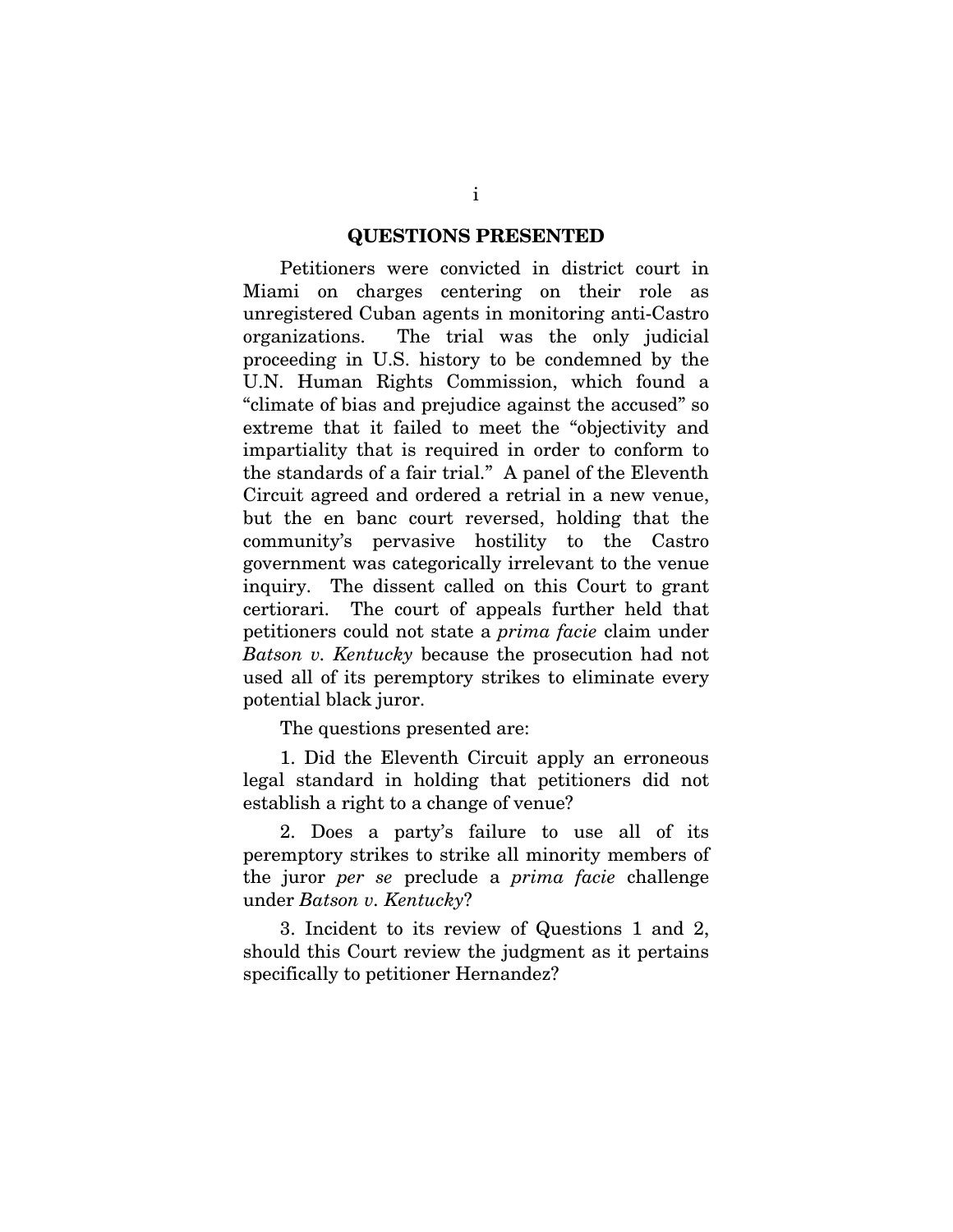## **TABLE OF CONTENTS**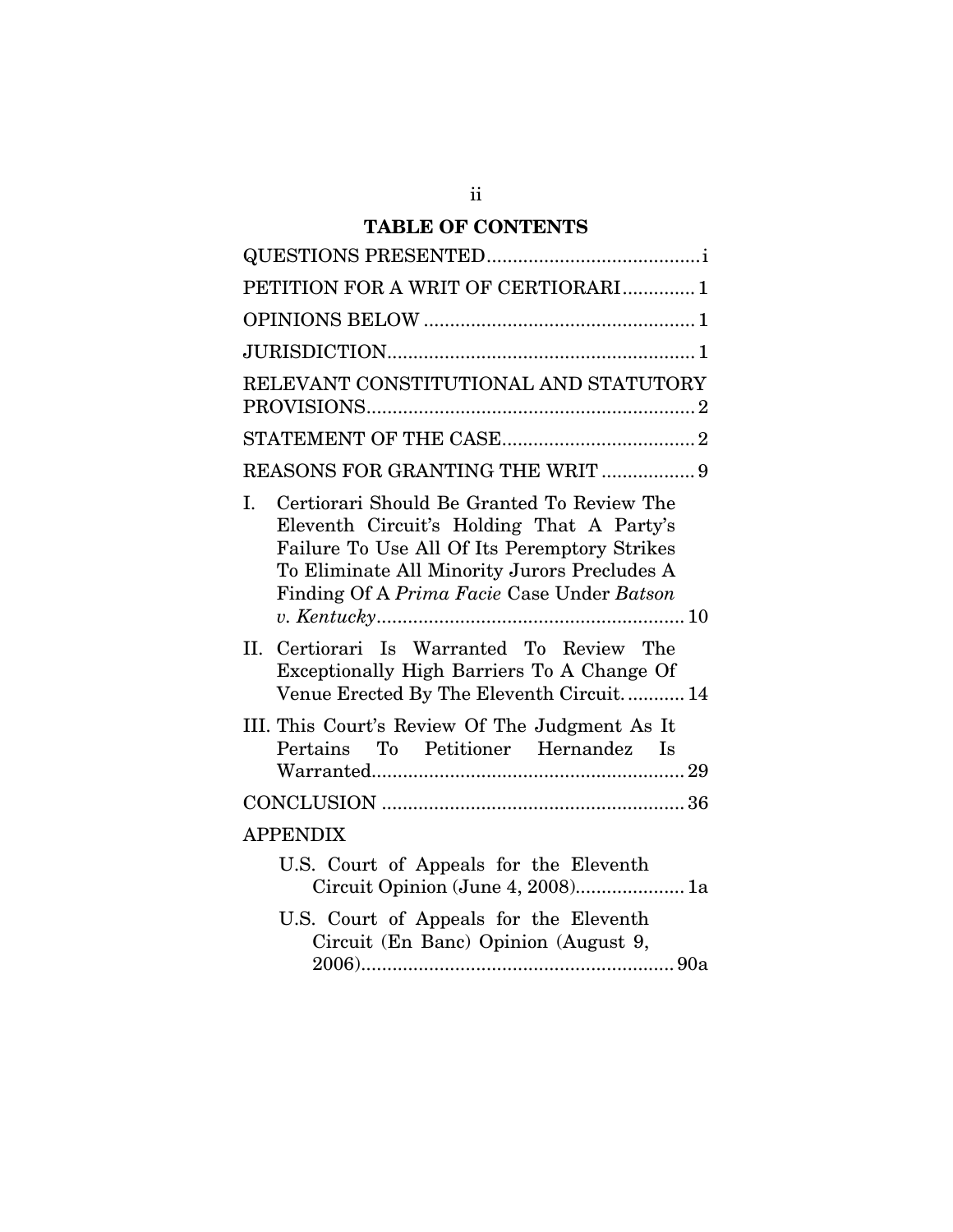| U.S. Court of Appeals for the Eleventh<br>Circuit Opinion (August 9, 2005) 220a                                                             |
|---------------------------------------------------------------------------------------------------------------------------------------------|
| U.S. District Court for the Southern<br>District of Florida Order (July 27,                                                                 |
| U.S. District Court for the Southern<br>District of Florida Order (October 24,                                                              |
| U.S. District Court for the Southern<br>District of Florida Order (November                                                                 |
| U.S. District Court for the Southern<br>District of Florida Judgments in<br>Criminal Cases 1:98-cr-0721-001, -002,                          |
| U.S. Court of Appeals for the Eleventh<br>Circuit Denial of Rehearing and<br>Rehearing En Banc for Hernandez                                |
| U.S. Court of Appeals for the Eleventh<br>Circuit Denial of Rehearing and<br>Rehearing En Banc for Campa,<br>Gonzalez, Guerrero, and Medina |
| U.S. Court of Appeals for the Eleventh<br>Circuit Order (October 31, 2005)  407a                                                            |
| U.S. District Court for the Southern<br>District of Florida Transcript of Trial                                                             |

iii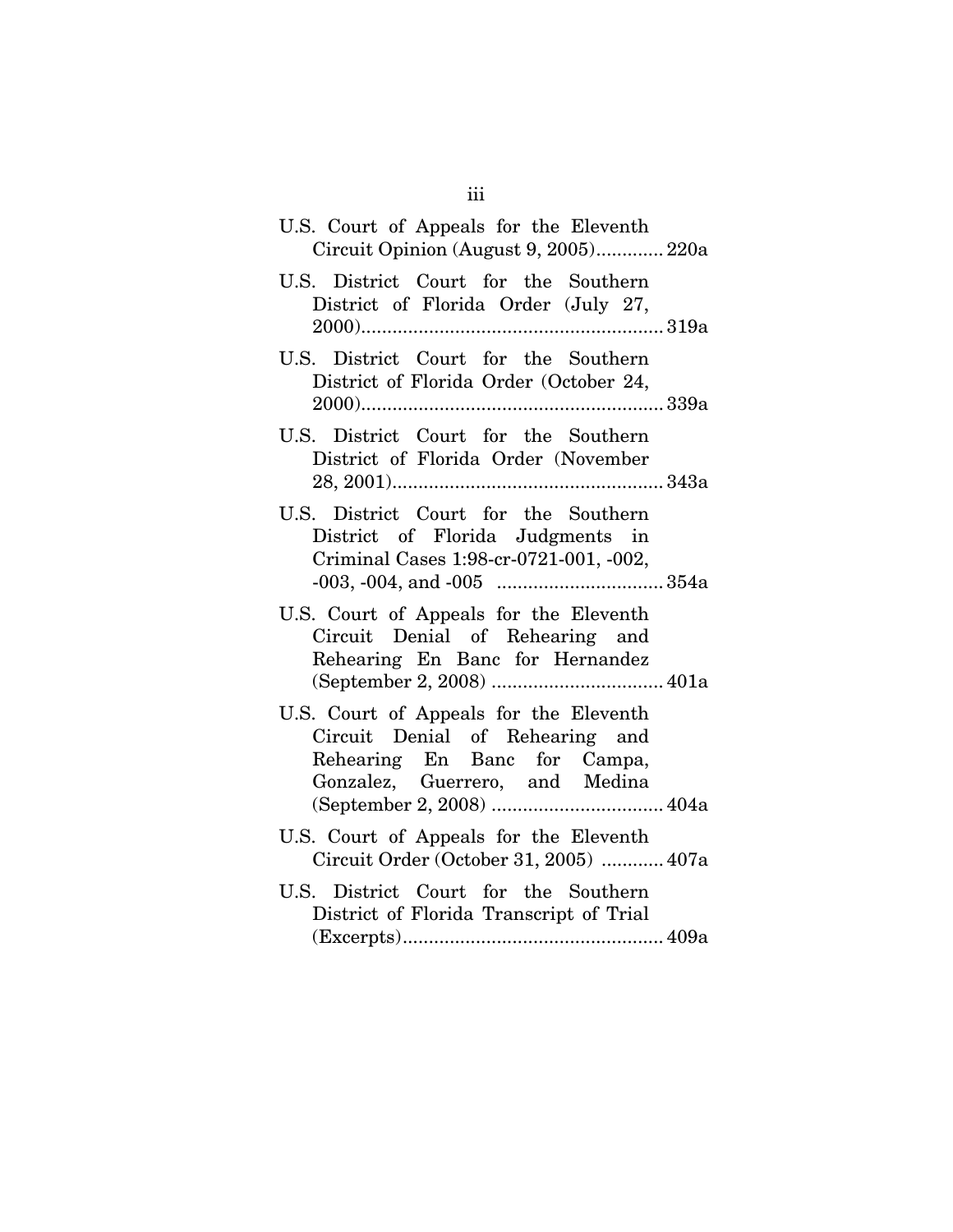| U.S. District Court for the Southern                                                                                                                         |  |  |
|--------------------------------------------------------------------------------------------------------------------------------------------------------------|--|--|
| District of Florida Trial Exhibit                                                                                                                            |  |  |
|                                                                                                                                                              |  |  |
| U.S. District Court for the Southern<br>District of Florida Trial Exhibit                                                                                    |  |  |
| Relevant Constitutional and Statutory                                                                                                                        |  |  |
| Protest Against Trial as Unfair – Partial<br>List of Parliaments and Parliamentary<br>Bodies, Human Rights and Lawyer<br>Associations, and Individuals  469a |  |  |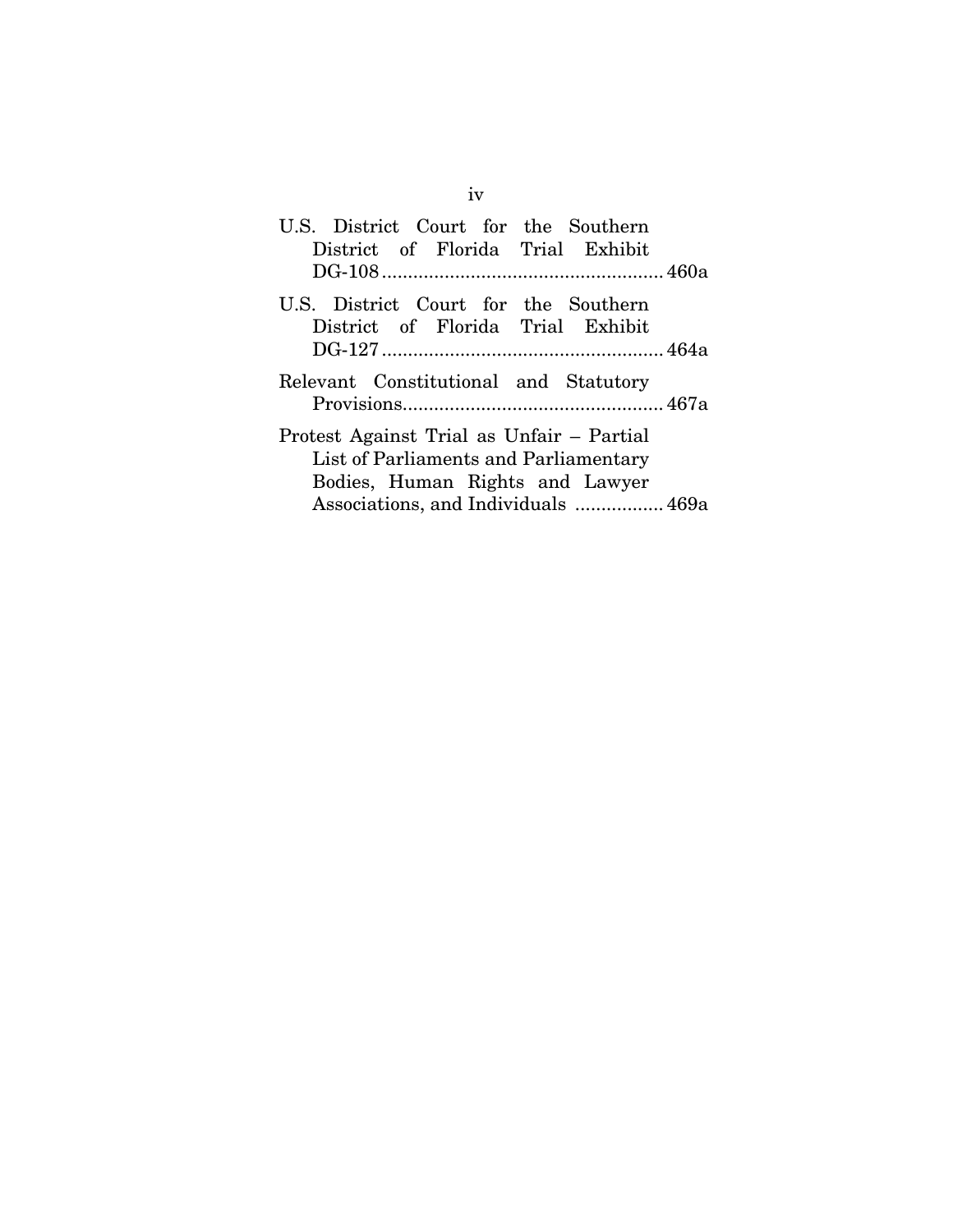## **TABLE OF AUTHORITIES**

## **Cases**

| Anderson v. United States,                               |
|----------------------------------------------------------|
| Banco Nacional de Cuba v. Sabbatino,                     |
| Batson v. Kentucky,                                      |
| Beck v. Washington,                                      |
| Brecheen v. Oklahoma,                                    |
| Brown v. Oklahoma,                                       |
| Coleman v. Kemp,<br>778 F.2d 1487 (11th Cir. 1985) 19    |
| Coulter v. Gilmore,<br>155 F.3d 912 (7th Cir. 1998) 12   |
| Daniels v. Woodford,<br>428 F.3d 1181 (9th Cir. 2005) 18 |
| Direct Sales Co. v. United States,                       |
| Dobbert v. Florida,                                      |
| Edmonson v. Leesville Concrete Co.,                      |
| Fisher v. State,                                         |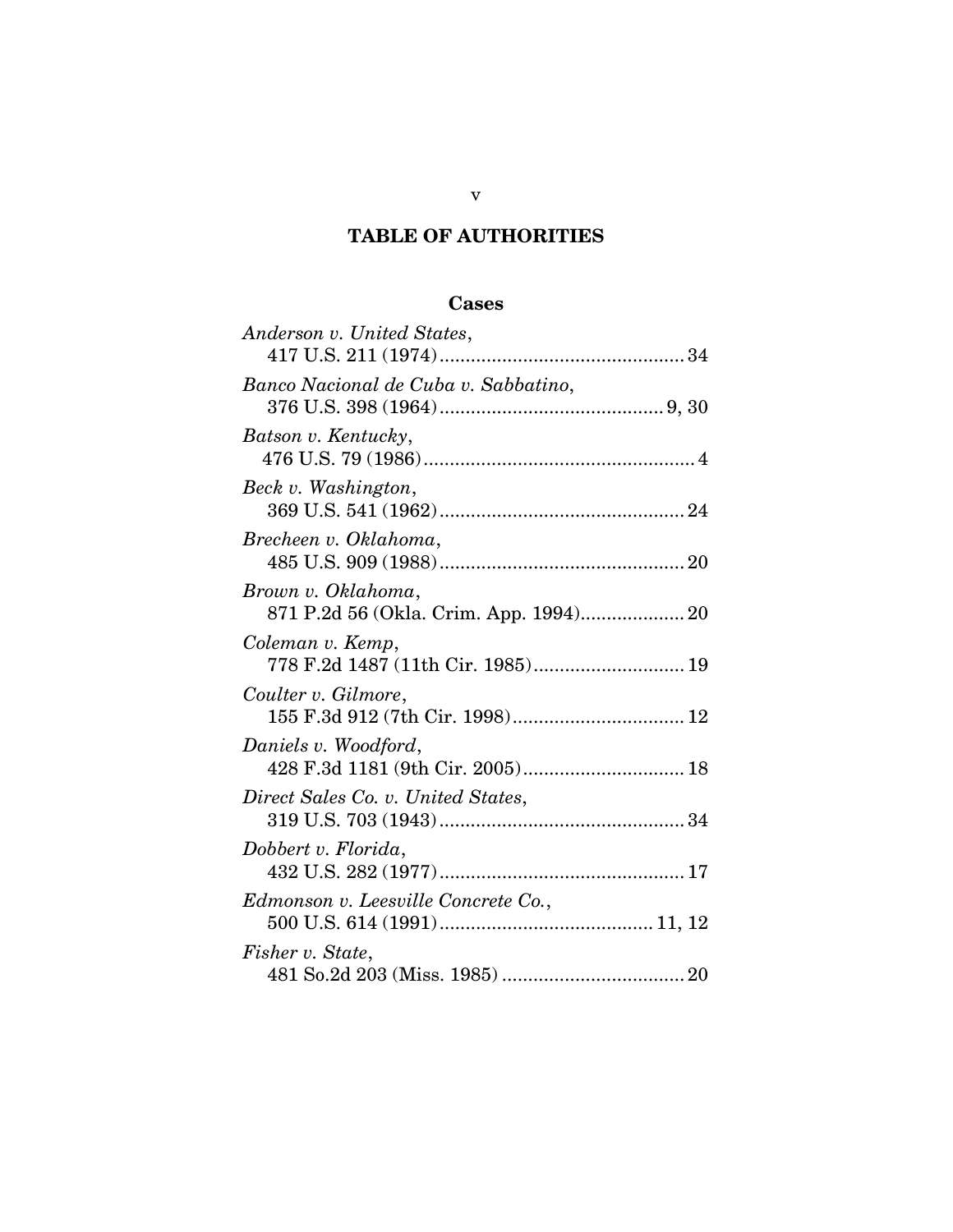| Garrett v. United States,            |
|--------------------------------------|
|                                      |
| Gaskin v. Sec'y, Dep't of Corr.,     |
| 494 F.3d 997 (11th Cir. 2007) 19     |
| Georgia v. McCollum,                 |
|                                      |
| Goss v. Nelson,                      |
|                                      |
| Greater Tampa Chamber of Commerce v. |
| Goldschmidt,                         |
|                                      |
| Groppi v. Wisconsin,                 |
|                                      |
| Hardcastle v. Horn,                  |
|                                      |
| Henyard v. McDonough,                |
| 459 F.3d 1217 (11th Cir. 2006) 19    |
| House v. Hatch,                      |
|                                      |
| Iannelli v. United States,           |
|                                      |
| Ingram v. United States,             |
|                                      |
| <i>Irvin v. Dowd,</i>                |
|                                      |
| J.E.B. v. Alabama ex rel. T.B.,      |
|                                      |
| Jackson v. Virginia,                 |
|                                      |
| Johnson v. California,               |
|                                      |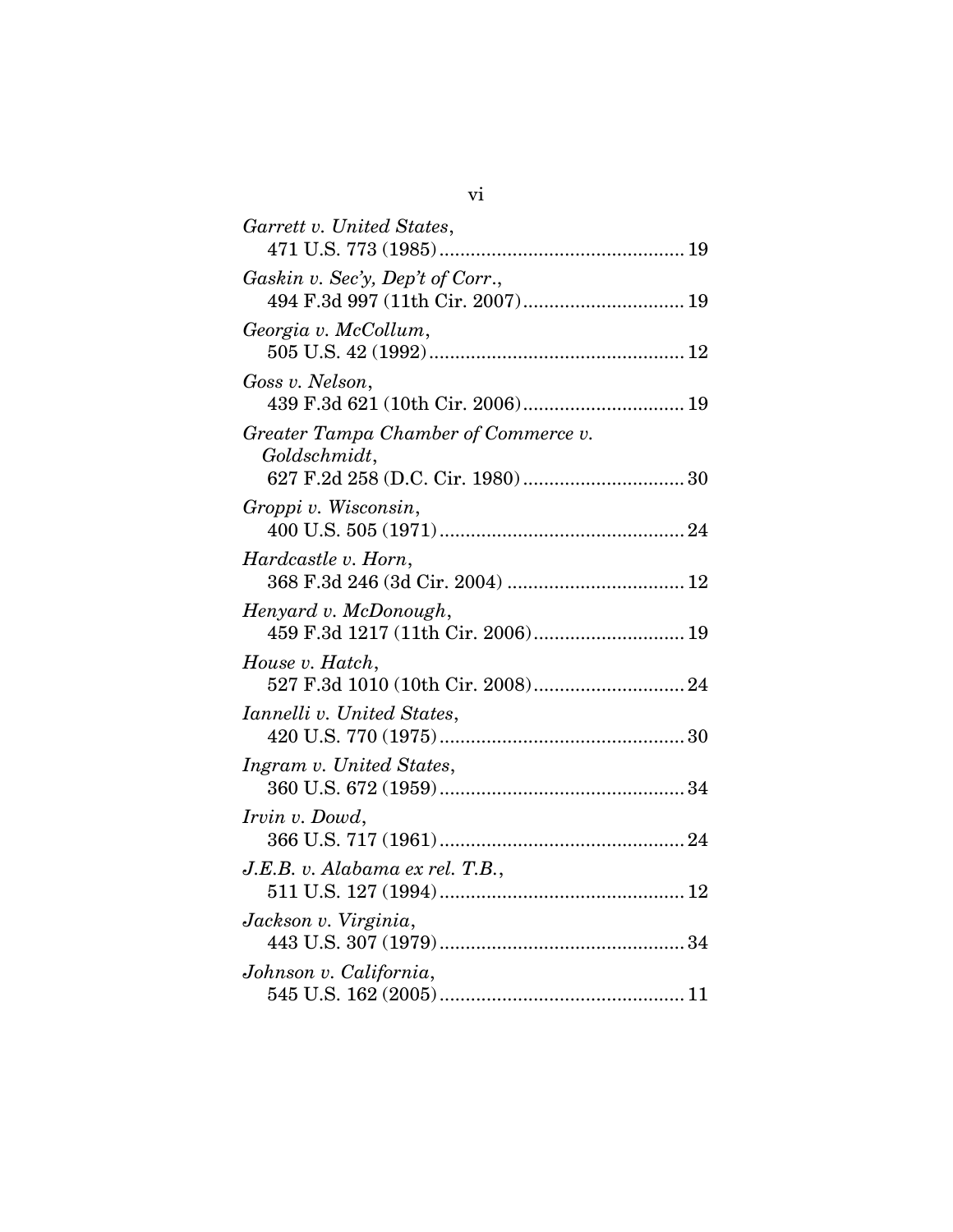| Jones v. Ryan,                                                      |
|---------------------------------------------------------------------|
| JPMorgan Chase Bank v. Traffic Stream (BVI)<br>Infrastructure Ltd., |
|                                                                     |
| Krulewitch v. United States,                                        |
| Lloyd v. District Court,                                            |
| <i>McBride v. Delaware,</i>                                         |
| Meeks v. Moore,<br>216 F.3d 951 (11th Cir. 2000) 16, 19             |
| Miller-El v. Dretke,                                                |
| Murphy v. Florida,                                                  |
| Nevers v. Killinger,                                                |
| People v. Gendron,                                                  |
| People v. Hamilton,                                                 |
| People v. Lewis,                                                    |
| Pollard v. Dist. Court of Woodbury County,                          |
| Rideau v. Louisiana,                                                |
| Sheppard v. Maxwell,                                                |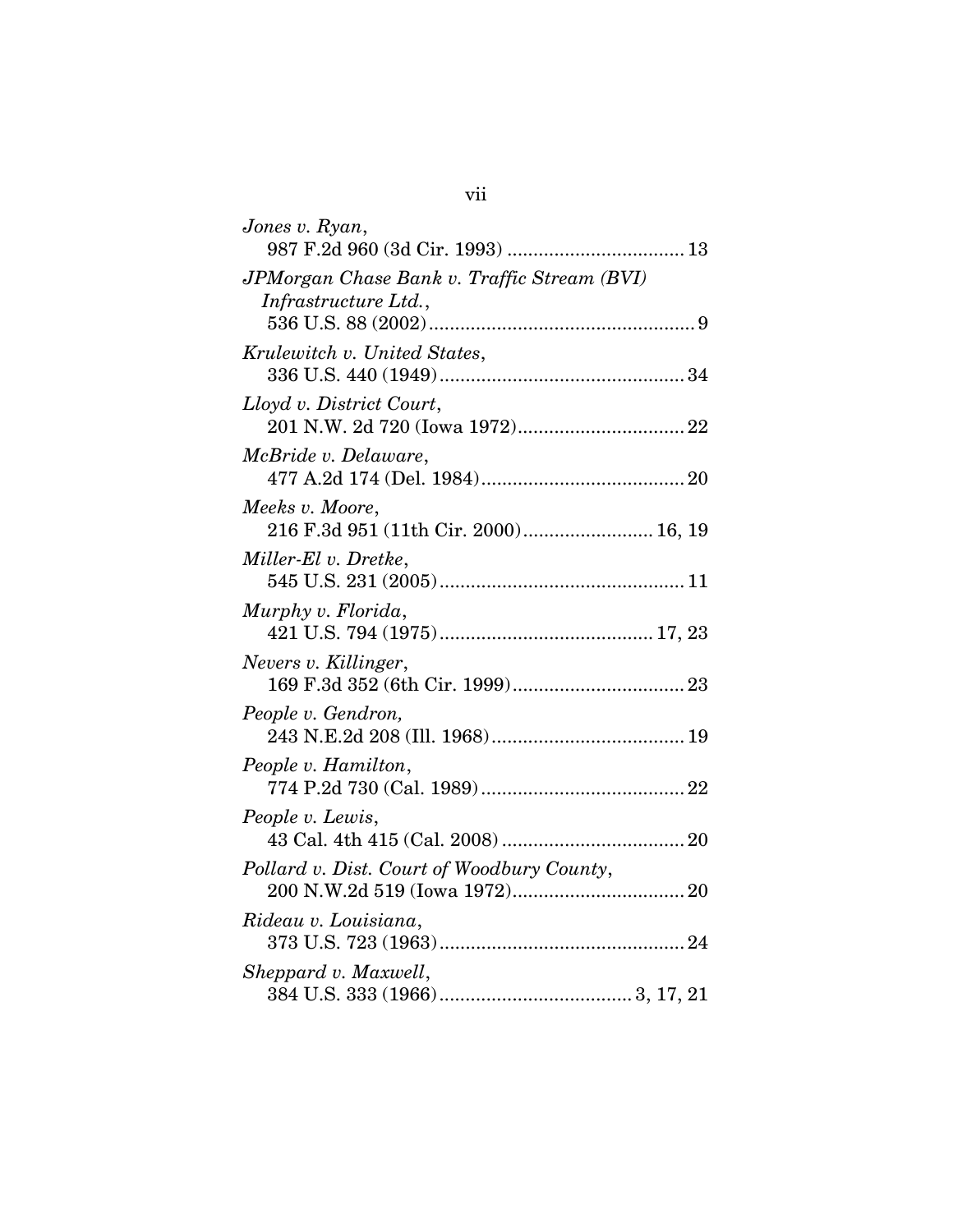| Simmons v. Lockhart,                              |
|---------------------------------------------------|
|                                                   |
| Snyder v. Louisiana,                              |
| State v. Baker,                                   |
| State v. Beier,<br>263 N.W.2d 622 (Minn. 1978) 19 |
| State v. Duncan,                                  |
| State v. James,                                   |
| State v. Nelson,                                  |
| State v. Reynolds,                                |
| State v. Rupe,                                    |
| Teague v. Lane,                                   |
| Tolbert v. Page,                                  |
| Turner v. Marshall,                               |
| United States v. Allee,                           |
| United States v. Alvarado,                        |
| United States v. Angelus,                         |

# viii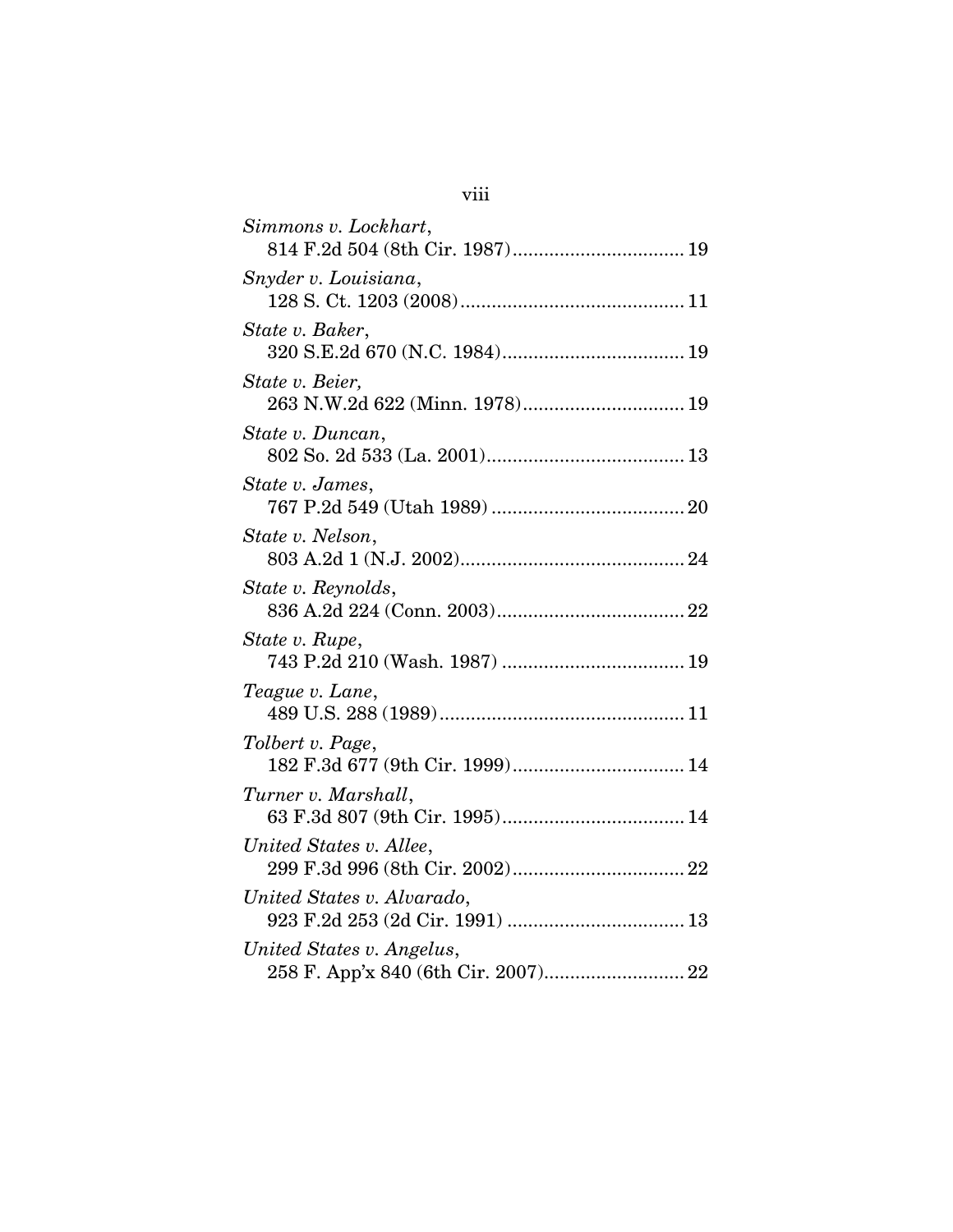| United States v. Armstrong,                                   |
|---------------------------------------------------------------|
|                                                               |
| United States v. Awan,<br>966 F.2d 1415 (11th Cir. 1992) 16   |
| United States v. Bangert,<br>645 F.2d 1297 (8th Cir. 1981) 17 |
| United States v. Blom,                                        |
| United States v. Booker,                                      |
| United States v. Chagra,<br>669 F.2d 241 (5th Cir. 1982) 19   |
| United States v. De Peri,                                     |
| United States v. Dennis,                                      |
| United States v. Edmond,<br>52 F.3d 1080 (D.C. Cir. 1995) 19  |
| United States v. Farries,<br>459 F.2d 1057 (3d Cir. 1972)  19 |
| United States v. Flores-Montano,                              |
| United States v. Garza,<br>664 F.2d 135 (7th Cir. 1981) 19    |
| United States v. Grace,                                       |
| United States v. Higgs,                                       |
| United States v. Jimenez Recio,                               |

| ×<br>٦ |   |
|--------|---|
|        | v |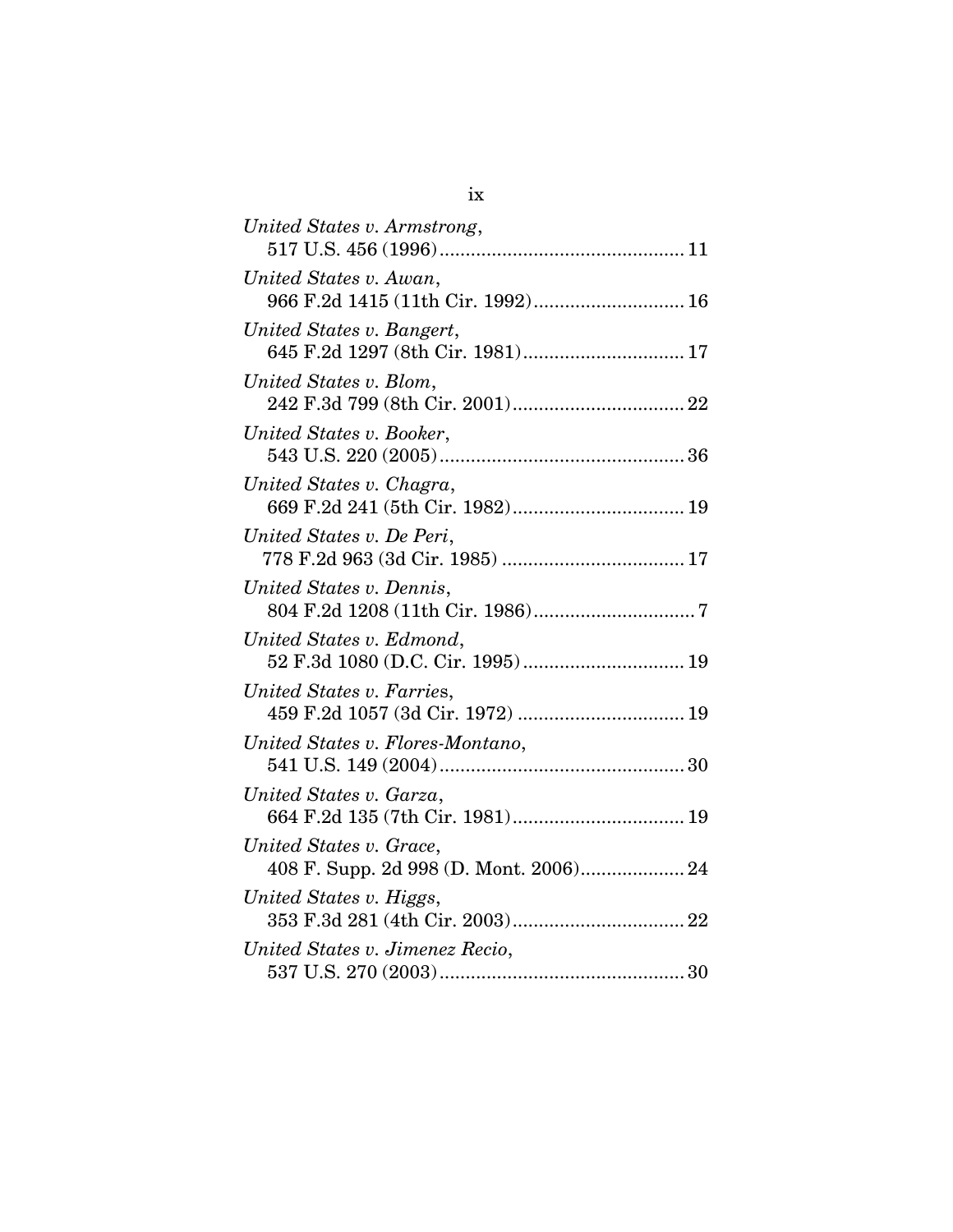| United States v. Kincaid,                                                    |
|------------------------------------------------------------------------------|
| United States v. Livoti,                                                     |
| United States v. McVeigh,                                                    |
| United States v. Moran,                                                      |
| United States v. Nettles,                                                    |
| United States v. Olunloyo,                                                   |
| United States v. Pardo,                                                      |
| United States v. Pierre,                                                     |
| United States v. Rivera,                                                     |
| United States v. Rodriguez-Cardona,<br>924 F.2d 1148 (1st Cir. 1991)  19, 22 |
| United States v. Segien,                                                     |
| United States v. Skilling,<br>--- F.3d. ---, 2009 WL 22879 (5th Cir. Jan. 6, |
| Washington v. Murray,<br>952 F.2d 1472 (4th Cir. 1991) 19                    |
| Whitehead v. Cowan,                                                          |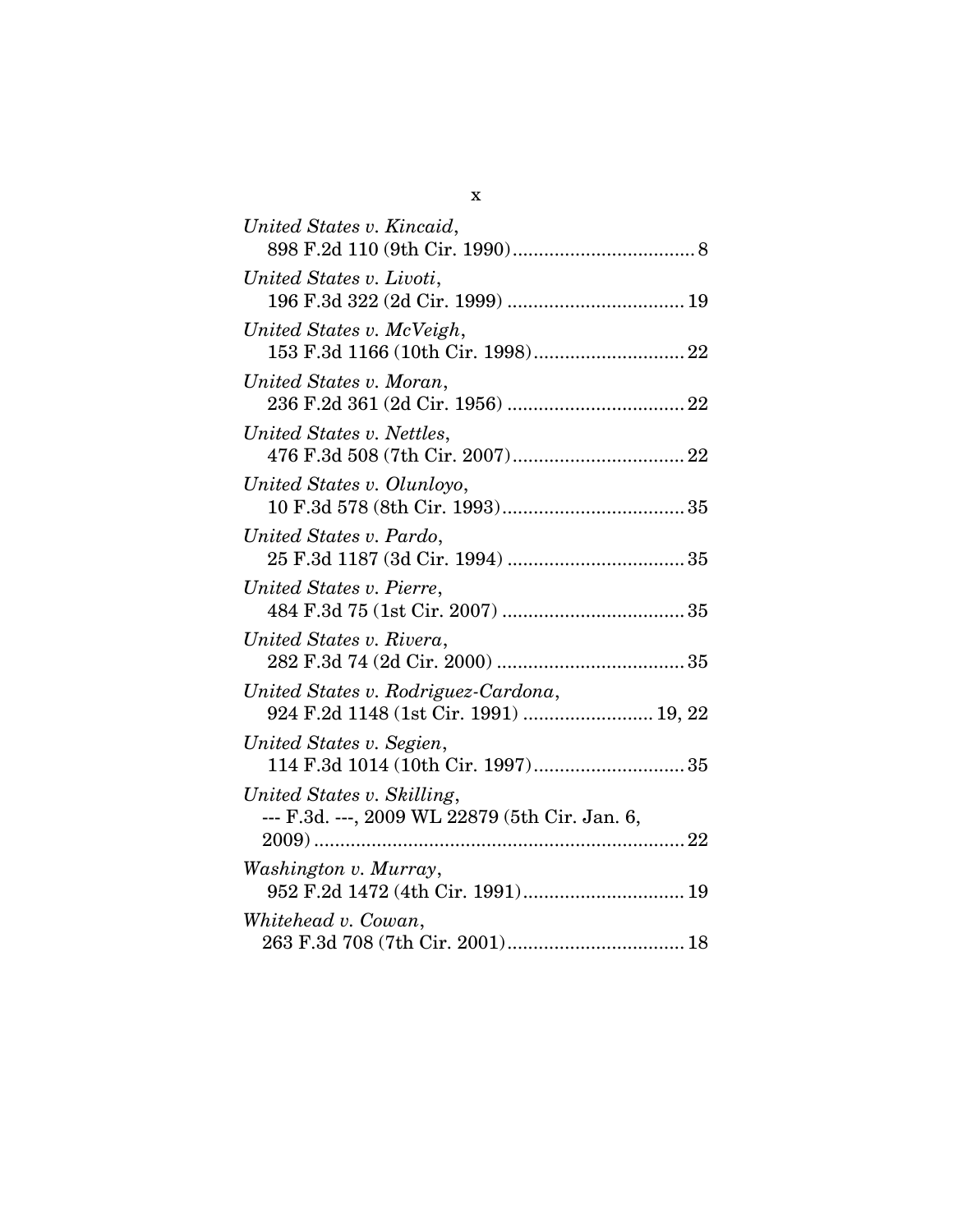## **Statutes**

## **Other Authorities**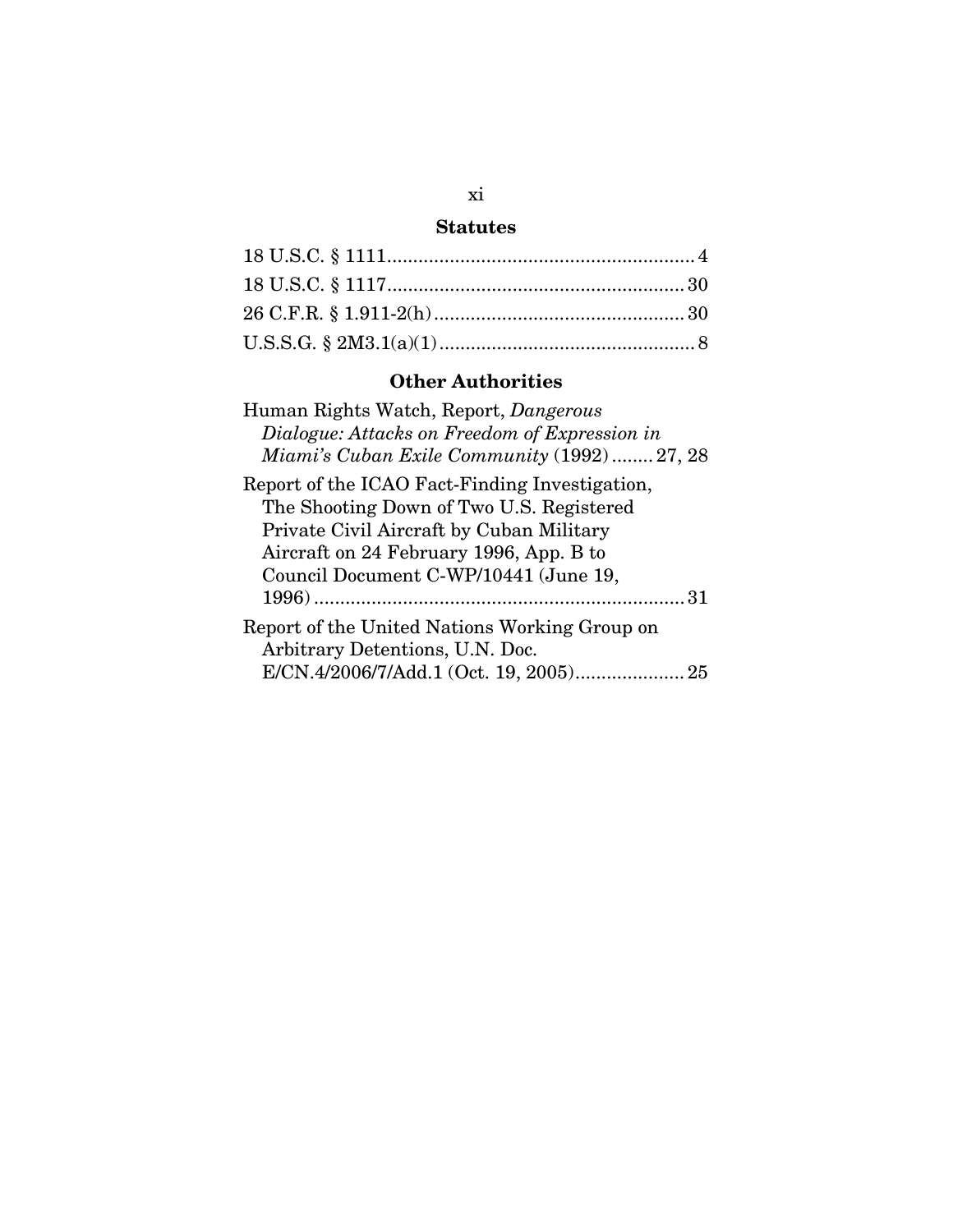#### **PETITION FOR A WRIT OF CERTIORARI**

Petitioners Ruben Campa, Rene Gonzalez, Antonio Guerrero, Gerardo Hernandez, and Luis Medina respectfully petition for a writ of certiorari to review the judgment of the United States Court of Appeals for the Eleventh Circuit.

#### **OPINIONS BELOW**

The court of appeals' original panel opinion (Pet. App. 220a) is published at 419 F.3d 1219. The en banc opinion (Pet. App. 90a) is published at 459 F.3d 1121. The panel opinion on remand (Pet. App. 1a) is published at 529 F.3d 980. The opinion of the district court denying a change of venue (Pet. App. 319a) is published at 106 F. Supp. 2d 1317. The district court's opinions denying a change of venue (Pet. App. 339a) and denying a post-verdict judgment of acquittal (Pet. App. 343a) are unpublished. Petitioners' judgments of conviction (Pet. App. 354a) are unpublished.

#### **JURISDICTION**

The final judgment of the court of appeals was entered on June 4, 2008. Pet. App. 1a. Timely petitions for rehearing were denied on September 2, 2008. Pet. App. 401a, 404a. Justice Thomas extended the time within which to file a petition for a writ of certiorari to and including January 30, 2009. App. No. 08A435. This Court has jurisdiction pursuant to 28 U.S.C. § 1254(1).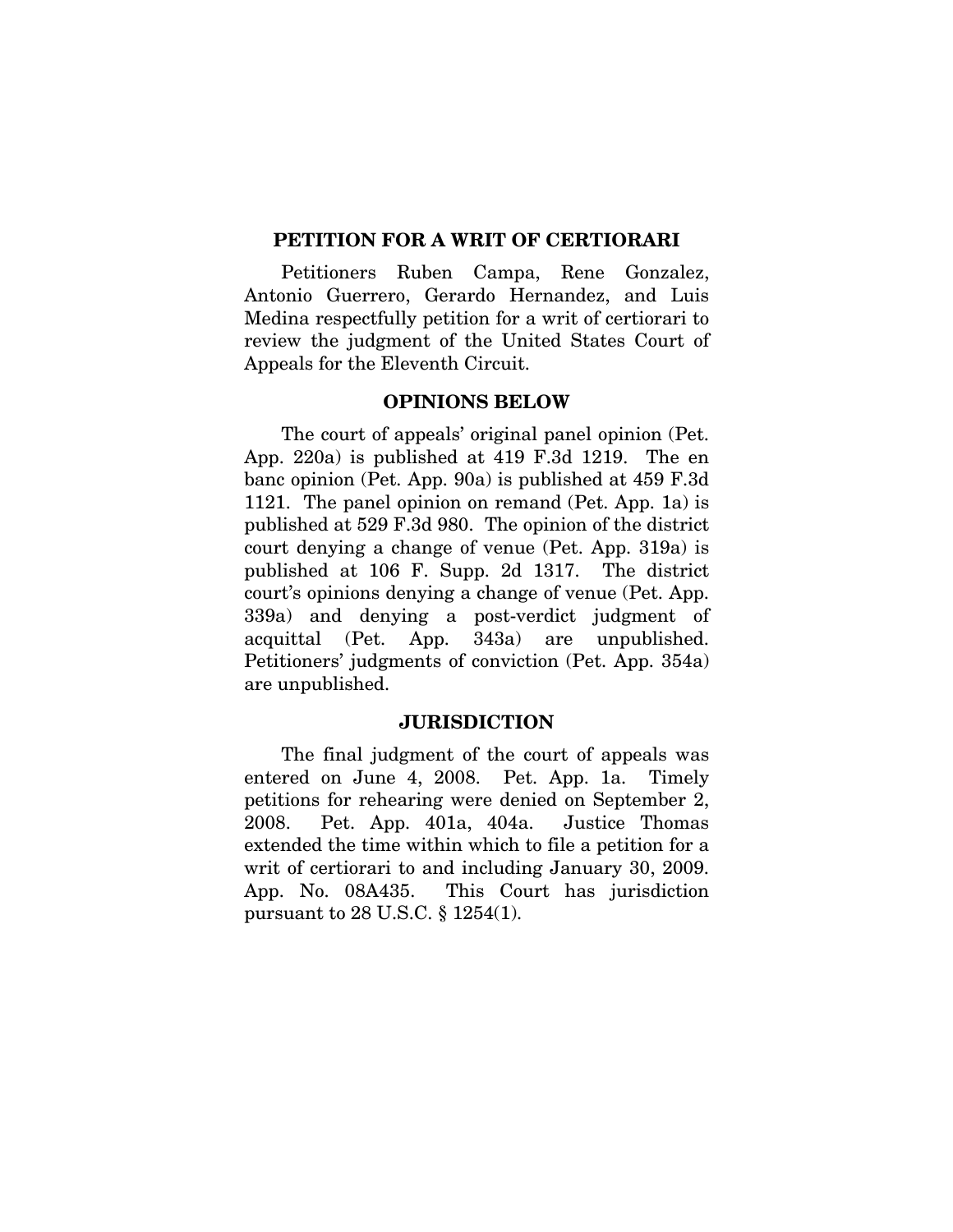### **RELEVANT CONSTITUTIONAL AND STATUTORY PROVISIONS**

The appendix to this brief reproduces the relevant portions of the Fifth and Fourteenth Amendments to the U.S. Constitution and 18 U.S.C. §§ 1111 and 1117. Pet. App. 467a.

#### **STATEMENT OF THE CASE**

1. Miami, Florida is home to a massive Cuban-American exile community that provides the base of support for an array of organizations—ranging from the political to the paramilitary—dedicated to overthrowing the Castro government. Prominent among these is Brothers to the Rescue (BTTR), which beginning in 1994 sought to spur a new government through overflights of Cuban territory. Both Cuban and American officials repeatedly warned BTTR to cease its illegal incursions into Cuban airspace, which created a significant risk of a confrontation with the Cuban military. On February 24, 1996, after three BTTR planes nonetheless ignored clear warnings to divert their approaching violations of Cuban airspace, two were destroyed by Cuban fighter planes. Although Cuba has always vigorously maintained that it shot the planes down in the course of yet another incursion into its territory, U.S. air radar indicated that the shootdown occurred a few miles into international airspace.

In 1998, the United States indicted petitioners in Miami. The indictment focused on the charge that petitioners were unregistered Cuban agents and had infiltrated various anti-Castro organizations, including BTTR—which Cuba regards as a terrorist organization. Petitioner Hernandez was specifically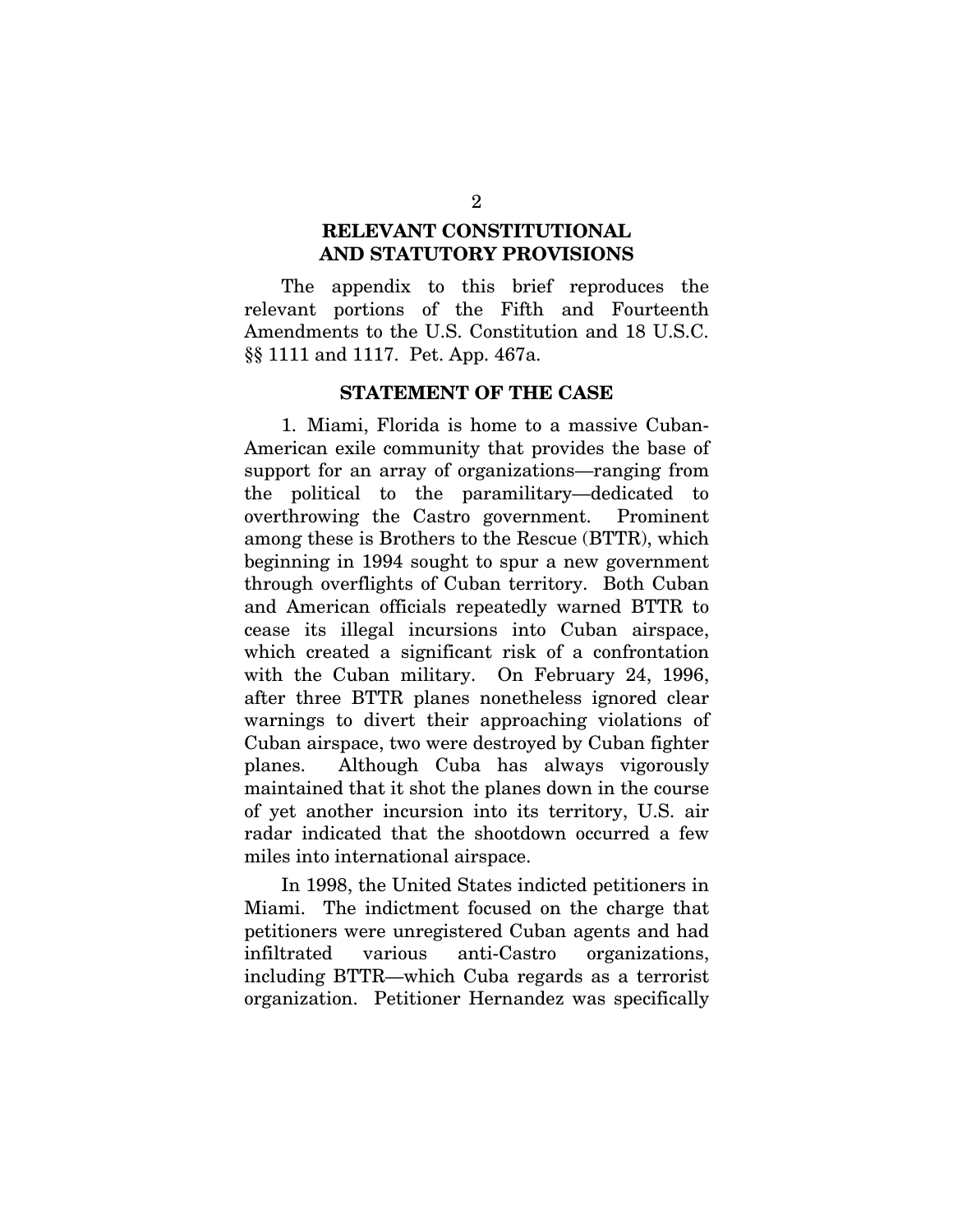charged with conspiracy to commit murder for providing information on BTTR flights as part of a supposed plan to shoot down the BTTR planes in U.S. jurisdiction, which extends to the international airspace between the United States and Cuba.

Petitioners sought a change of venue from Miami to Fort Lauderdale, thirty miles away. Petitioners invoked the "presumed prejudice" doctrine, which holds that a change of venue is required when strong community sentiment and pretrial publicity (as opposed to bias on the part of individual jurors) create too great a risk that the defendant will not receive a fair trial. *See, e.g.*, *Sheppard v. Maxwell*, 384 U.S. 333 (1966). Petitioners introduced evidence that the pervasive and violent anti-Castro struggle of the Miami community would not only infect the jury with hostility, but would also cause jurors to fear for their (and their families') safety, livelihoods, and community standing if they acquitted admitted Cuban agents who were charged with, *inter alia*, conspiring to murder opponents of the Castro government. The district court, however, discounted the relevance of anti-Castro hostility on the ground that it "relate[d] to events other than the espionage activities in which Defendants were allegedly involved." Pet. App. 330a. The court held that petitioners had failed to show that it was "virtually impossible" for them to receive a fair trial in Miami, and denied the requested change of venue. *Id.* 323a. In the district court's view, voir dire would provide petitioners with a sufficiently fair trial. *Id.* 337a.

The prosecution exercised nine of its eleven peremptory challenges, as well as both of its additional challenges to alternates, to strike seven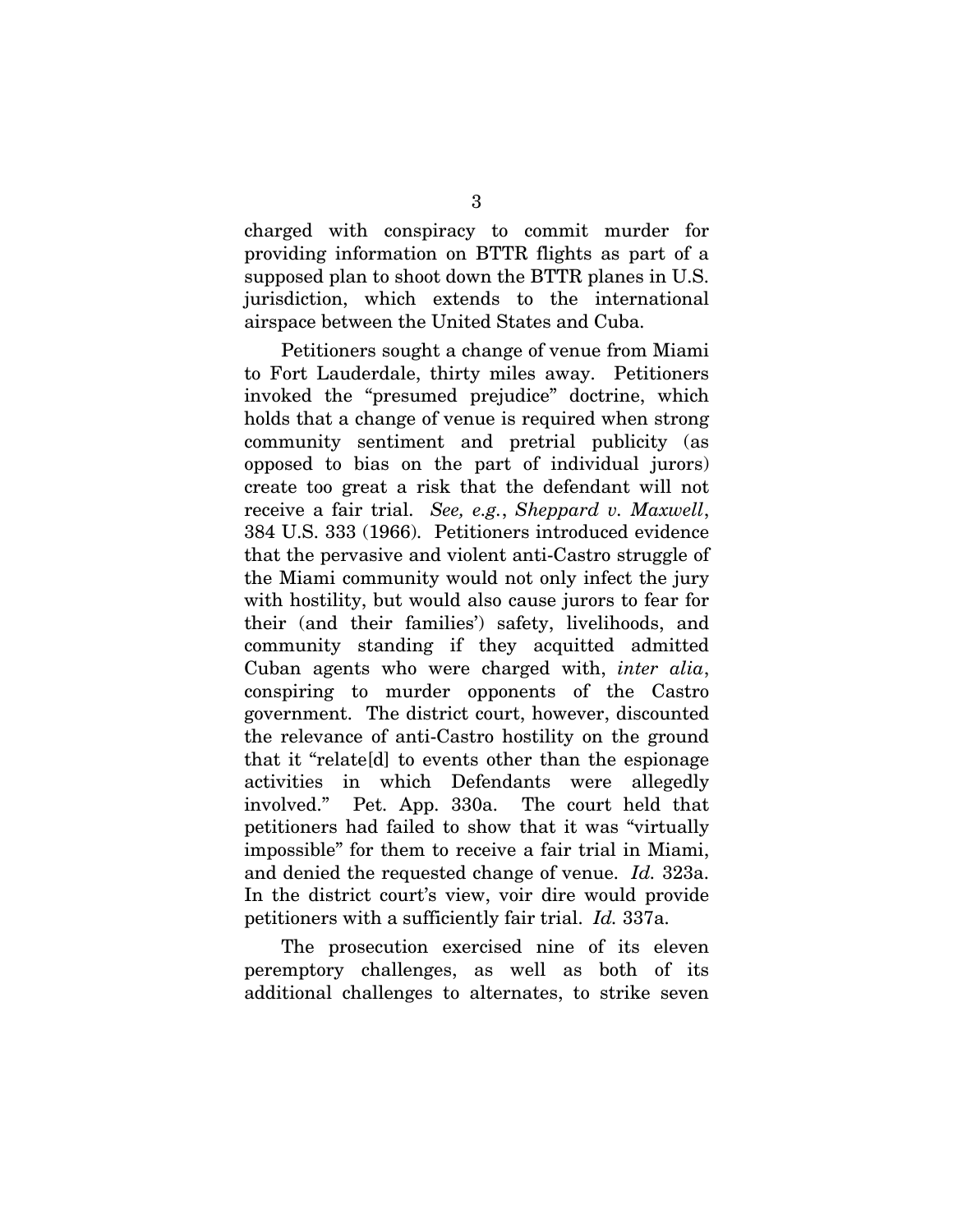black members of the venire: five during selection of the jury and two alternates. Pet. App. 413a-33a. The final jury included three black members and one black alternate. *Id.* 434a. The district court, however, accepted the government's proffered raceneutral justifications for its strikes, which it held did not violate *Batson v. Kentucky*, 476 U.S. 79 (1986). Pet. App. 419a-32a.

The district court did agree with petitioners that the charge that petitioner Hernandez had conspired to commit murder, which applies only to an "unlawful killing" (18 U.S.C. § 1111), required the government to prove beyond a reasonable doubt that the conspirators planned to shoot down the BTTR planes in U.S. jurisdiction, rather than during an illegal incursion into Cuban airspace. Pet. App. 453a-56a, 350a. The government itself acknowledged that, "[i]n light of the evidence presented in this trial, [such a requirement] presents an insurmountable hurdle for the United States in this case, and will likely result in the failure of the prosecution on this count." Emergency Pet. for Writ of Prohibition ("Emergency Pet.") at 21, 27, No. 01-12887 (11th Cir. May 25, 2001). The prosecution thus introduced no direct evidence of such an agreement. Instead, it showed that after the shootdown Hernandez congratulated the Cuban government on an operation and that the government had awarded Hernandez a commendation. *Id.* 460a-66a. The prosecution did not explain how this evidence demonstrated a plan to destroy the planes in *international* airspace, given Cuba's insistence that the shootdown had occurred over its *own* territory. *Id.* 435a-39a, 441a-52a. The jury nonetheless convicted on all counts.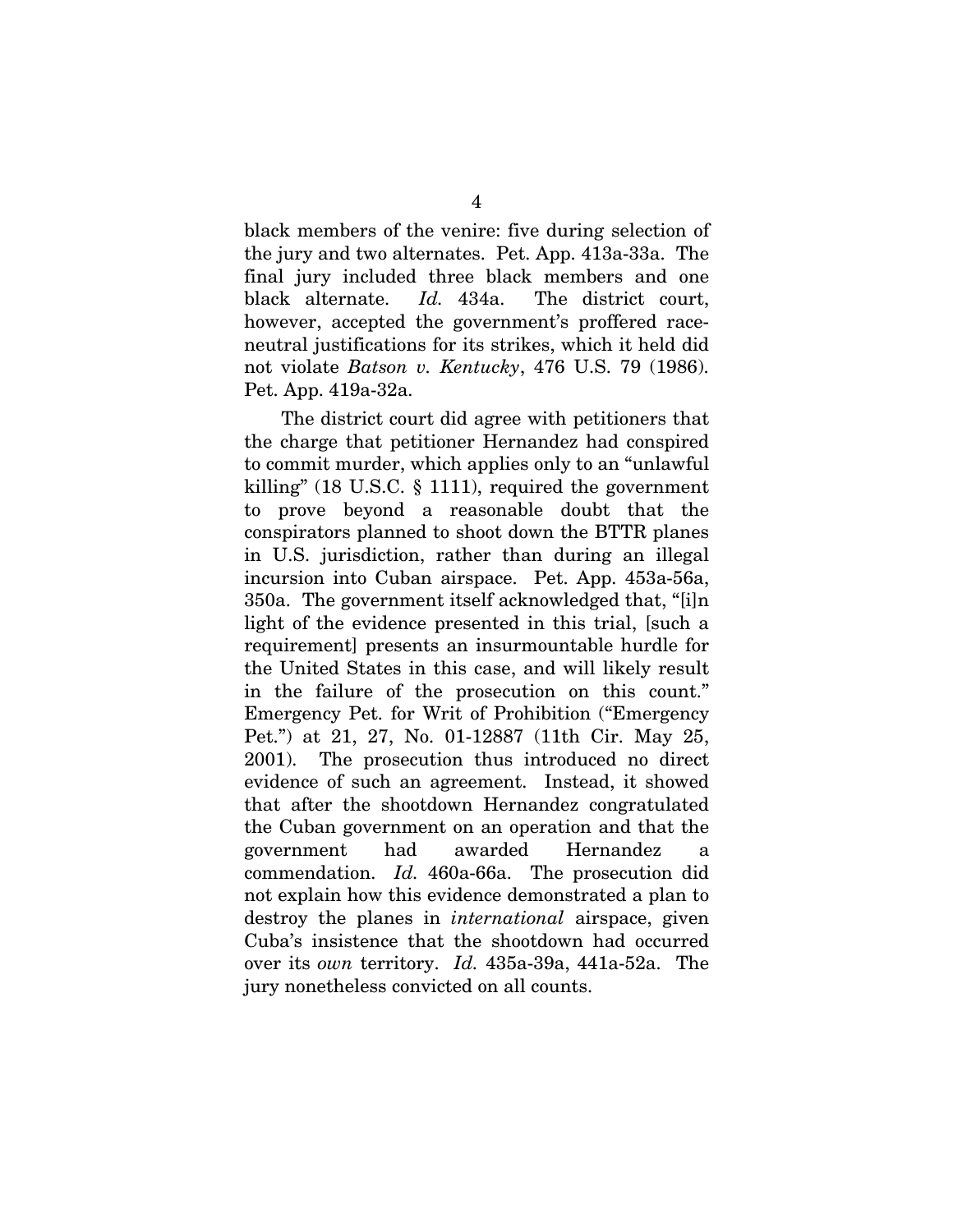2. On petitioners' appeal, a panel of the Eleventh Circuit reversed petitioners' convictions on the ground that they were entitled to a change of venue. Pet. App. 220a-318a. Holding that it was required to "independent[ly] evaluat[e] . . . the facts established in support of [the] allegation[s]" (*id*. 304a), and consider the "totality of the circumstances" (*id.* 309a), the panel found that there was an "unreasonable probability" that petitioners would not receive a fair trial in Miami (*id.* 311a). The court weighed the prejudicial effect of not only anti-Castro sentiment, but also the widespread news coverage of the shootdown and indictments, anniversary ceremonies and "commemorative flights" staged in the Miami area during the trial, and news reports that could have made jurors fear for their safety if they acquitted petitioners. *Id.* 311a-12a. The court further noted an array of improper statements by the prosecutor in closing arguments, such as that "the Cuban government" had a "huge" stake in the outcome of the case and that the jurors would be abandoning their community unless they convicted the "Cuban sp[ies] sent to . . . destroy the United States." *Id.* 288a. Finally, the panel found relevant the publicity surrounding the contemporaneous Elian Gonzalez debacle and that, in a case related to the Gonzalez incident, the government had tellingly taken the position that a fair trial was not possible in the Cuban-American community. *Id.* 311a-12a.1

l

<sup>&</sup>lt;sup>1</sup> In 1999, six-year-old Elian Gonzalez floated ashore in Florida after the ship on which he left Cuba foundered, killing his mother. When a federal court invalidated an asylum petition filed on his behalf, Border Patrol agents faced off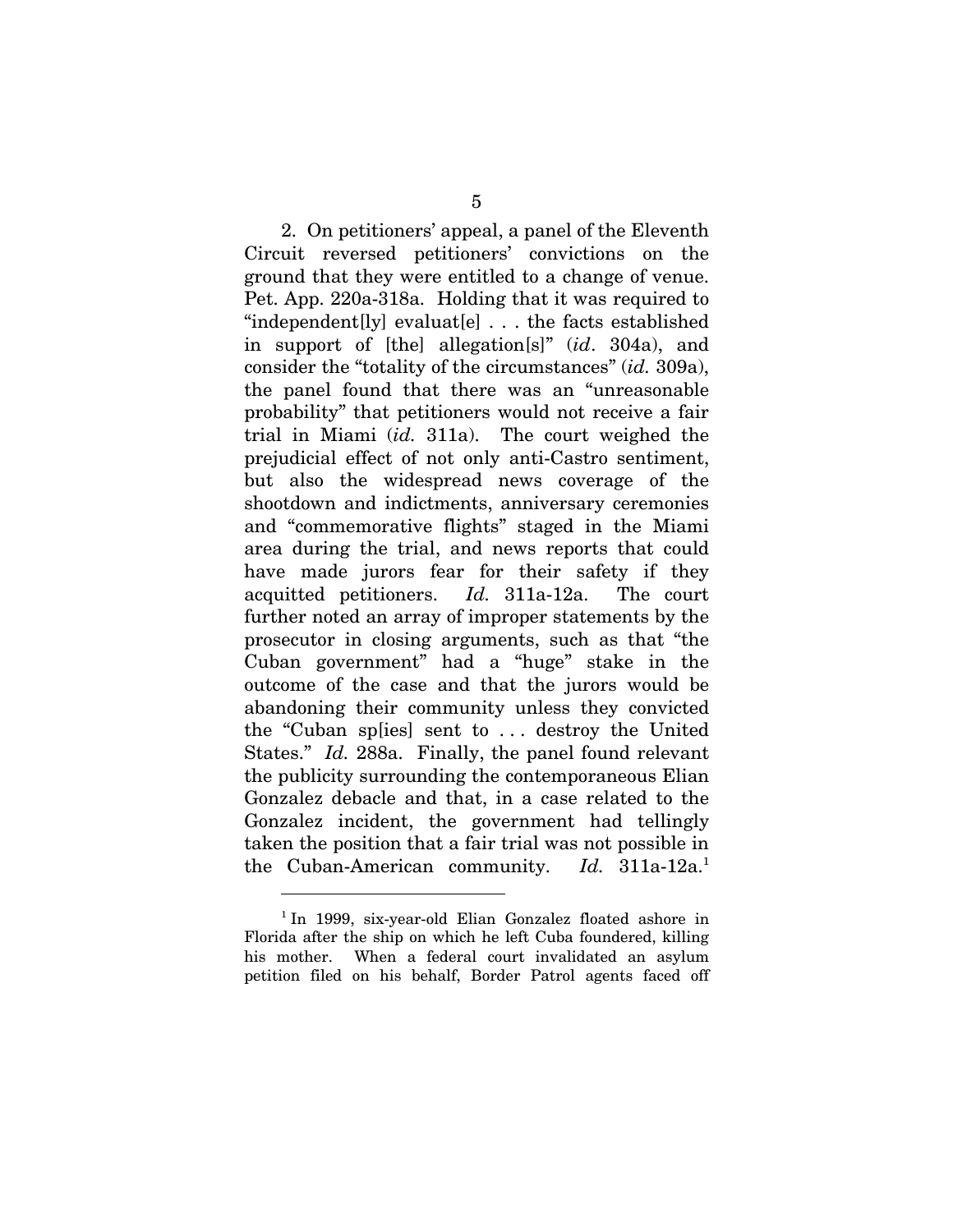These facts, the panel found, created a "perfect storm" of publicity and inflamed community passions that denied petitioners a fair trial. *Id.* 316a.

3. The en banc court reinstated petitioners' convictions by a divided vote. Pet. App. 90a-159a. In contrast to the panel's *de novo* review, the en banc court more deferentially held that the district court had not abused its discretion in holding that it was not virtually impossible for petitioners to receive a fair trial in Miami. *Id*. 134a. Further, whereas the panel considered all the relevant circumstances, including the violently anti-Castro sentiment that pervaded Miami, the en banc majority deemed irrelevant as a matter of law all the evidence that "does not relate directly to the defendant's guilt for the crime charged." *Id.* The majority further held that a trial judge's efforts to empanel a neutral jury through voir dire examination and sequestration sufficiently addresses all claims of presumed prejudice. *Id.* 143a.

Judges Birch and Kravitch dissented. Pet. App. 160a-219a. In their view, "this case is one of those rare, exceptional cases that warrants a change of venue because of pervasive community prejudice making it impossible to empanel an unbiased jury." Id. 160a. Inviting this Court's intervention, they further recognized that, "in this media-driven environment in which we live, characterized by the ubiquitous electronic communication devices

1

against anti-Castro protesters in Miami before Gonzalez was eventually returned to his father's custody in Cuba. The incident sparked massive protests in Miami.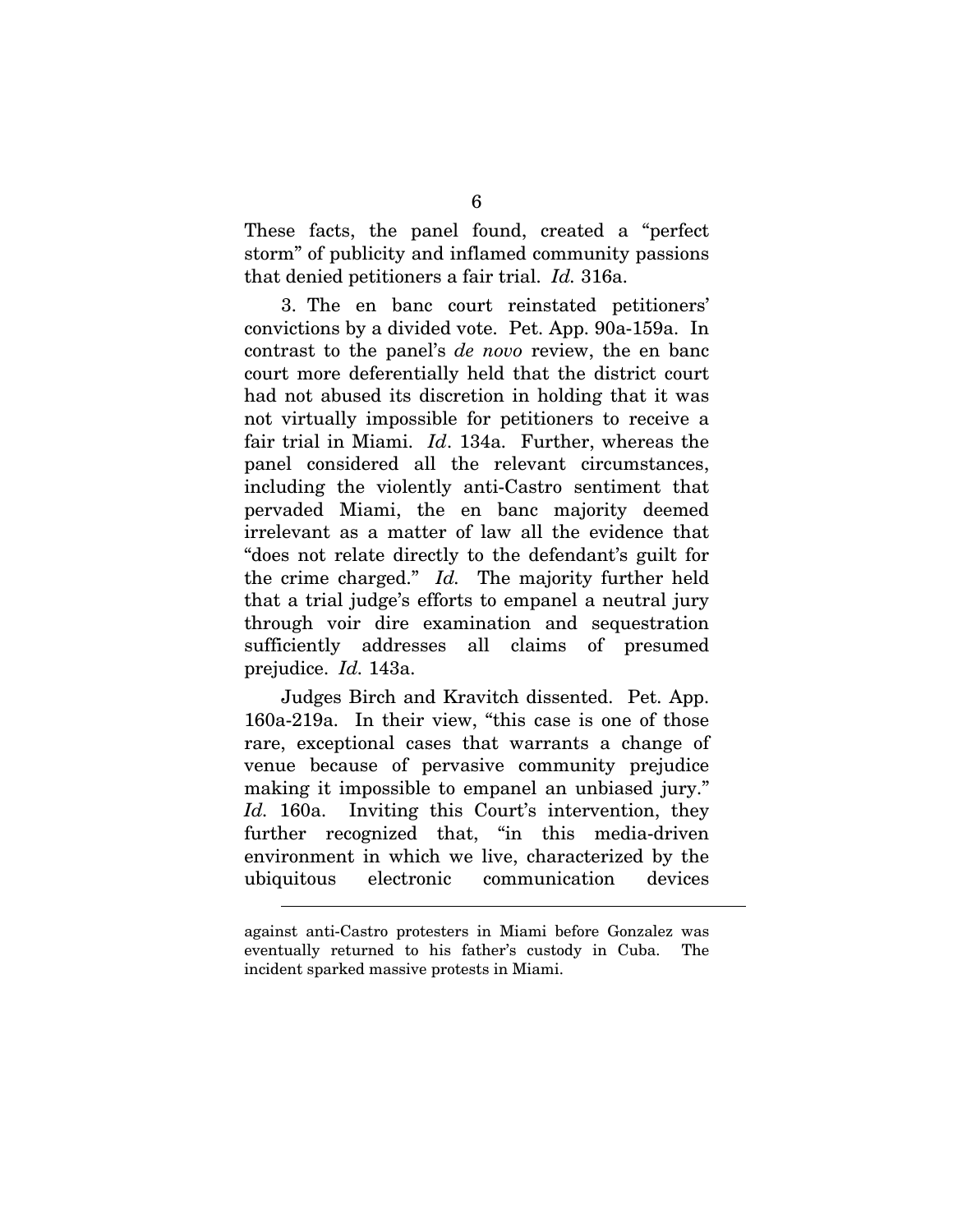possessed by even children . . . , this case presents a timely opportunity for the Supreme Court to clarify the right of an accused to an impartial jury in the high-tech age." *Id.* 160a-61a.

4. On remand, a panel rejected petitioners' remaining challenges to their convictions. Pet. App. 1a-71a. Applying circuit precedent, the court held as a matter of law that petitioners had failed even to establish a *prima facie* case under *Batson v. Kentucky*, 476 U.S. 79 (1986), because "[t]he government chose not to use two of its peremptory challenges at all, and the jury included three black jurors and an alternate black juror." Pet. App. 27a (applying *United States v. Dennis*, 804 F.2d 1208 (11th Cir. 1986)). The validity of the government's stated reasons for striking the black jurors was therefore irrelevant.

By a divided vote, the court also sustained petitioner Hernandez's conviction for conspiracy to commit murder. Like the district court, the court of appeals accepted that the charge required proof that petitioner participated in a plan to shoot down the planes in international airspace. Pet. App. 54a. According to the majority, such proof beyond a reasonable doubt could be found in the fact that Hernandez and the Cuban government had exchanged congratulatory messages (*id.* 55a), notwithstanding that Cuba consistently maintained that the shootdown had occurred in Cuban territory. *Cf. id.* 71a (Birch, J., concurring) (acknowledging that "this issue presents a very close case").

Judge Kravitch dissented. Pet. App. 72a-89a. In her view, the verdict on the murder-conspiracy count was unsustainable in light of the full body of evidence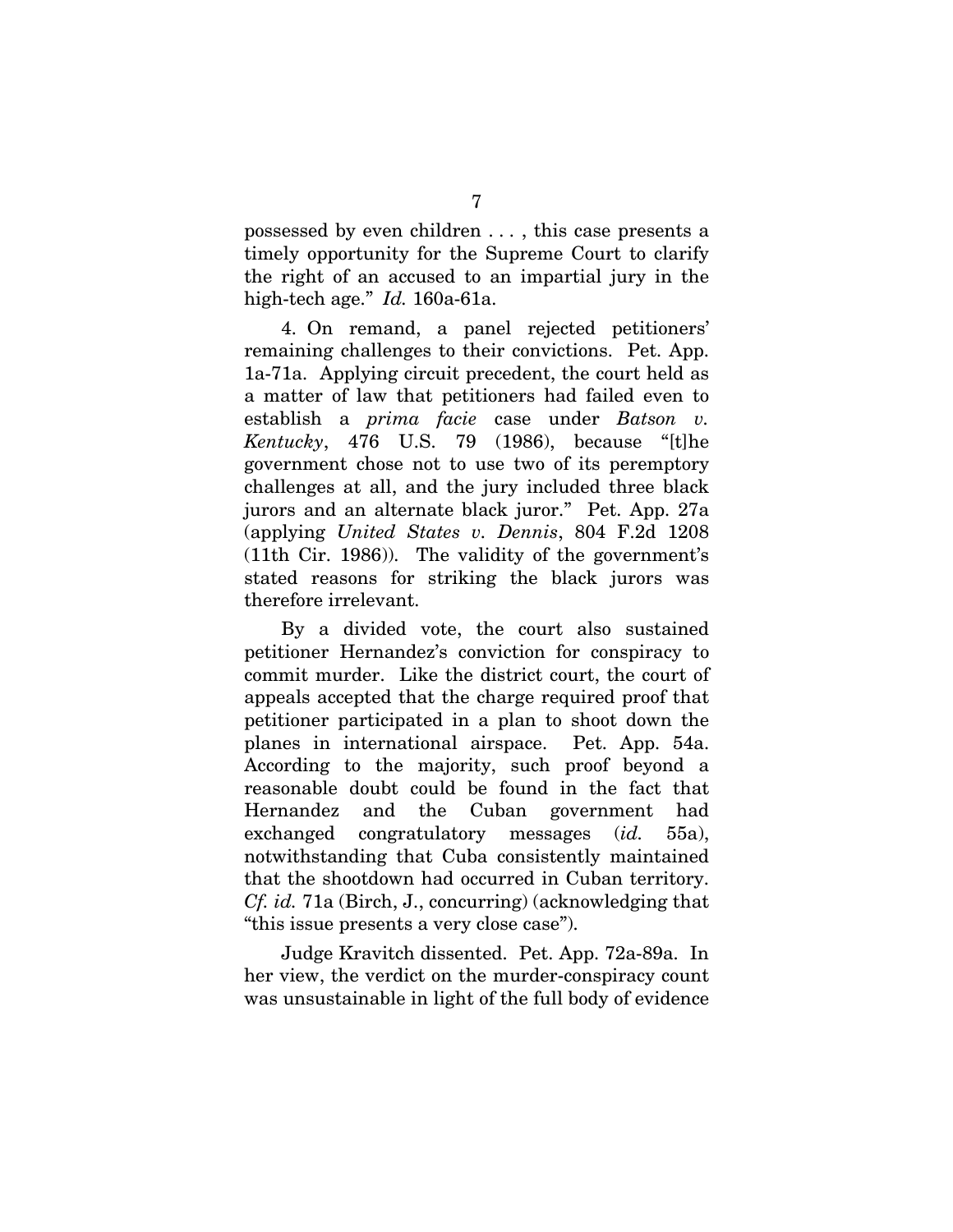adduced at trial. Among other things, Cuba's repeated and clear objections to BTTR's violations of its airspace demonstrated that Cuba intended merely to protect its own territorial integrity. *Id.* 87a. For example, in the course of approximately 2000 flights, Cuba had never challenged BTTR planes in international airspace. *Id.* By contrast, the two isolated statements cited by the majority "failed to provide either direct or circumstantial evidence that Hernandez agreed to a shoot down in international airspace." *Id.* Thus, all "the evidence point [ed] toward a confrontation in Cuban airspace." *Id.*

The panel further held that that the district court had erred in enhancing the sentences of three petitioners for conspiring to gather national security information under U.S.S.G.  $\S 2M3.1(a)(1)$ , given that petitioners had never succeeded in doing so. Pet. App. 62a-63a. Recognizing a square conflict with the Ninth Circuit, the court of appeals nonetheless refused to remand for resentencing as to petitioner Hernandez, reasoning that he was already subject to a life sentence on the murder-conspiracy count. *Id.* 70a-71a (citing *United States v. Kincaid*, 898 F.2d 110, 112 (9th Cir. 1990)).

Judge Birch concurred, reiterating that petitioners' "motion for a change of venue should have been granted" in light of "demonstrated" pervasive community prejudice," and he once again urged this Court to use the case as a vehicle "to address the issue of change of venue in this internet and media permeated century." Pet. App. 72a (noting that the Court had not considered questions of venue in a quarter-century).

5. This petition followed.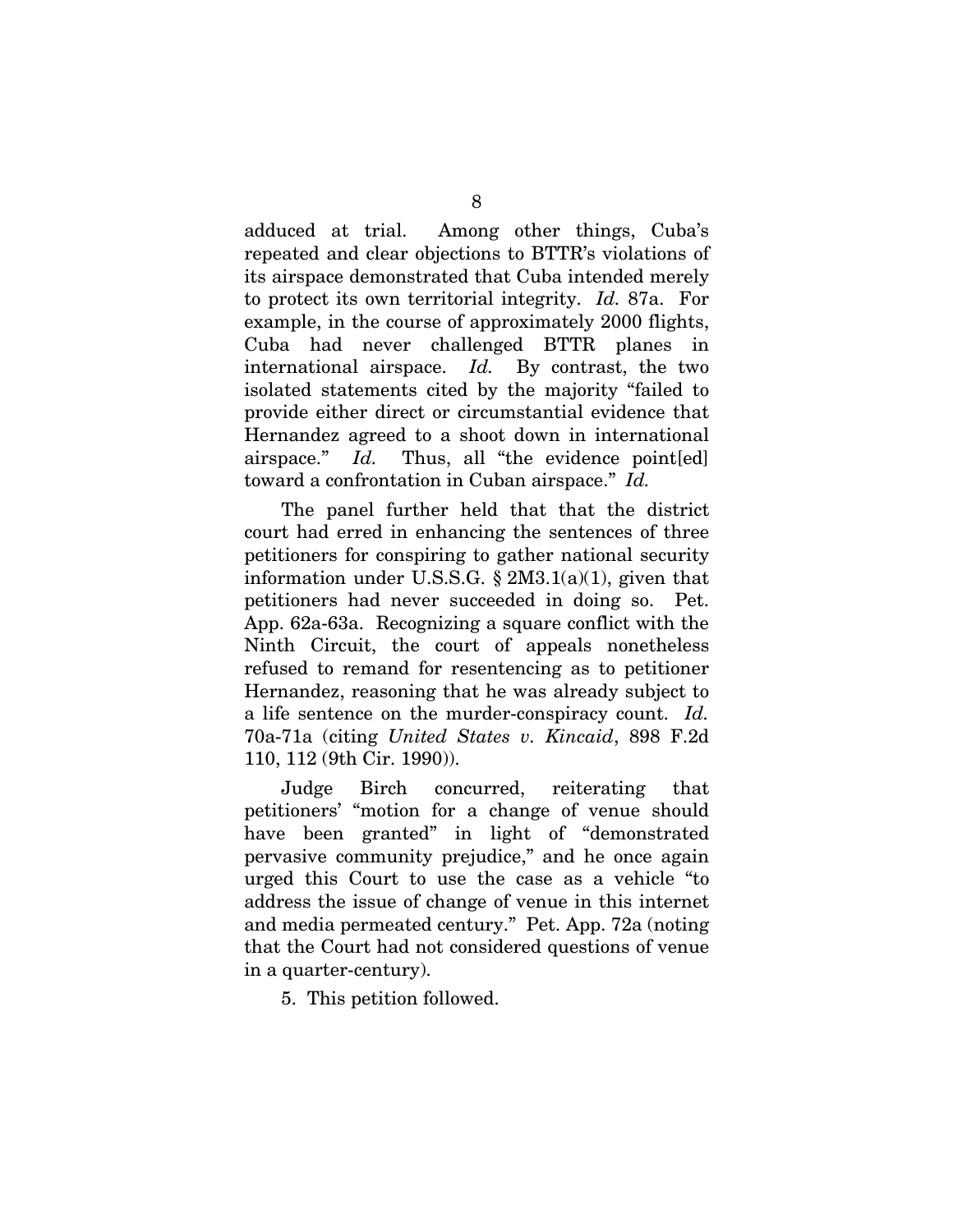#### **REASONS FOR GRANTING THE WRIT**

The legal conflicts created by the Eleventh Circuit's rulings, amplified by the outcry among domestic and international organizations over the judgment below, demonstrate the urgent need for this Court's intervention. The court of appeals' holding that the prosecution evaded even a *prima facie* inquiry under *Batson v. Kentucky* by not using all of its strikes to eliminate every minority juror represents a serious threat to the *Batson* regime. The Eleventh Circuit's holding that petitioners were not entitled to a change of venue despite the pervasive hostility in Miami to the Castro government—a factor the court of appeals deemed irrelevant as a matter of law—equally merits this Court's review, as Judge Birch recognized in urging that certiorari be granted. And the judgment as to petitioner Hernandez not only illustrates the manifest unfairness of petitioners' trial, but gives rise to an acknowledged circuit conflict. Particularly because this case "implicates serious issues of foreign relations" (*JPMorgan Chase Bank v. Traffic Stream (BVI) Infrastructure Ltd.*, 536 U.S. 88, 91 (2002); *see also Banco Nacional de Cuba v. Sabbatino*, 376 U.S. 398, 407 (1964)), certiorari should be granted.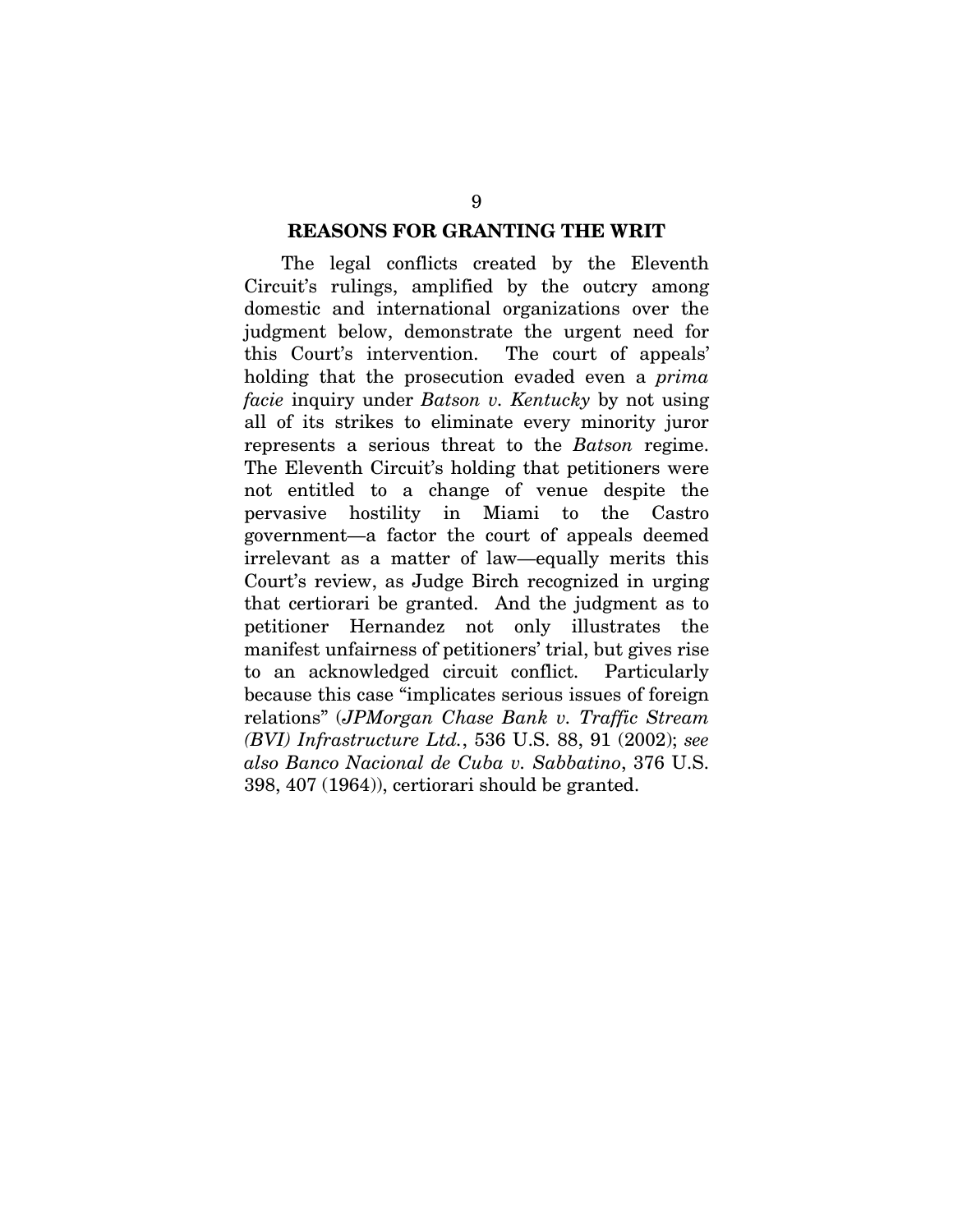**I. Certiorari Should Be Granted To Review The Eleventh Circuit's Holding That A Party's Failure To Use All Of Its Peremptory Strikes To Eliminate All Minority Jurors Precludes A Finding Of A**  *Prima Facie* **Case Under** *Batson v. Kentucky***.** 

This Court's foundational ruling in *Batson v. Kentucky*, 476 U.S. 79 (1986), forbids any party from striking a venireperson on the basis of her race. If an objecting party makes out a *prima facie* claim of a *Batson* violation, the striking party must articulate a race-neutral explanation. *See id.* at 96-97. In this case, petitioners objected to the prosecution's use of seven of its peremptory challenges to remove black members of the venire. The district court required the government to proffer race-neutral explanations, which the court accepted. Pet. App. 419a-32a.

Petitioners appealed, challenging the prosecution's stated rationale for striking the black jurors. The Eleventh Circuit, however, rejected petitioners' *Batson* claim at the threshold, holding as a matter of law that petitioners could not establish a *prima facie* claim under *Batson*, and thus that the prosecution had no obligation to explain its strikes. Under the court's categorical rule, no *prima facie* claim arose, and consequently "[n]o *Batson* violation occurred," because "[t]he government chose not to use two of its peremptory challenges at all, and the jury included three black jurors and an alternate black juror." Pet. App. 27a (applying *United States v. Dennis*, 804 F.2d 1208 (11th Cir. 1986)).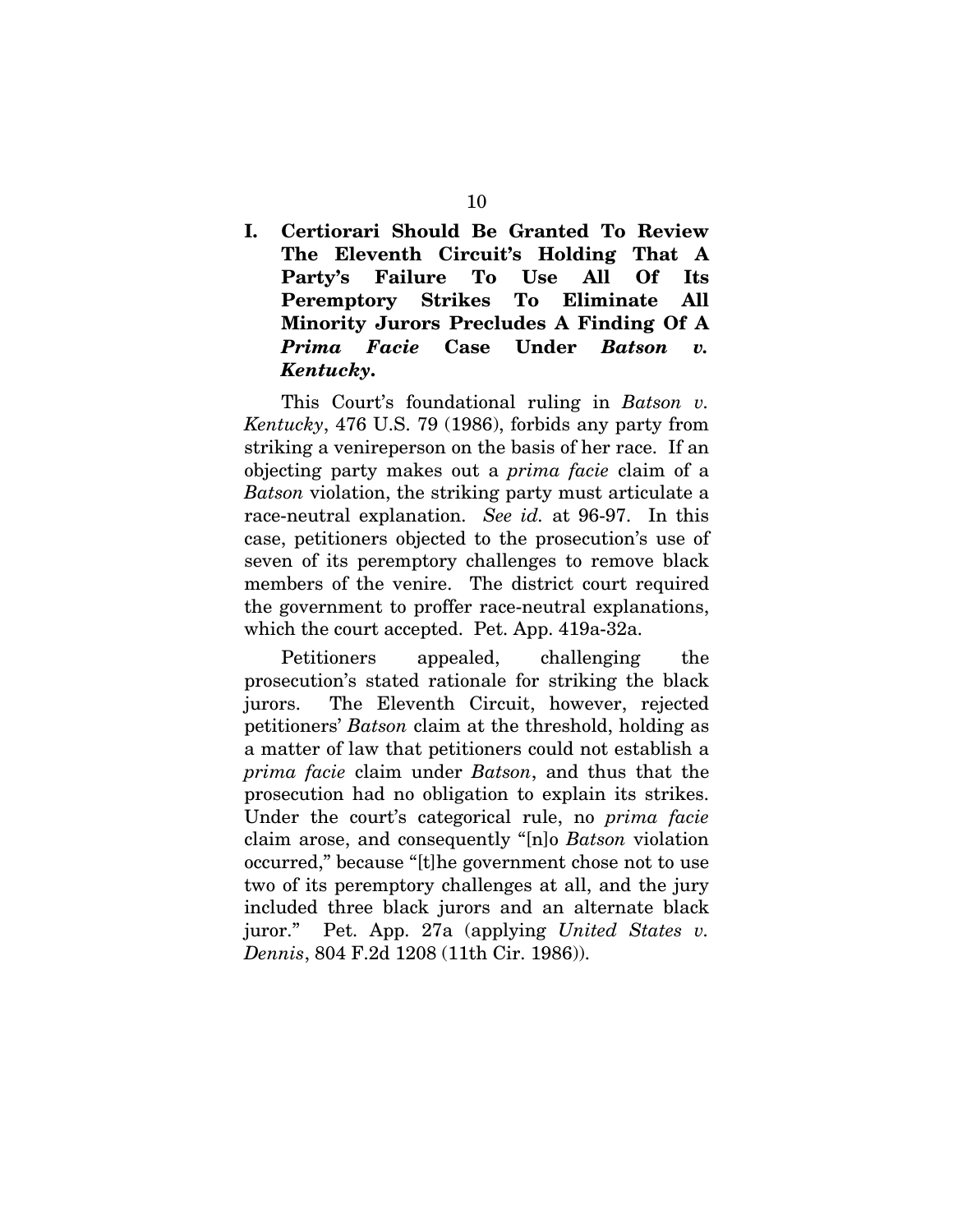Certiorari is warranted because the Eleventh Circuit's decision conflicts with this Court's precedents and seriously threatens the integrity and efficacy of the *prima facie* regime established by *Batson*. The Eleventh Circuit's holding that no *Batson* inquiry is required whenever even one minority juror is seated by a party that does not use all of its strikes cannot be reconciled with the principle that the right to jury selection untainted by racial discrimination is violated by the biased exclusion of even a single juror. *Snyder v. Louisiana*, 128 S. Ct. 1203, 1208 (2008). The ruling below which affords talismanic significance to two factors equally conflicts with this Court's repeated holding that the *prima facie* inquiry under *Batson* must account for "all the relevant circumstances." *Batson*, 476 U.S. at 96.2 *Batson* itself directed courts to account for two factors that the Eleventh Circuit's *per se* rule deems irrelevant: "a 'pattern' of strikes against black jurors included in the particular venire" and "the prosecutor's questions and statements during voir dire examination and in exercising his challenges." *Id.* at 97.

Even more important, the ruling below provides a ready tool to nullify *Batson*'s central role as an essential guarantee of equality in juror selection by permitting a party to freely engage in race-based

l

<sup>2</sup> *E.g.*, *Snyder*, 128 S. Ct. at 1208; *Miller-El v. Dretke*, 545 U.S. 231, 239 (2005); *Johnson v. California*, 545 U.S. 162, 168- 69 (2005); *United States v. Armstrong*, 517 U.S. 456, 467 (1996); *Edmonson v. Leesville Concrete Co.*, 500 U.S. 614, 631 (1991); *Teague v. Lane*, 489 U.S. 288, 295 (1989).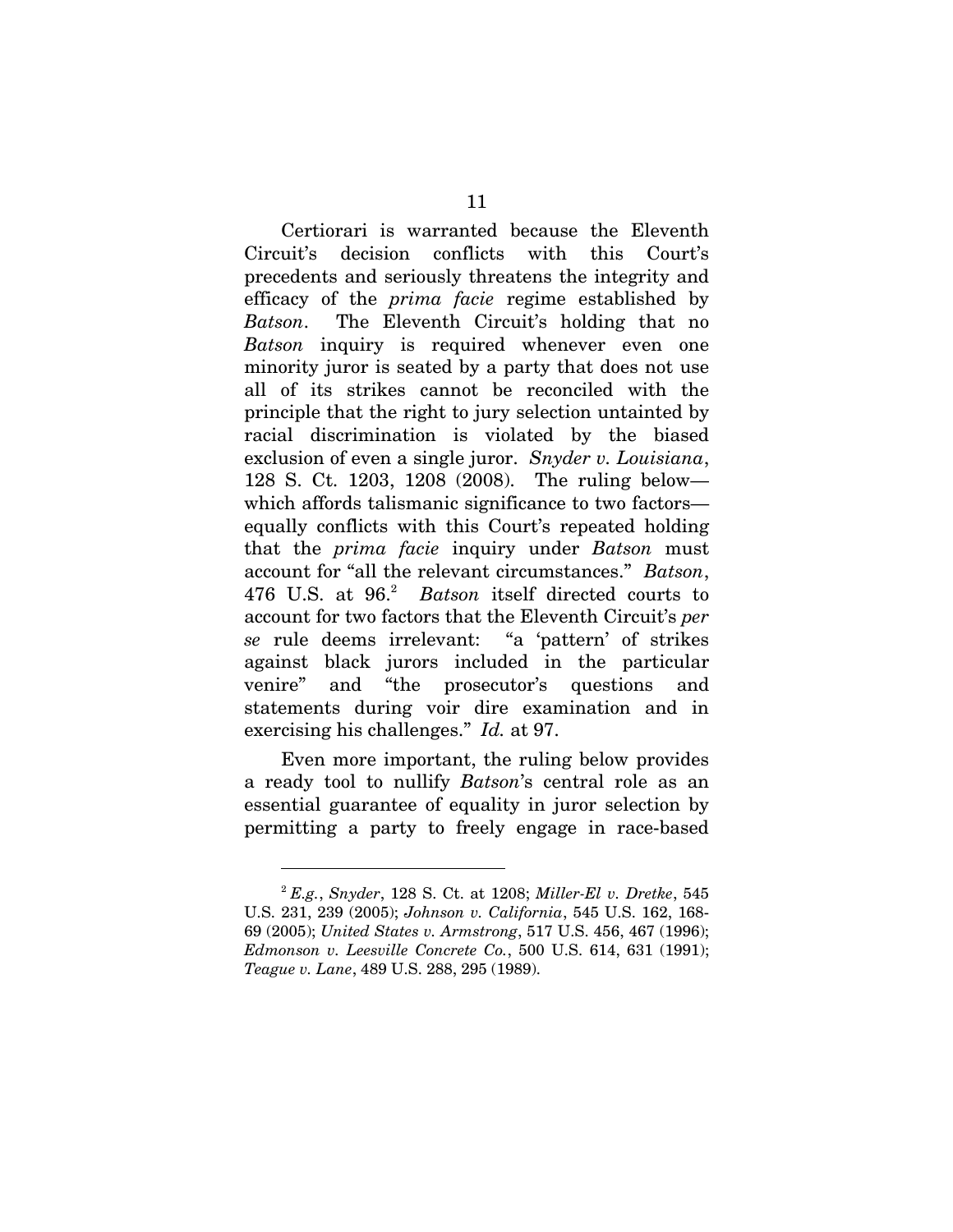strikes merely through the nicety of allowing at least one minority juror to serve. "At *Batson*'s first step, litigants remain free to misuse peremptory challenges as long as the strikes fall *below* the prima facie threshold level." *Miller-El*, 545 U.S. at 267 (Breyer, J., concurring) (emphasis in original). The very prospect of such facile avoidance of a bedrock principle of equal protection "undermine[s] public confidence in the fairness of our system of justice." *Johnson*, 545 U.S. at 172 (quotation marks omitted). And the pernicious effects of the court of appeals' ruling necessarily extend beyond the conduct of prosecutors to the expansive sweep of claims covered by *Batson*: strikes on the basis of not only race but also gender in all manner of both civil and criminal litigation.<sup>3</sup>

It is therefore not surprising that the Eleventh Circuit's significant narrowing of the circumstances that give rise to a *prima facie* claim under *Batson* and its parallel license to engage in discriminatory juror selection—draws almost no support from decisions in other jurisdictions and squarely conflicts with the precedent of three circuits and one state supreme court. *See Hardcastle v. Horn*, 368 F.3d 246, 256-58 (3d Cir. 2004) (*prima facie* case when government struck twelve of fourteen black venirepersons, and seated one black juror); *Coulter v. Gilmore*, 155 F.3d 912, 914, 918-19 (7th Cir. 1998) (*prima facie* case when government used ten of

l

<sup>3</sup>  *J.E.B. v. Alabama ex rel. T.B.*, 511 U.S. 127 (1994) (gender); *Georgia v. McCollum*, 505 U.S. 42 (1992) (defendants); *Edmonson*, *supra* (civil litigation).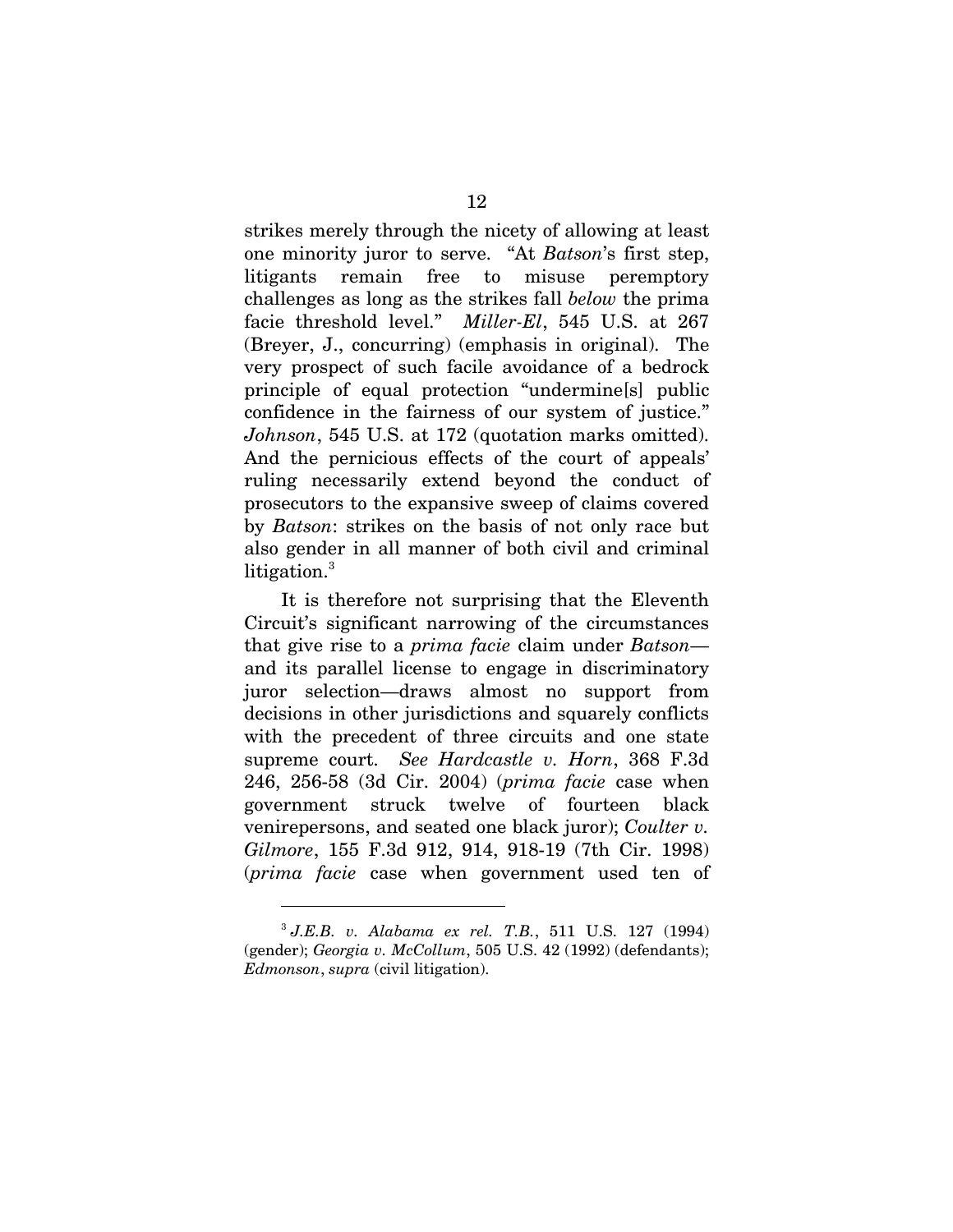fourteen peremptory challenges, including nine on black venirepersons, and jury included three black members and two black alternates); *Jones v. Ryan*, 987 F.2d 960, 972-73 (3d Cir. 1993) (rejecting argument that government could not have used "peremptory challenges in a discriminatory manner" merely because government did not use available challenges to "eliminate all black venirepersons"); *United States v. Alvarado*, 923 F.2d 253, 256 (2d Cir. 1991) ("prosecutor may not avoid . . . obligation to provide race-neutral explanations . . . simply by forgoing the opportunity to use all of his challenges against minorities"); *State v. Duncan*, 802 So. 2d 533, 549-50 (La. 2001) ("mere presence of one or two perhaps token members of the group on the jury" not "dispositive of whether the *prima facie* requirement is satisfied").

Because the question whether petitioners would ultimately prevail in their claim that the government's stated race-neutral reasons fail to justify its strikes of black venirepersons was not decided by the court of appeals and is not encompassed by the question presented, that issue would be left to be decided by the Eleventh Circuit on remand. But it is worth noting that other courts would find that petitioners made out a *prima facie* claim under *Batson*, as the district court necessarily did in requiring the prosecution to provide raceneutral explanations for its peremptory strikes of multiple black members of the venire. It is settled outside the Eleventh Circuit that "a rate of minority challenges significantly higher than the minority percentage of the venire would support a statistical inference of discrimination" and therefore "strongly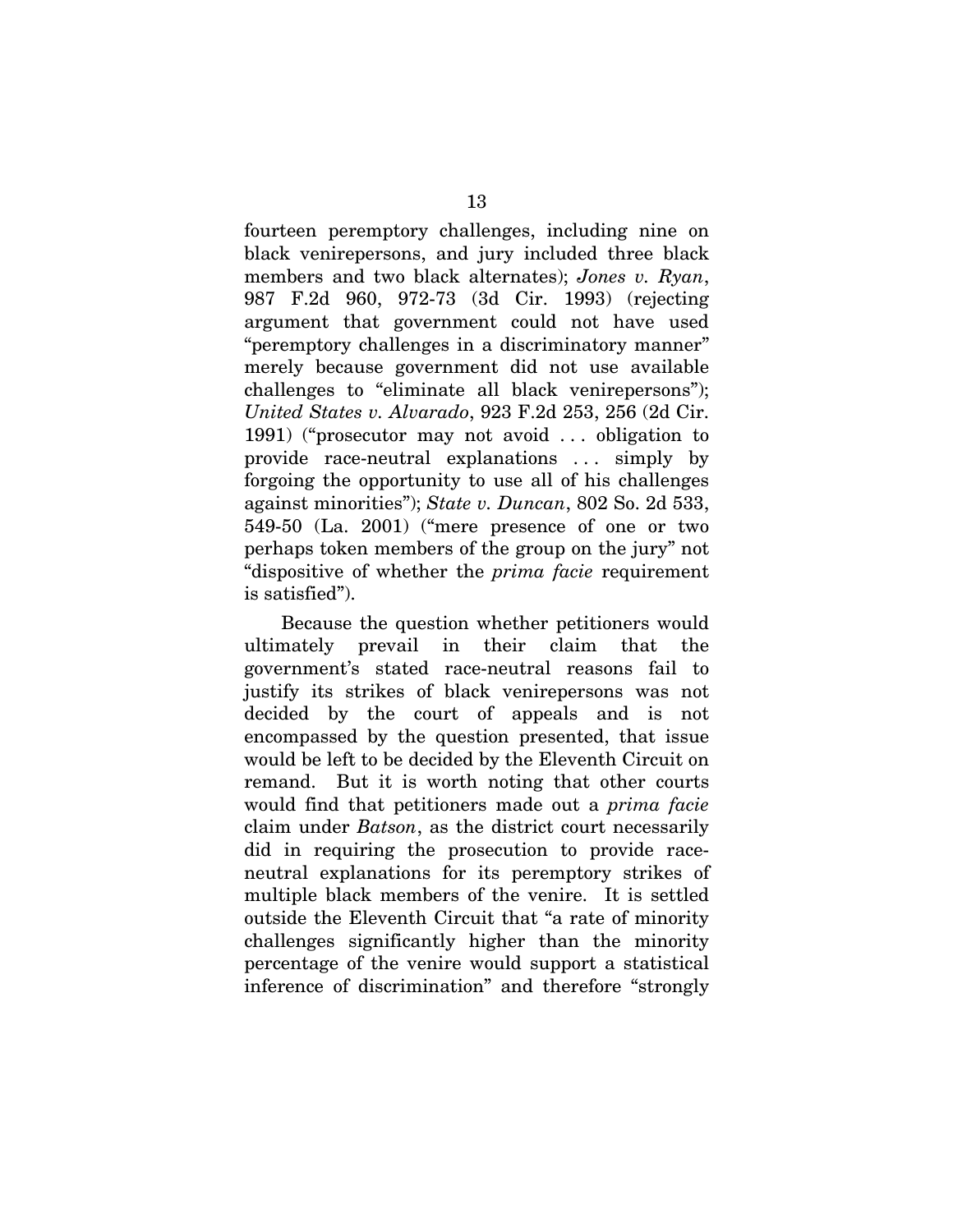supports a *prima facie* case under *Batson*." *Alvarado*, 923 F.2d at 255. *Accord Turner v. Marshall*, 63 F.3d 807, 813 (9th Cir. 1995), *overruled on other grounds by Tolbert v. Page*, 182 F.3d 677 (9th Cir. 1999) (en banc). Here, the prosecution used seven of its eleven peremptory challenges (63.6%) to strike black members of the venire, whereas blacks comprised only 21% of Miami-Dade County's population. That great contrast is comparable to disparities that have been regularly found to support or outright establish a *prima facie* case under *Batson*. 4

### **II. Certiorari Is Warranted To Review The Exceptionally High Barriers To A Change Of Venue Erected By The Eleventh Circuit.**

The en banc Eleventh Circuit's holding that petitioners were not entitled to a change of venue rests on a series of legal standards that, together and apart, erect essentially insuperable barriers to a defendant's ability to secure a change in venue under the well-settled doctrine of "presumed prejudice." The court of appeals' exceptionally narrow conception of the right to a change of venue cries out for this Court's review because in four distinct respects it cannot be reconciled with the due process right to a neutral jury reflected in this Court's precedents and the rulings of other circuits. As Judge Birch's dissenting opinion recognized, "this case presents a

l

<sup>4</sup> *Turner*, 63 F.3d at 813 (56% to 30%); *Alvarado*, 923 F.2d at 256 (57% to 29%); *Coulter*, 155 F.3d at 919 (90% to 29%); *Jones*, 987 F.2d at 971 (75% to 20%); *see also Johnson*, 545 U.S. at 170 (*Batson*'s first step is not intended to be too "onerous").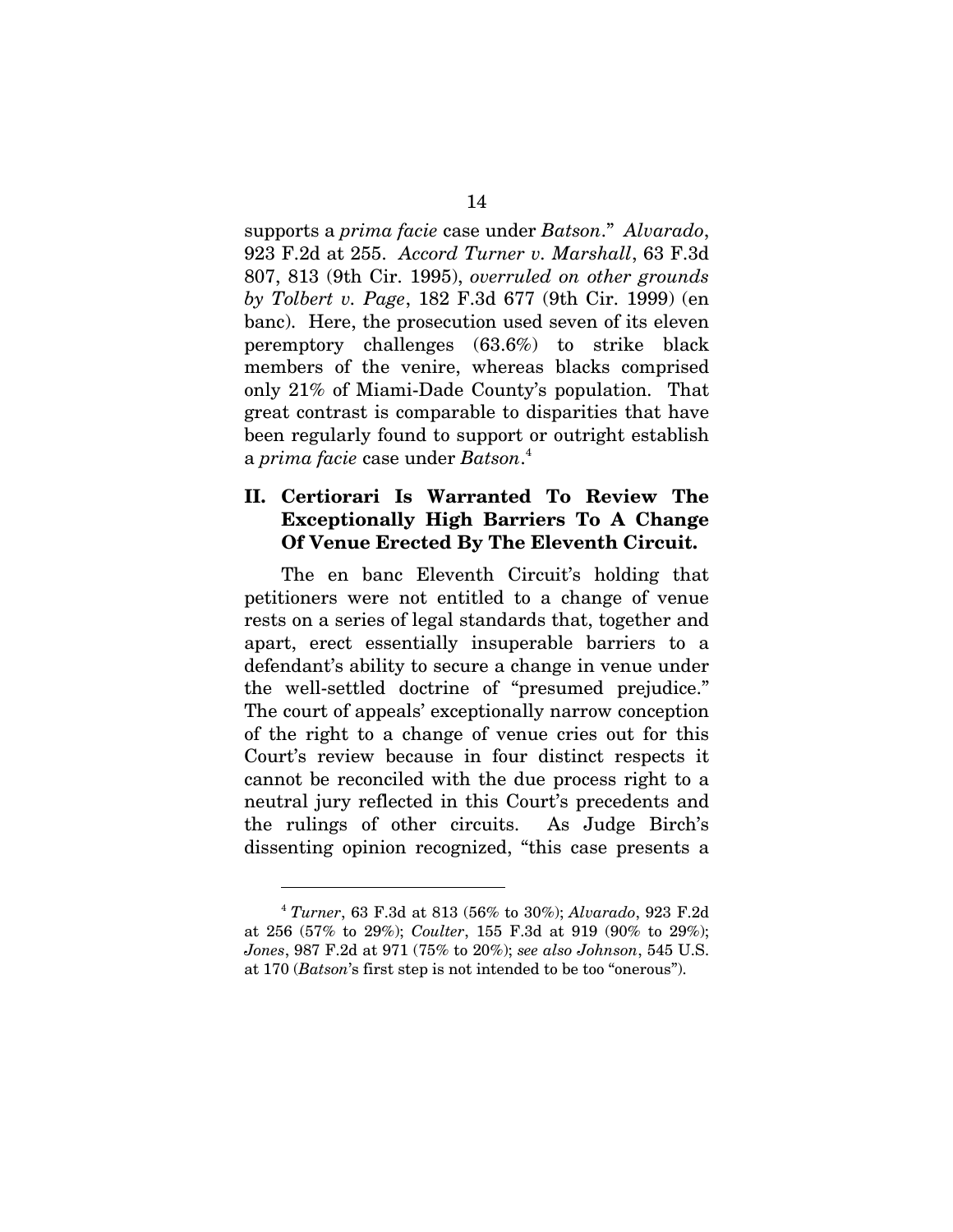timely opportunity for the Supreme Court to clarify the right of an accused to an impartial jury in the high-tech age . . . [and] to clarify circuit law to conform with Supreme Court precedent." Pet. App. 160-61a.

1. The common elements to every charge against petitioners were that each was an agent of the Castro government and that each had attempted to infiltrate organizations dedicated to overthrowing that government, actions that were tied to the deaths of four civilians. Petitioners argued that they could not receive a fair trial in Miami because of the uniquely pervasive and severe anti-Castro hostility in that community, which was significantly amplified by tremendous anger over the shootdowns and the contemporaneous Elian Gonzalez debacle. Even jurors who were not themselves prejudiced, petitioners argued, would sensibly fear for their and their families' safety and livelihood if they voted to acquit Cuban agents in such an environment. The essence of petitioners' submission was thus not that jurors in Miami were prejudiced towards them personally, but that a jury would inevitably include at least some members who could not truly serve neutrally due to the Castro government's overhanging central role in the case.

The en banc Eleventh Circuit deemed petitioners' argument to be irrelevant as a matter of law, categorically holding that "prejudice against a defendant cannot be presumed from pretrial publicity regarding peripheral matters that do not directly relate to the defendant's guilt for the crime charged." Pet. App. 134a. The majority relied on long-settled circuit precedent holding that "only media reports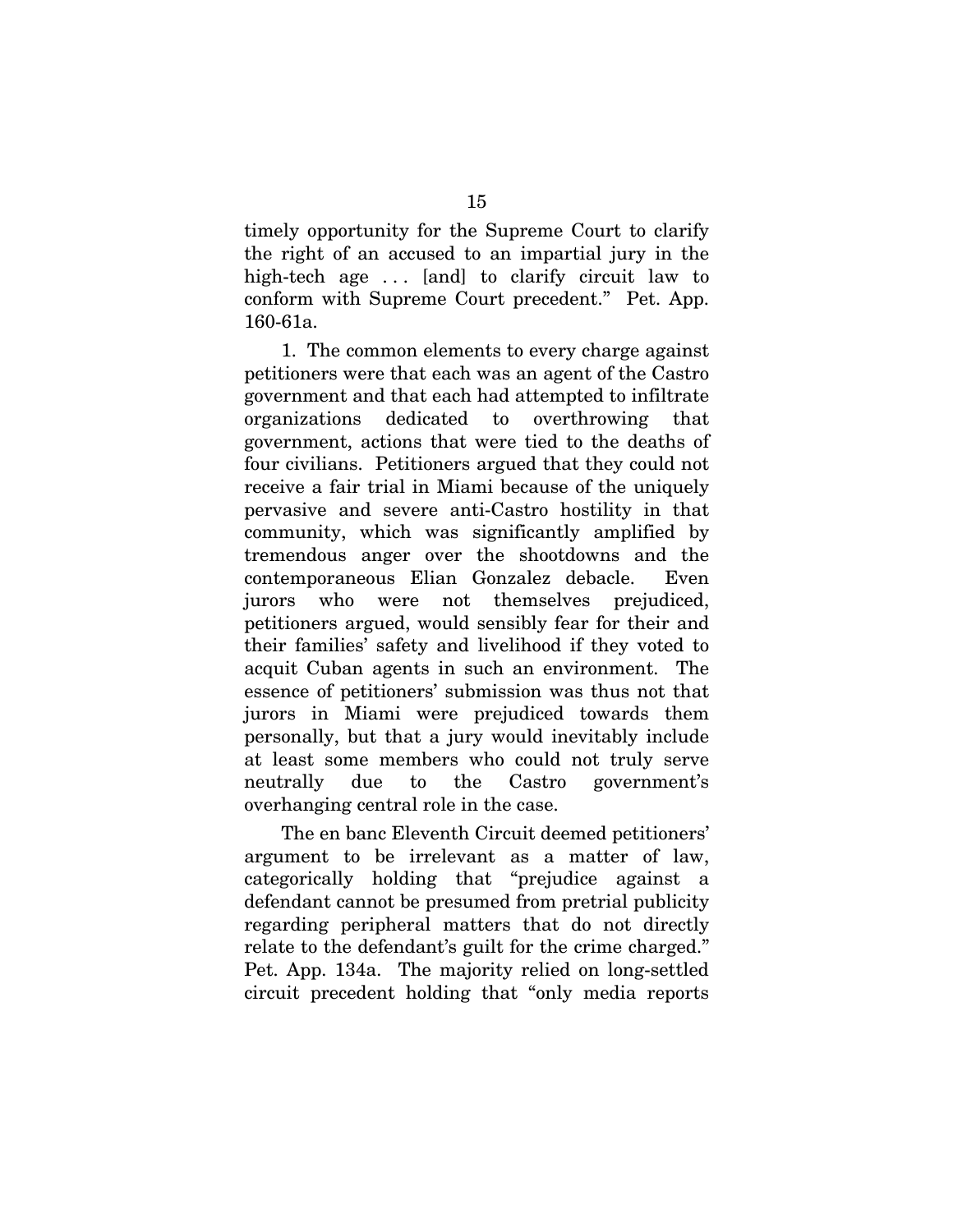linked directly to the defendant ha[ve] 'evidentiary value' in assessing his presumed prejudice claim." *Id.* n.196 (quoting *Meeks v. Moore*, 216 F.3d 951, 963 n.19, 967 (11th Cir. 2000)). *See also, e.g.*, *United States v. Awan*, 966 F.2d 1415, 1428 (11th Cir. 1992). The court accordingly concluded that evidence of "general anti-Castro sentiment, the conditions in Cuba, and other ongoing legal cases, such as the Elian Gonzalez matter"—in contrast to the much narrower group of targeted "articles that did relate to the defendants and their alleged activities in particular"—was *per se* irrelevant to the determination whether petitioners could receive a fair trial in Miami. Pet. App. 136a. Petitioners thus had no right to a change of venue notwithstanding that, as the dissent explained, the district court "made no findings regarding the prejudice within the community." *Id.* 211a (emphasis removed).

Certiorari is warranted because the Eleventh Circuit's decision conflicts with this Court's precedents and defies common sense. The court of appeals' error is easily illustrated by the hypothetical trial of a minority defendant for a serious crime with racial overtones in a community with a long history of pervasive racism. In such a case, it blinks reality to hold that the community's prejudices—though directed at a class to which the defendant belongs rather than at the defendant personally—have no effect on his ability to secure a fair trial. So too in this case it makes no sense to hold as a matter of law that the community's overwhelming hostility towards the Castro government and its supporters would have no effect in petitioners' trial for serving as spies for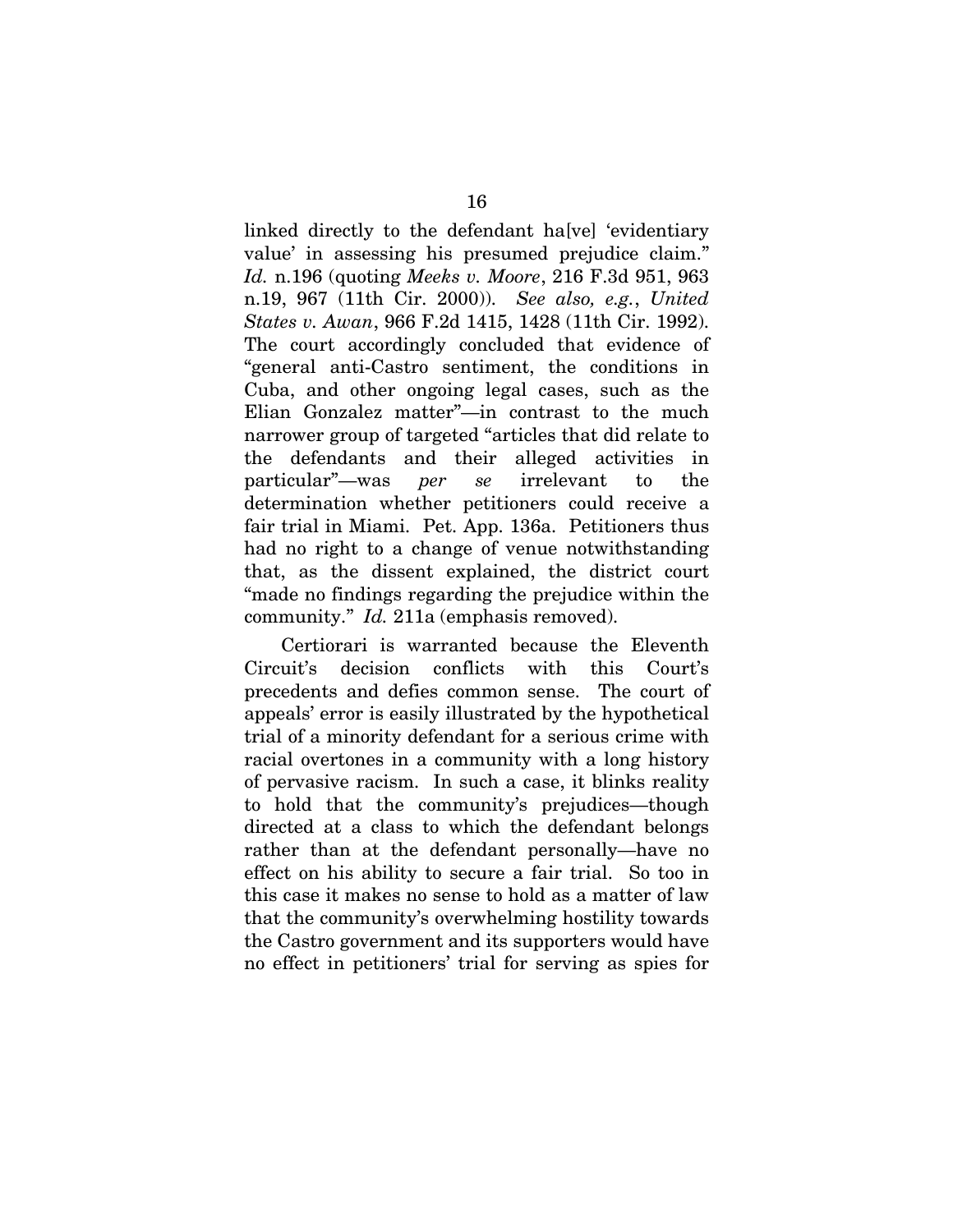that government, particularly when civilian deaths resulted.

This Court's decisions thus sensibly preclude the Eleventh Circuit's refusal to consider an array of evidence that logically informs whether attitudes of the community necessitate a change of venue. This Court has repeatedly held that courts must assess the prospect that the defendant will not receive a fair trial with jurors untainted by fear or bias in light of the "totality of [the] circumstances." *Murphy v. Florida*, 421 U.S. 794, 799 (1975); *see also Dobbert v. Florida*, 432 U.S. 282, 303 (1977); *Sheppard v. Maxwell*, 384 U.S. 333, 352 (1966). As the en banc dissent recognized, "[a] court does not undertake a totality of the circumstances review by confining itself to community publicity which relates only to the guilt or innocence of the defendant." Pet. App. 209a.

Consistent with this Court's precedents, other courts would have held that the pervasive hostility in Miami was a proper basis for holding that petitioners would not receive the fair trial guaranteed by the Constitution without a change of venue. Those courts reject any effort to limit the evidence relevant to the venue inquiry to evidence "directly relate[d] to the defendant's guilt." Pet. App. 211a (Birch, J., dissenting). *See United States v. Bangert*, 645 F.2d 1297 (8th Cir. 1981) ("impartial jury" must be "free from outside influences, including potentially prejudicial news media reports of events *connected with* the matter on trial" (emphasis added)); *United States v. De Peri*, 778 F.2d 963, 972 (3d Cir. 1985) (presumed prejudice inquiry looks at totality of the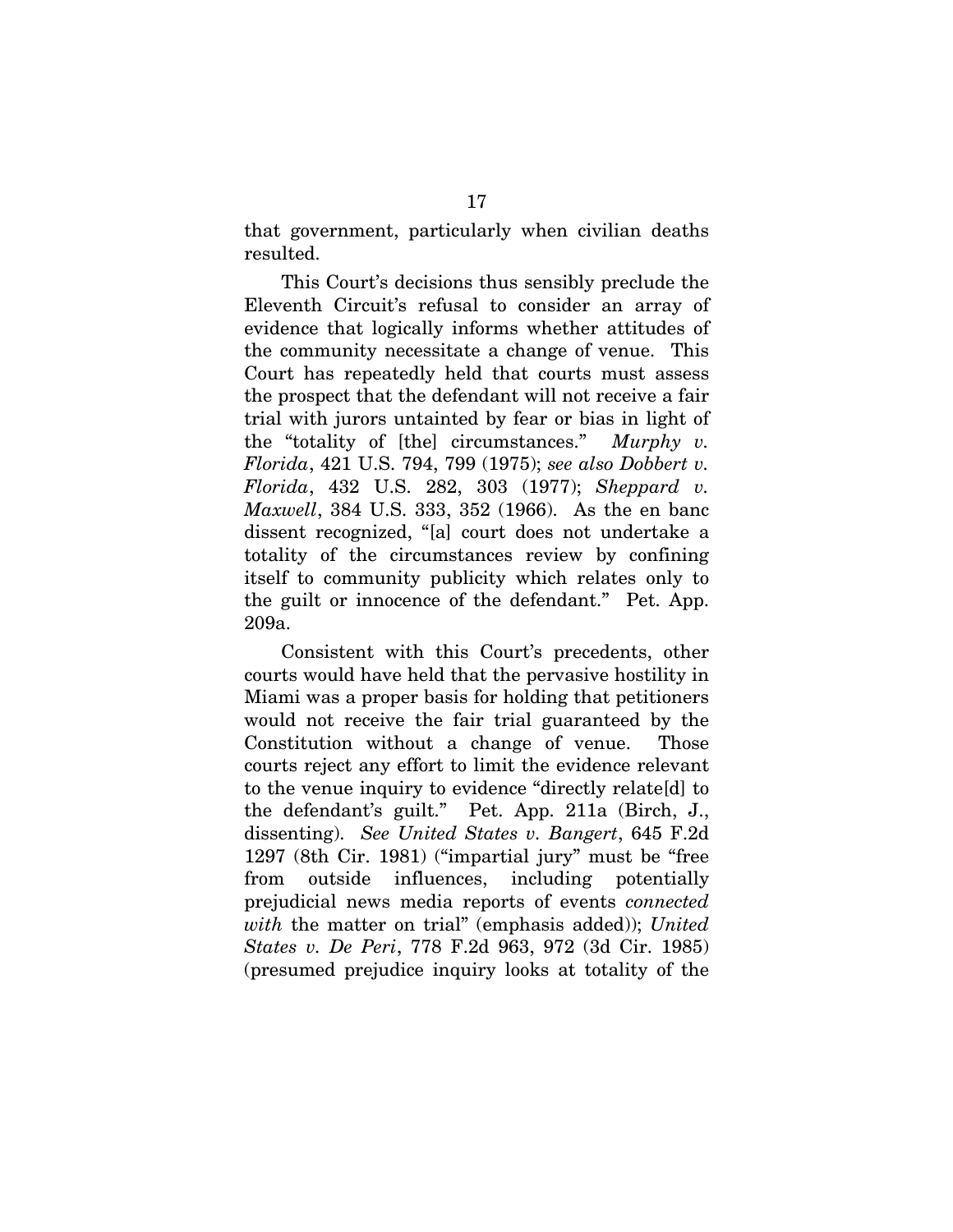circumstances); *Whitehead v. Cowan*, 263 F.3d 708, 721 (7th Cir. 2001) (same).

Illustrative is *Daniels v. Woodford*, 428 F.3d 1181 (9th Cir. 2005), in which the Ninth Circuit reversed the district court's denial of a change of venue because it failed to account for significant publicity about the crime, most of which had no bearing on the defendant's guilt. The court found that the venue was "saturated with prejudicial and inflammatory media publicity about the crime." 428 F.3d at 1211. In stark contrast to the Eleventh Circuit's holding that pre-trial publicity about the shootdown and the jurors' regular exposure to a monument to BTTR were categorically irrelevant, the Ninth Circuit placed significant weight on analogous press coverage and the fact that a "statue commemorating fallen police officers was unveiled [and the] statute . . . was located across the street from the Riverside County courthouse where Daniels was tried." *Id*.

2. This Court's intervention is further required because the Eleventh Circuit erroneously assessed the limited remaining evidence it was willing to consider under that court's exceptionally high bar to a change of venue. The en banc majority explained that, to secure a change of venue, the defendant must show that a "fair trial was impossible." Pet. App. 131a. In the Eleventh Circuit, "[t]he presumed prejudice principle is rarely applicable and is reserved for an extreme situation," which makes the defendant's burden "an extremely heavy one." *Id.* 132a-33a (citations and quotation marks omitted). That stringent standard tracks a uniform body of Eleventh Circuit decisions holding, both before and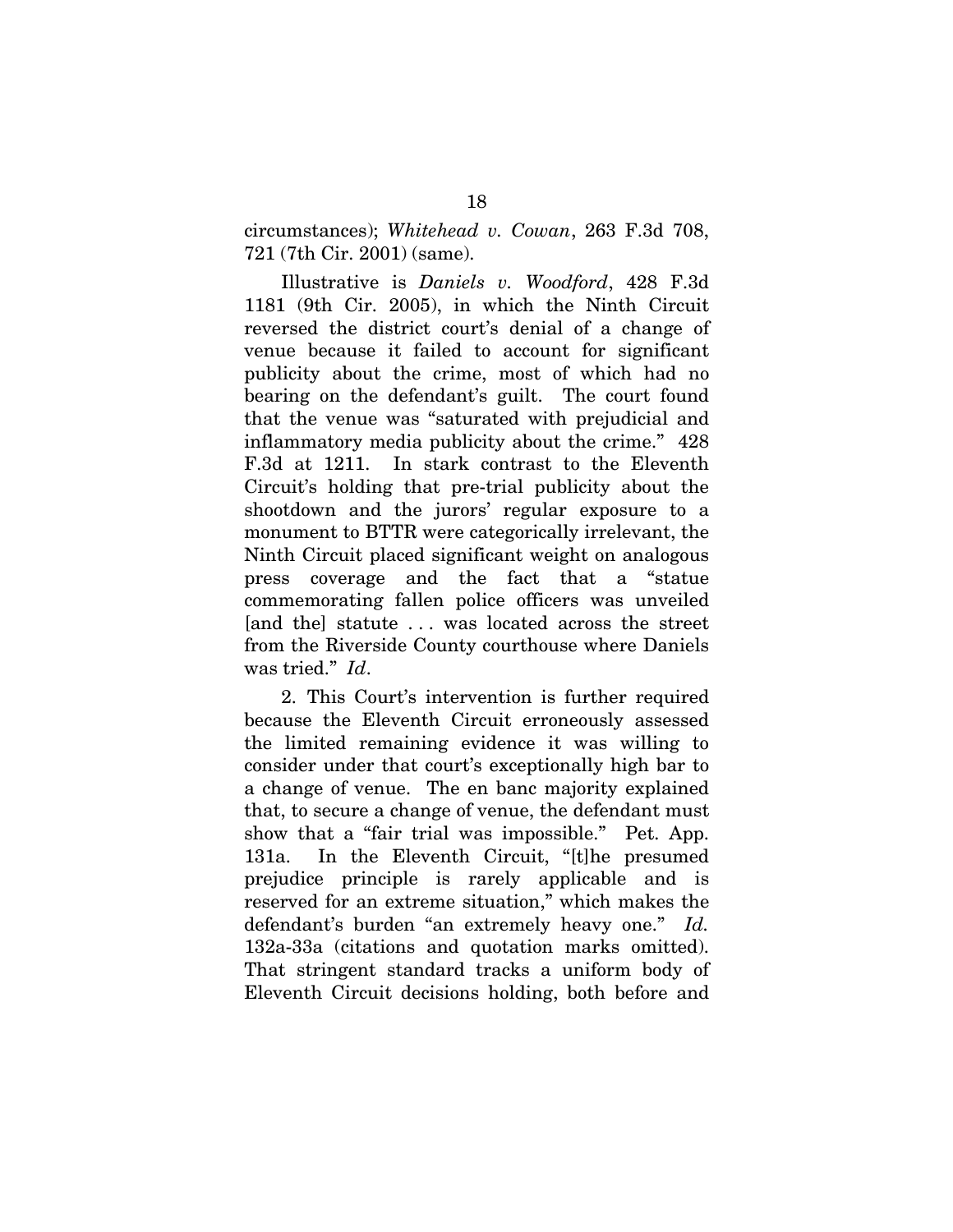after the en banc ruling in this case, that a defendant asserting a claim of presumed prejudice cannot secure a change of venue unless it otherwise will be "virtually impossible" to secure a fair trial.<sup>5</sup> Five circuits similarly hold that presumed prejudice justifies a change in venue only if a fair trial is "virtually impossible" or "impossible."6

That standard cannot be reconciled with the holdings of four other circuits, which apply a substantially more lenient test that inquires whether it is "reasonably likely" that the defendant can receive a fair trial in the community.<sup>7</sup> The highest courts of nine states agree.<sup>8</sup> Two decades ago, two

l

<sup>8</sup> In addition to the cases cited in the next paragraph of the text, see *State v. Baker*, 320 S.E.2d 670, 676 (N.C. 1984); *State v. Rupe*, 743 P.2d 210, 220 (Wash. 1987); *People v. Gendron,* 243

<sup>5</sup>  *E.g.*, *Gaskin v. Sec'y, Dep't of Corr*., 494 F.3d 997, 1005 (11th Cir. 2007); *Henyard v. McDonough*, 459 F.3d 1217, 1226 (11th Cir. 2006), *cert. denied*, 127 S. Ct. 1818 (2007); *Meeks*, 216 F.3d at 961; *Coleman v. Kemp*, 778 F.2d 1487, 1490 (11th Cir. 1985). *See also* Pet. App. 323a (district court applying "virtually impossible" standard); *id.* 132a (en banc majority referring to the standard as "reasonable certainty").

<sup>6</sup>  *Goss v. Nelson*, 439 F.3d 621, 628 (10th Cir. 2006); *United States v. Edmond*, 52 F.3d 1080, 1099 (D.C. Cir. 1995); *United States v. Rodriguez-Cardona*, 924 F.2d 1148, 1158 (1st Cir. 1991); *Simmons v. Lockhart*, 814 F.2d 504, 507 (8th Cir. 1987); *United States v. Chagra*, 669 F.2d 241, 250 (5th Cir. 1982) (overruled in non-relevant part by *Garrett v. United States*, 471 U.S. 773 (1985)).

<sup>7</sup> *United States v. Livoti*, 196 F.3d 322, 326 (2d Cir. 1999); *Washington v. Murray*, 952 F.2d 1472, 1484 (4th Cir. 1991); *United States v. Garza*, 664 F.2d 135, 139-40 (7th Cir. 1981); *United States v. Farrie*s, 459 F.2d 1057, 1061 (3d Cir. 1972).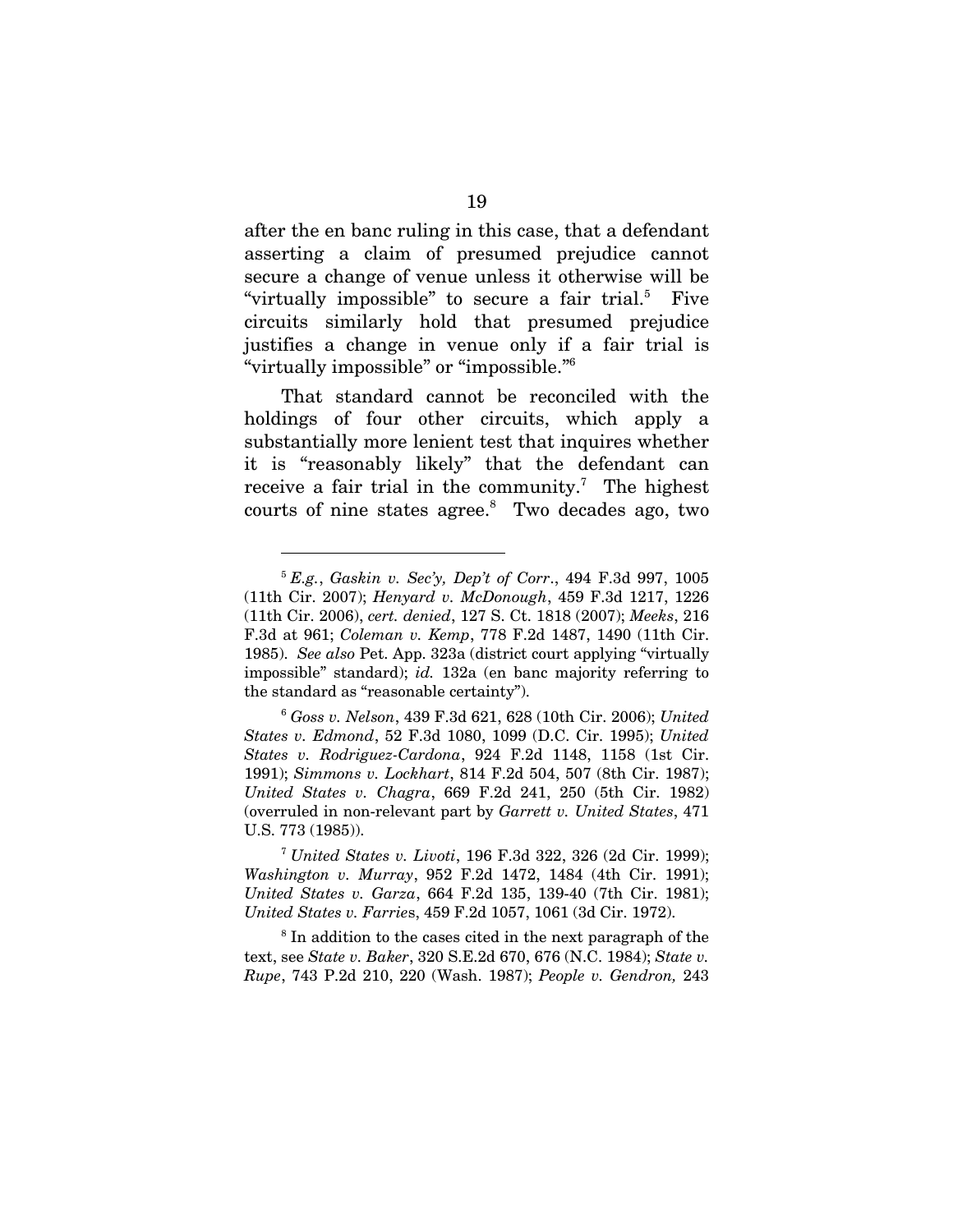Justices urged this Court to grant certiorari to resolve the conflict among state supreme courts on this question. *Brecheen v. Oklahoma*, 485 U.S. 909, 911 (1988) (Marshall, J., dissenting from the denial of certiorari) ("In this vacuum of constitutional precedent, states have taken divergent paths.").

Of note, courts have repeatedly stressed that the difference between the two competing standards is significant, not one of mere terminology. *People v. Lewis*, 43 Cal. 4th 415, 447 (Cal. 2008) ("'Reasonably likely' in this context means something less than 'more probable than not,' but something more than 'merely possible.'" (citation omitted)); *McBride v. Delaware*, 477 A.2d 174, 185-86 (Del. 1984) (rejecting prior stringent standard in favor of "reasonable probability" inquiry, a "lesser standard of proof"); *Pollard v. Dist. Court of Woodbury County*, 200 N.W.2d 519, 521 (Iowa 1972) (That the defendant "did not demonstrate conclusively she cannot receive a fair trial  $\dots$  is not the test  $\dots$ . [T] he test is whether a 'reasonable likelihood' exists that the voir dire jury examination or a continuance will not be sufficient to allow a fair trial."); *Brown v. Oklahoma*, 871 P.2d 56, 61-62 (Okla. Crim. App. 1994) (rejecting "virtually impossible" standard on the ground that it "makes a change of venue very difficult to achieve"); *State v. James*, 767 P.2d 549, 552 (Utah 1989) (applying reasonable likelihood standard, which is less than "more likely than not"); *cf. Fisher v. State*, 481 So.2d 203 (Miss. 1985).

1

N.E.2d 208 (Ill. 1968); *State v. Beier,* 263 N.W.2d 622 (Minn. 1978).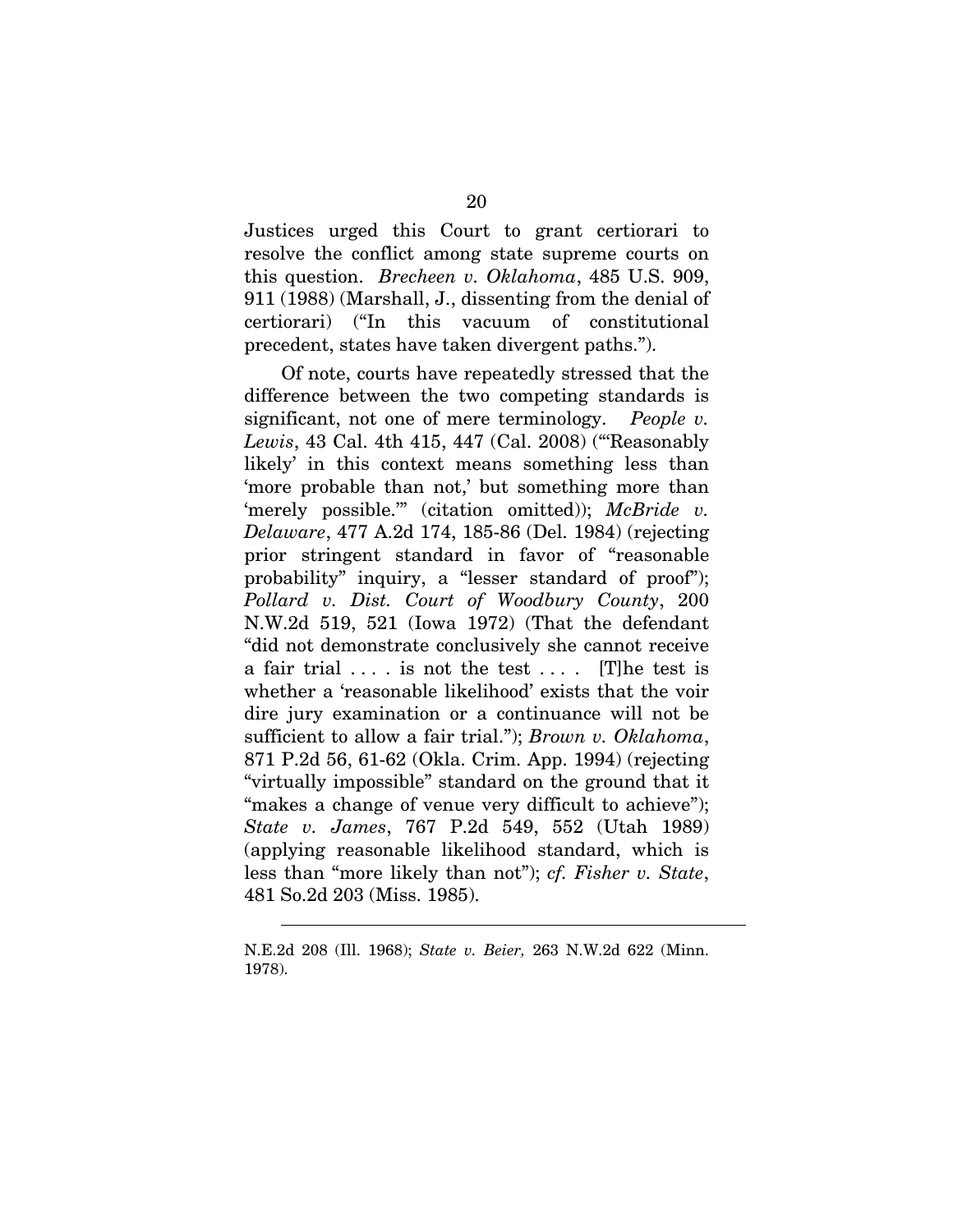The "extremely heavy" burden avowedly imposed by the Eleventh Circuit (Pet. App. 133a) is all but impossible to satisfy and conflicts with this Court's precedent. The en banc majority specifically erred in its belief that "the Supreme Court has ruled in [*Dobbert*, 432 U.S. at 303] that we cannot presume prejudice in the absence of a 'trial atmosphere . . . utterly corrupted by press coverage.'" Pet. App. 134a. *Dobbert* was a very different case. There, the defendant sought a change of venue *not* based on community prejudice, but instead based merely on the fact that there had been extensive but neutral pretrial publicity about his case. By contrast, a distinct claim like petitioners' that pervasive fear and hostility in the community risk empanelling a jury that will not assess the facts neutrally is controlled by the holding of *Sheppard*, 384 U.S. at 363, that courts must ask only whether there is a "reasonable likelihood" that the defendant will not receive a fair trial. *Accord* 2 Charles Alan Wright, Federal Practice & Procedure § 342, at 378-79 (3d ed. 2005) (describing "reasonable likelihood" as correct standard in light of exhaustive review of existing caselaw).

3. This Court's review is also warranted because the Eleventh Circuit has imposed a still further significant obstacle to securing a change of venue by holding that a district court's denial of such a request is reviewed "for an abuse of discretion." Pet. App.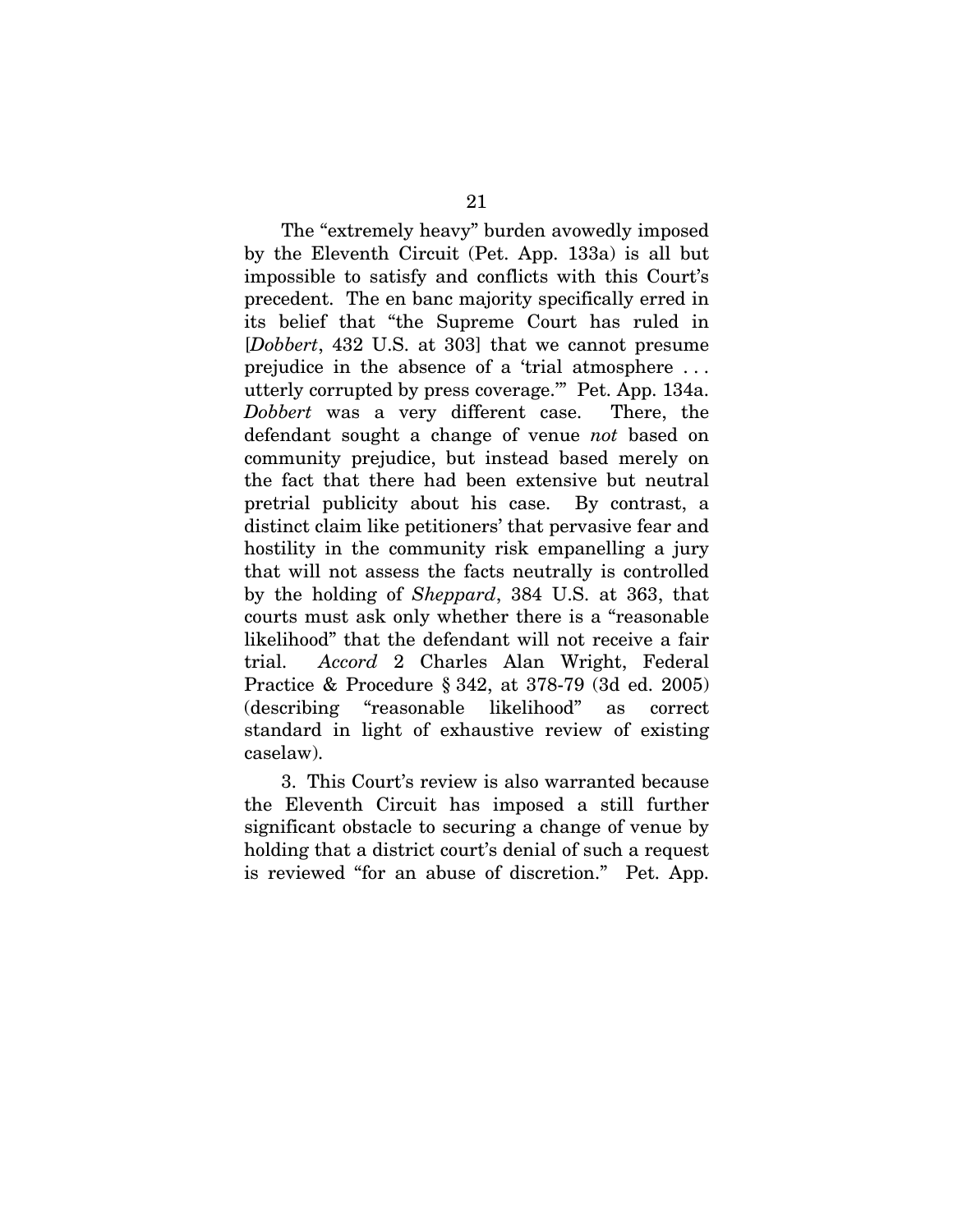131a. That holding is consistent with the precedent of eight other circuits.<sup>9</sup>

By contrast, two circuits and the highest courts of three states engage in a substantially more searching *de novo* review of a district court's refusal to order a change of venue under the presumed prejudice doctrine. *See, e.g.*, *United States v. Skilling*, --- F.3d. ---, 2009 WL 22879, at \*22 (5th Cir. Jan. 6, 2009) ("[w]e review *de novo* whether presumed prejudice tainted a trial, and this review includes conducting an independent evaluation of the facts") (quotation marks omitted); *United States v. McVeigh*, 153 F.3d 1166, 1179 (10th Cir. 1998); *People v. Hamilton*, 774 P.2d 730, 737 (Cal. 1989); *State v. Reynolds*, 836 A.2d 224, 367 (Conn. 2003); *Lloyd v. District Court*, 201 N.W. 2d 720, 722 (Iowa 1972).

The Eleventh Circuit's substantially less rigorous standard of review renders it all but impossible for parties to secure a reversal of a district court's refusal to order a change of venue and cannot be reconciled with this Court's precedents. In *Sheppard*, this Court held that "appellate tribunals have the duty to make an independent evaluation of the

<sup>9</sup> *United States v. Nettles*, 476 F.3d 508, 513 (7th Cir. 2007); *United States v. Angelus*, 258 F. App'x 840, 844 (6th Cir. 2007); *United States v. Higgs*, 353 F.3d 281, 308 (4th Cir. 2003); *United States v. Allee*, 299 F.3d 996, 999-1000 (8th Cir. 2002); *United States v. Blom*, 242 F.3d 799, 803 (8th Cir. 2001); *Rodriguez-Cardona*, 924 F.2d at 1158 (1st Cir.); *United States v. Edmond*, 52 F.3d 1080, 1099 (D.C. Cir. 1995); *United States v. Moran*, 236 F.2d 361, 362 (2d Cir. 1956).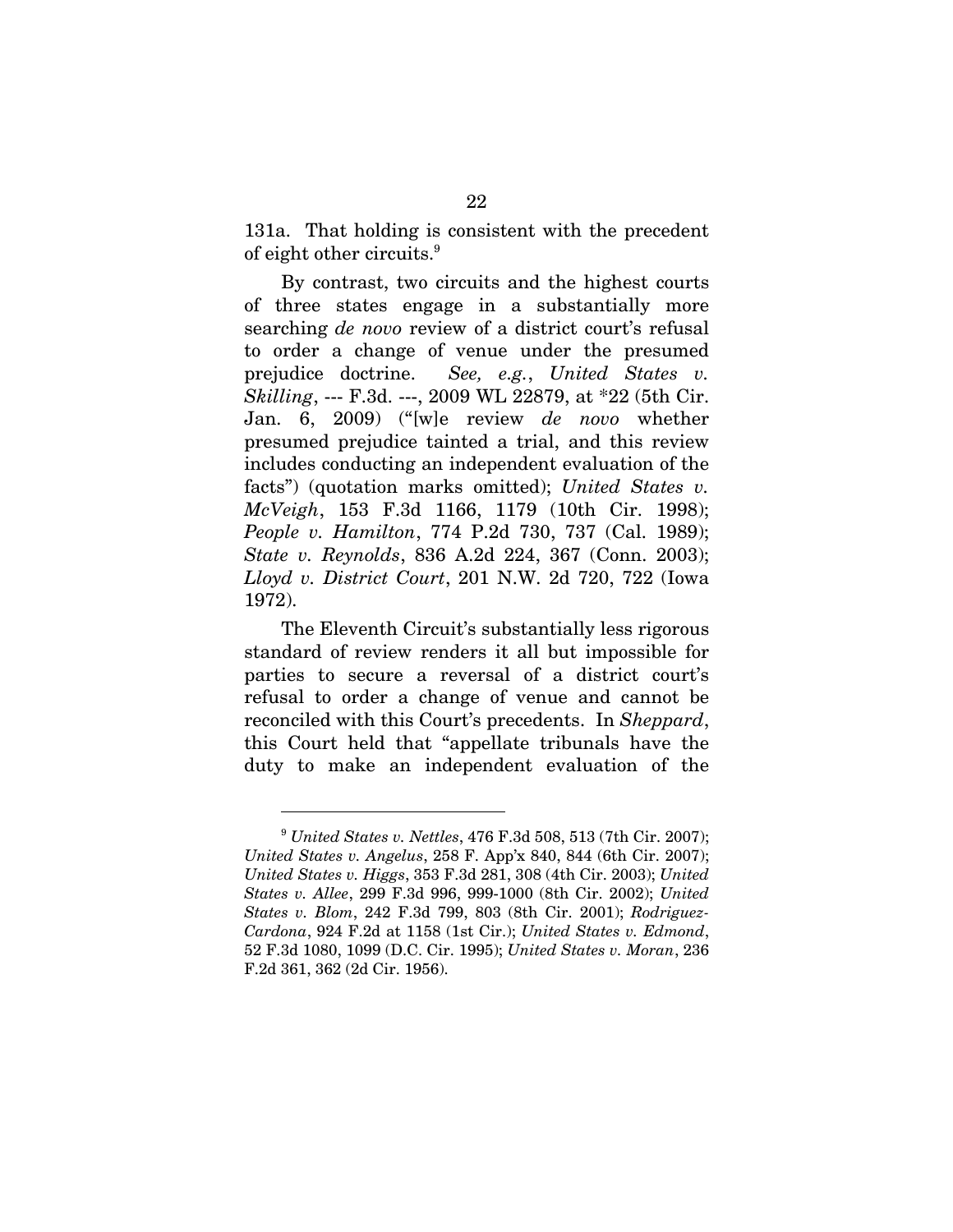circumstances" that give rise to the prospect that the defendant will be unable to receive a fair trial in the jurisdiction. 384 U.S. at 362. That more searching inquiry, the Court explained, is necessary to protect the defendant's due process right to "a trial by an impartial jury free from outside influences," "[g]iven the pervasiveness of modern communications and the difficulty of effacing prejudicial publicity from the minds of the jurors." *Id.* By contrast, it is hard to imagine a case so extreme that the Eleventh Circuit would find an "abuse of discretion" in the district court's finding that it was not "virtually impossible" to hold a fair trial. The ruling below thus renders the "presumed prejudice" doctrine a dead letter in practice.

4. This Court's intervention is equally warranted to review the Eleventh Circuit's suggestion that, when a trial court presides over a trial implicating community hostility, a defendant's right to a fair trial is sufficiently preserved merely by assessing the neutrality of individual jurors through voir dire. Pet. App. 133a. The Eleventh Circuit's holding erroneously collapses the distinction drawn by "clearly established Supreme Court precedent distinguishing between cases involving presumed prejudice—when 'the setting of the trial [is] inherently prejudicial'—and actual prejudice—when review of both the jury voir dire testimony and the extent and nature of the media coverage indicates 'a fair trial [was] impossible.'" *Nevers v. Killinger*, 169 F.3d 352, 364 (6th Cir. 1999) (quoting *Murphy*, 421 U.S. at 798). The latter addresses claims that particular members of the venire exhibited bias,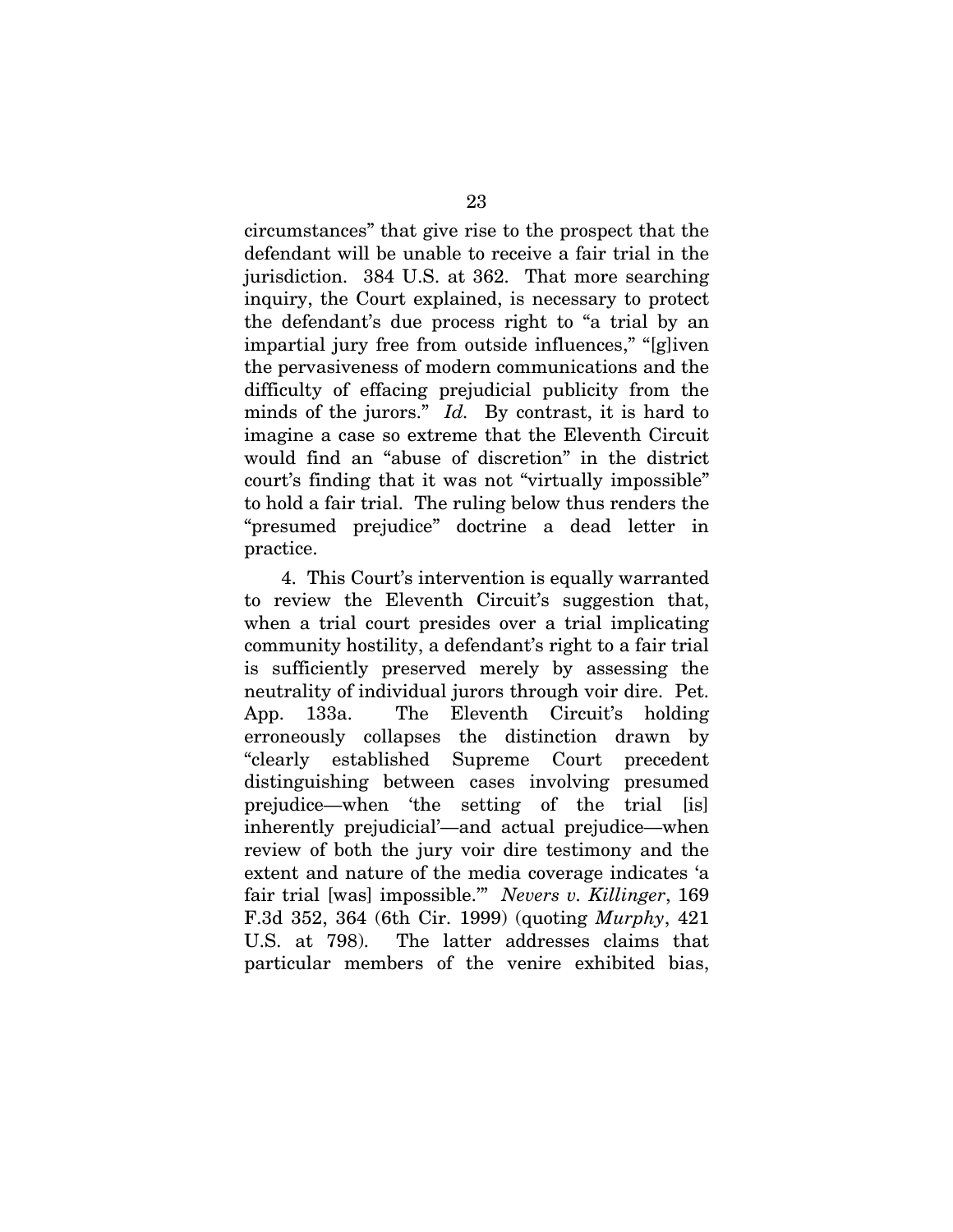which accordingly calls for the examination of individual jurors through voir dire.

By contrast, the very point of the "presumed prejudice" doctrine is to identify cases in which community prejudice is sufficiently pervasive that "a court could not believe the answers of the jurors." *Beck v. Washington*, 369 U.S. 541, 557 (1962). *E.g.*, *Groppi v. Wisconsin*, 400 U.S. 505, 510-11 (1971) (while the exercise of challenges to the venire can be useful, it "is not always adequate to effectuate the constitutional guarantee" and "[o]n at least one occasion this Court has explicitly held that only a change of venue was constitutionally sufficient to assure the kind of impartial jury that is guaranteed by the Fourteenth Amendment."); *Rideau v. Louisiana*, 373 U.S. 723, 7227 (1963) (finding presumed prejudice "without pausing to examine a particularized transcript of the voir dire examination of the members of the jury"); *Irvin v. Dowd*, 366 U.S. 717, 723 (1961).

Other courts thus correctly hold—consistent with this Court's precedent but in irreconcilable conflict with the Eleventh Circuit—that findings of presumed prejudice do not call for the district court to undertake juror voir dire at all. *E.g.*, *House v. Hatch*, 527 F.3d 1010, 1023 (10th Cir. 2008) ("In such cases, a trial court is permitted to transfer venue without conducting voir dire of prospective jurors."); *State v. Nelson*, 803 A.2d 1, 36 (N.J. 2002) ("The existence of such presumed prejudice obviates the need for conducting voir dire."). *See generally, e.g.*, *United States v. Grace*, 408 F. Supp. 2d 998, 1015 (D. Mont. 2006) (noting "the great many Ninth Circuit cases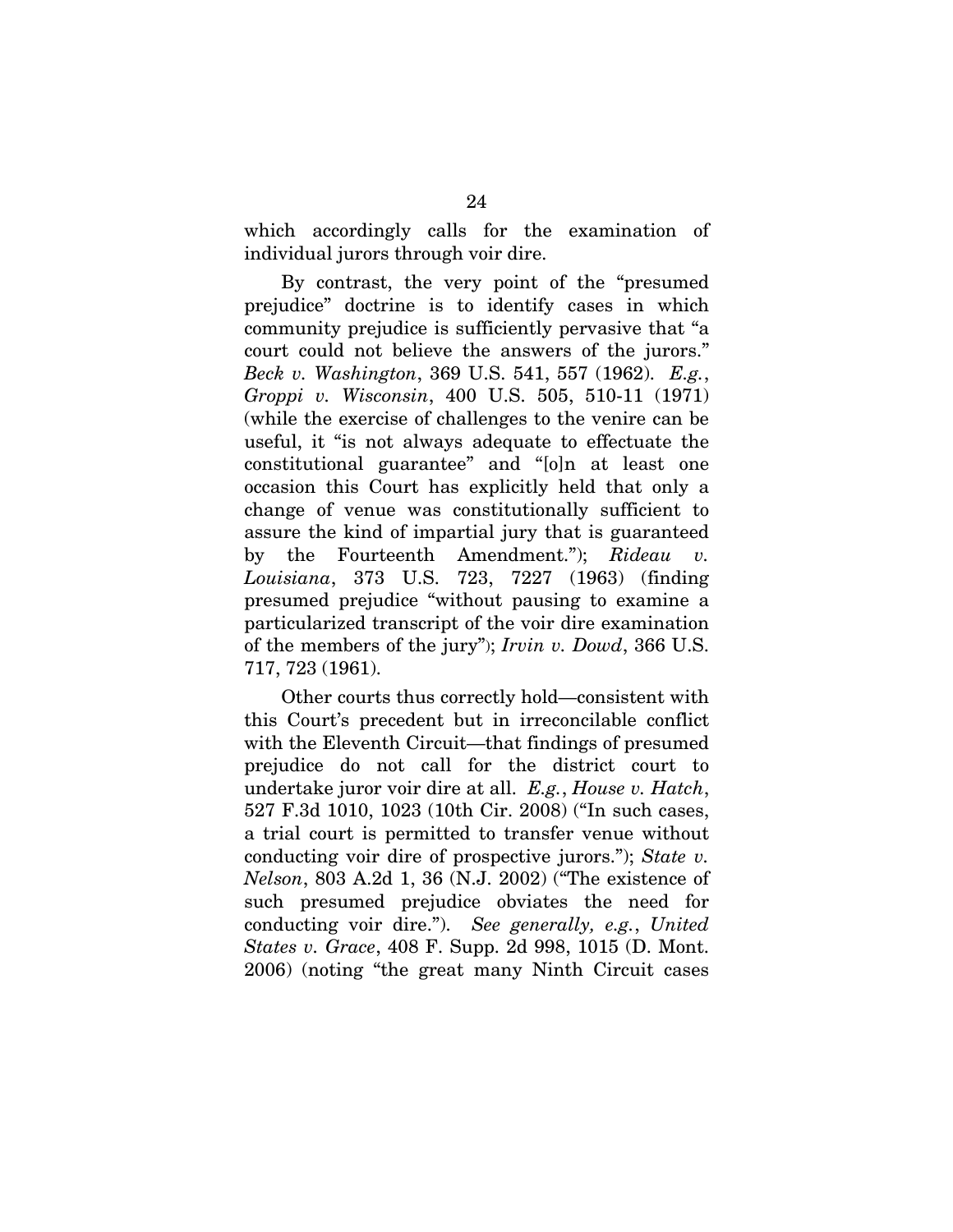applying the presumed prejudice test without considering the results of voir dire").

5. The many courts that reject the Eleventh Circuit's singularly demanding standards for establishing presumed prejudice would conclude that petitioners were entitled to a trial outside of the uniquely hostile environment created by the anti-Castro sentiment of Miami. No further evidence of that fact is needed than that the original panel in this case—which like other courts applied *de novo* review and examined the totality of the relevant evidence (*see supra* at 4-6)—held that petitioners *were* entitled to a change of venue. *See generally* Pet. App. 220a-318a. The government itself successfully sought en banc review precisely on the ground that the panel's distinct legal standards were outcome determinative, arguing that the panel's decision turned on "its own *de novo* review of facts" and "the community's political and social views about issues other than the defendants' commission of the charged crimes." Resp. Pet. for Rehearing En Banc 6.

It is hard to imagine a stronger case for a change of venue than this case. As the Working Group on Arbitrary Detention of the U.N. Human Rights Commission concluded, the "climate of bias and prejudice against the accused" was so extreme that the proceedings failed to meet the "objectivity and impartiality that is required in order to conform to the standards of a fair trial" and "confer[red] an arbitrary character on the deprivation of liberty." Report of the United Nations Working Group on Arbitrary Detentions, U.N. Doc. E/CN.4/2006/7/Add.1, at 65 (Oct. 19, 2005). Dozens of organizations and individuals around the world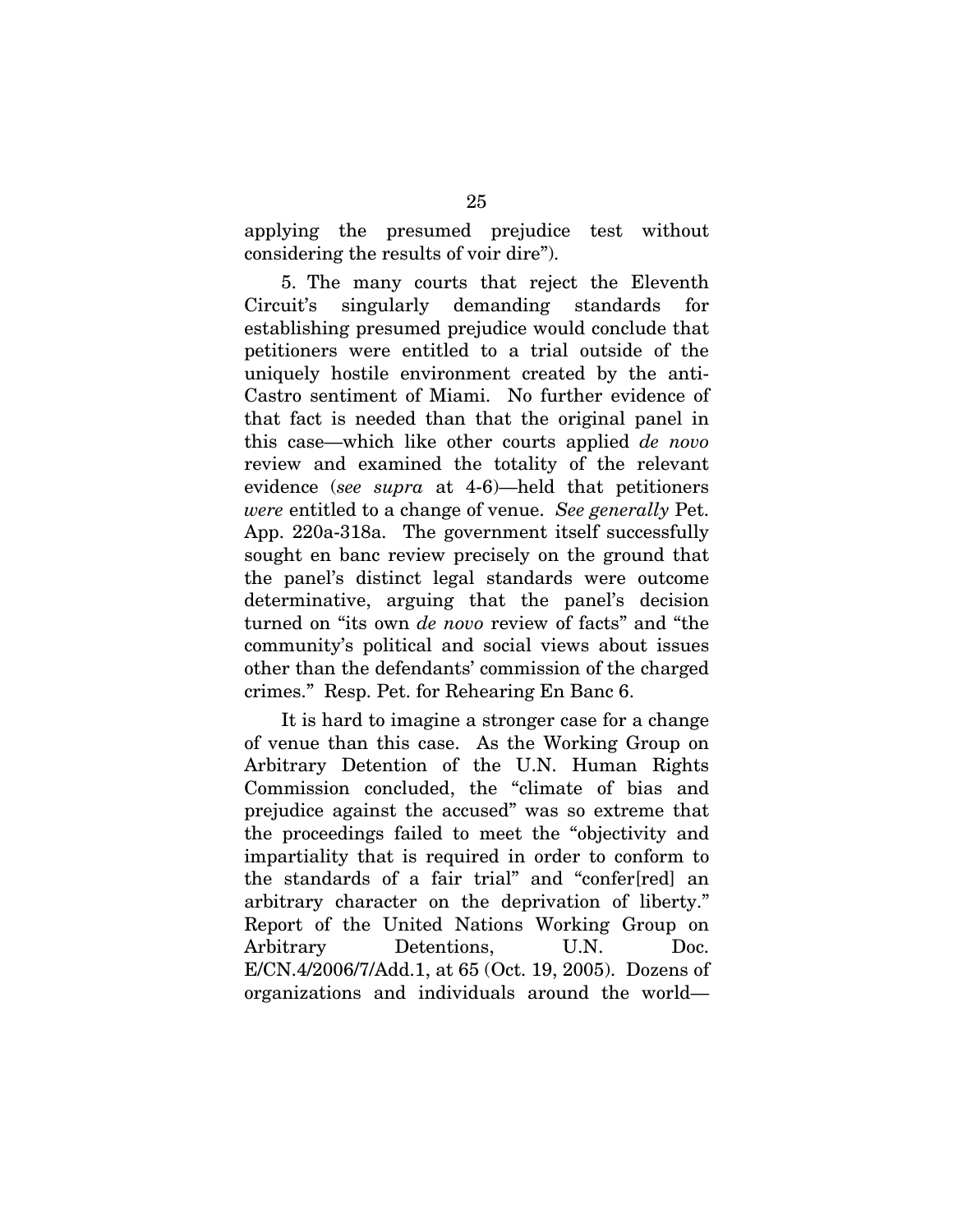including, for example, numerous Nobel Laureates, national parliaments, and parliamentary committees on human rights—harshly criticized the proceedings. Pet. App. 469a-90a. No criminal trial in modern American history has been condemned in such a fashion.

At the time of petitioners' trial, there were more than 700,000 Cuban-Americans living in Miami. Of those, 500,000 remembered leaving their homeland, 10,000 claimed to have had a relative who was murdered in Cuba, 50,000 reporting having a relative who was tortured in Cuba, and thousands were former political prisoners. Memorials were subsequently erected in honor of the BTTR victims, and streets within the Miami-Dade County community were renamed for them. The trial judge herself referred to the "impassioned Cuban exile community residing within this venue" during the trial. *Id.* 292a.

Just before the district court held oral argument on the question of venue, the Miami area was convulsed by the largest public demonstration in the city's history with over 100,000 persons in the streets shouting anti-Castro slogans. Prospective jurors had recently witnessed anti-Castro groups turn parts of Miami into an armed camp in an effort to prevent federal agents from executing a court order to return Elian Gonzalez to his father.

The record demonstrates moreover that anti-Castro sentiment in Miami has manifested itself in a pattern of violence directed at those deemed not sufficiently hostile to the Castro regime. *See* Pet. App. 297a-98a; Human Rights Watch, Report, *Dangerous Dialogue: Attacks on Freedom of*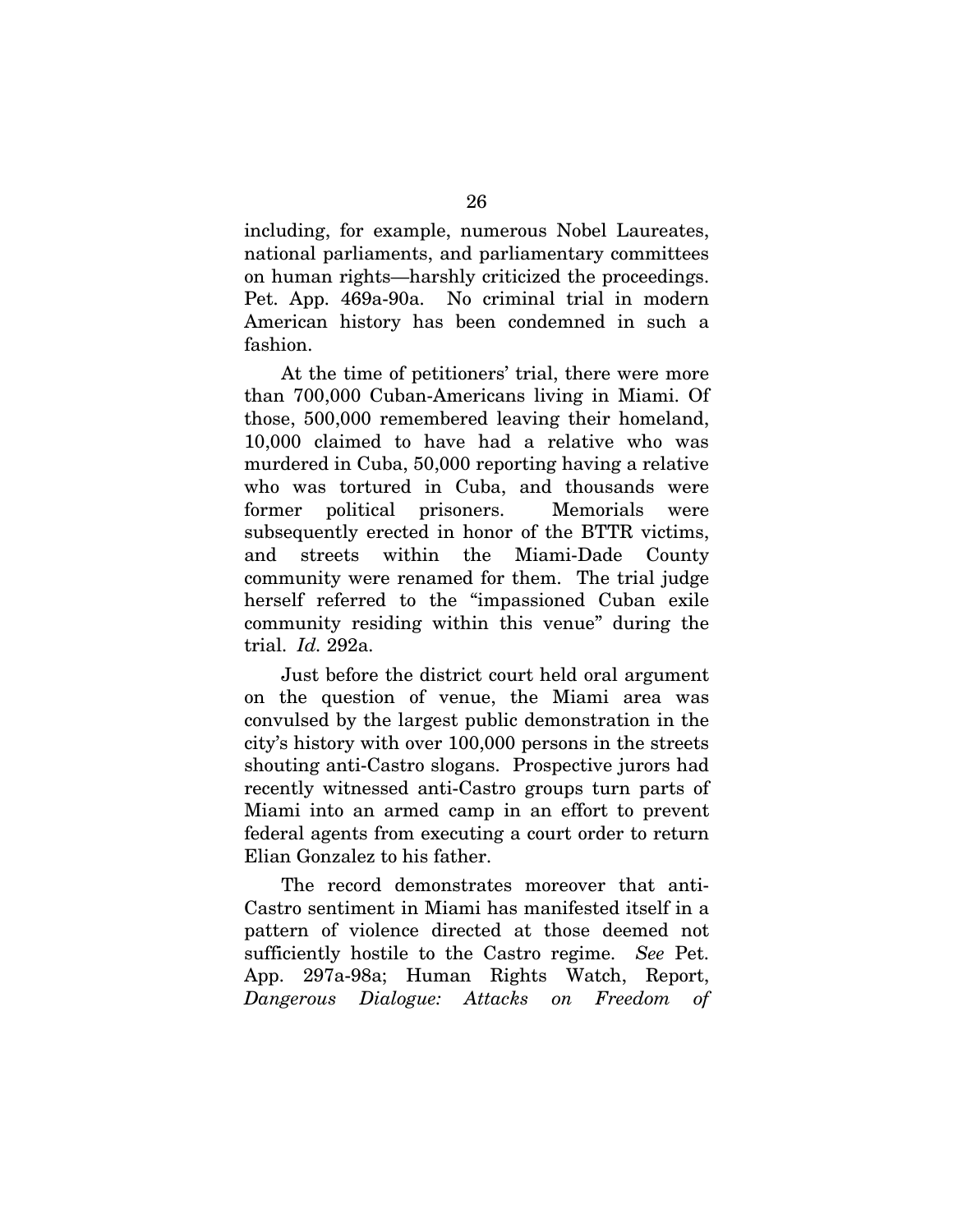*Expression in Miami's Cuban Exile Community* (1992). Businesses pursuing commerce with, or aid to, Cuba have been targeted by bombers. Pet. App. 239a.

Voir dire revealed that many jurors feared for their safety or community standing if they acquitted petitioners. When asked about the impact any verdict in the case might have, one venireperson stated that he "would feel a little bit intimidated and maybe a little fearful for my own safety if I didn't come back with a verdict that was in agreement with what the Cuban community feels, how they think the verdict should be." Pet. App. 247a. Another, a banker, was "concern[ed] how . . . public opinion might affect [his] ability to do his job" because he dealt with developers in the Hispanic community and knew that the case was "high profile enough that there may be strong opinions" which could "affect his ability to generate loans." *Id.* 248a.

Other venire members indicated negative views towards Castro or the Cuban government but believed that they could set those beliefs aside to serve on the jury. Three of these ended up serving on the jury, including one as the foreperson. The district court denied petitioners' request to excuse one potential juror who admitted that she knew the daughter of one of the downed pilots, had visited the pilot's home, and had attended his funeral. Pet. App. 251a & n.82.

From the first day of deliberations, jurors complained of feeling intimidated by the TV cameras following them. Well into the second week of jury selection, a prospective juror complained of media harassment as he left the courthouse. Pet. App.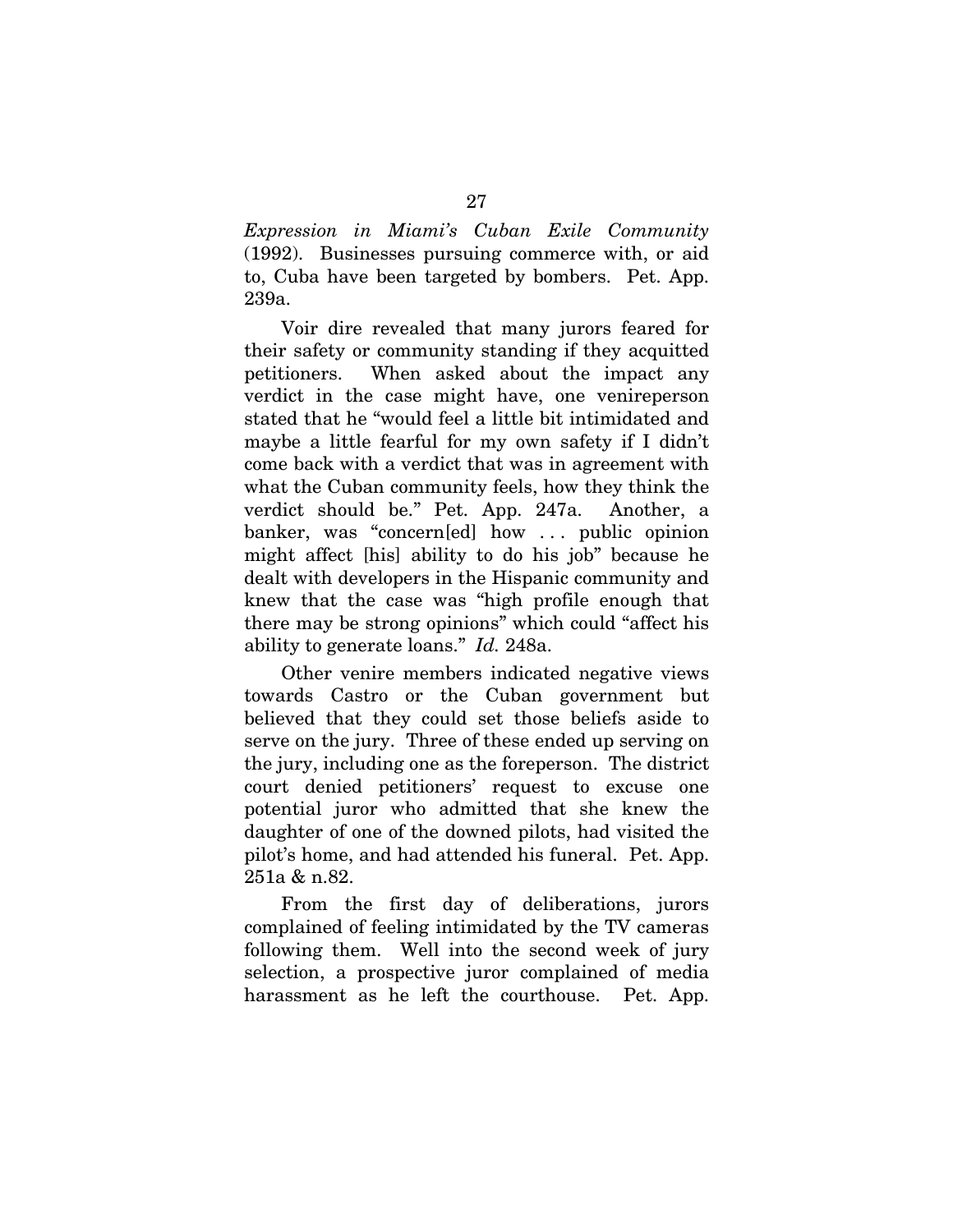412a. As late as March 13, nearly four months into the trial, the court noted on the record that the jurors were still being harassed by cameras. Pet. App. 440a. *See* Human Rights Watch, Report, *Dangerous Dialogue* 9 (1994) (Spanish-language media has long publicly identified Cuban sympathizers).

The prejudice to petitioners was significantly amplified by serious misconduct by the prosecution. At closing, the government commented that the defendants had joined a "hostile intelligence bureau . . . that sees the Unites States of America as its prime and main enemy" and that the jury was "not operating under the rule of Cuba, thank God." Pet. App. 457a. The prosecutor also accused the defendants of "coming to the United States to destroy the United States." *Id.* 458a. The district court sustained the defendants' objections to these and other statements, but obviously not until after they were heard by the jury.

Despite opposing petitioners' requests for a change of venue from Miami to nearby Fort Lauderdale, the government itself argued in another case for a change of venue just a few months after petitioners were sentenced. The government argued in an employment case related to the Elian Gonzalez matter that

the inhabitants of Miami–Dade County are so infected by knowledge of the incident and accompanying prejudice, bias, and preconceived opinions that jurors could not possibly put these matters out of their minds and try the instant case solely on the evidence presented in the courtroom. Under such circumstances and strongly held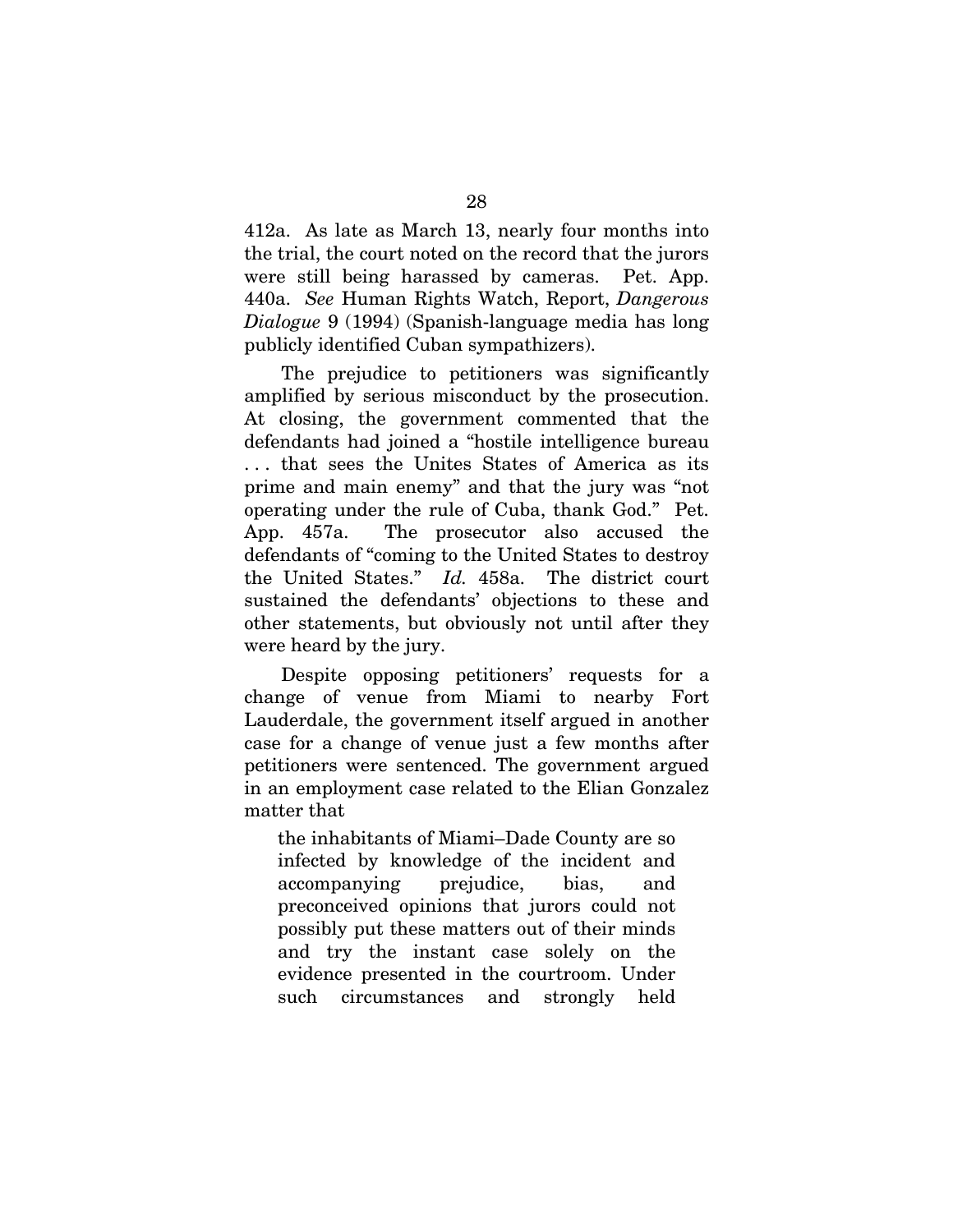emotions, and in light of the media coverage, it will be virtually impossible to ensure that the defendants will receive a fair trial if the trial is held in Miami-Dade County.

Gov't Venue Mot., *Ramirez v. Ashcroft*, No. 01-cv-4835 (S.D. Fla. June 25, 2002).

In this case, petitioners requested minimal relief—moving the trial to Fort Lauderdale, a neighboring division within the same judicial district that is a mere thirty miles away. The Miami community's hostility towards the Cuban government assured that petitioners could not otherwise receive a fair trial. Because other courts would have held that a change of venue should have been granted, certiorari should be granted.

## **III. This Court's Review Of The Judgment As It Pertains To Petitioner Hernandez Is Warranted.**

1. The fact that pervasive anti-Castro hostility in Miami and publicity regarding the shootdowns created a substantial risk that the jury would not neutrally decide the charges against petitioners is illustrated perfectly by the conviction of petitioner Hernandez for conspiracy to commit murder despite the absence of any actual evidence to support such a grave charge, for which the district court sentenced him to life in prison.

The district court and Eleventh Circuit both recognized that Hernandez's guilt depended on proof beyond a reasonable doubt not merely that he participated in a plan to shoot down the BTTR planes, but also that the agreement planned for the shootdown to *occur* outside Cuban airspace. Pet.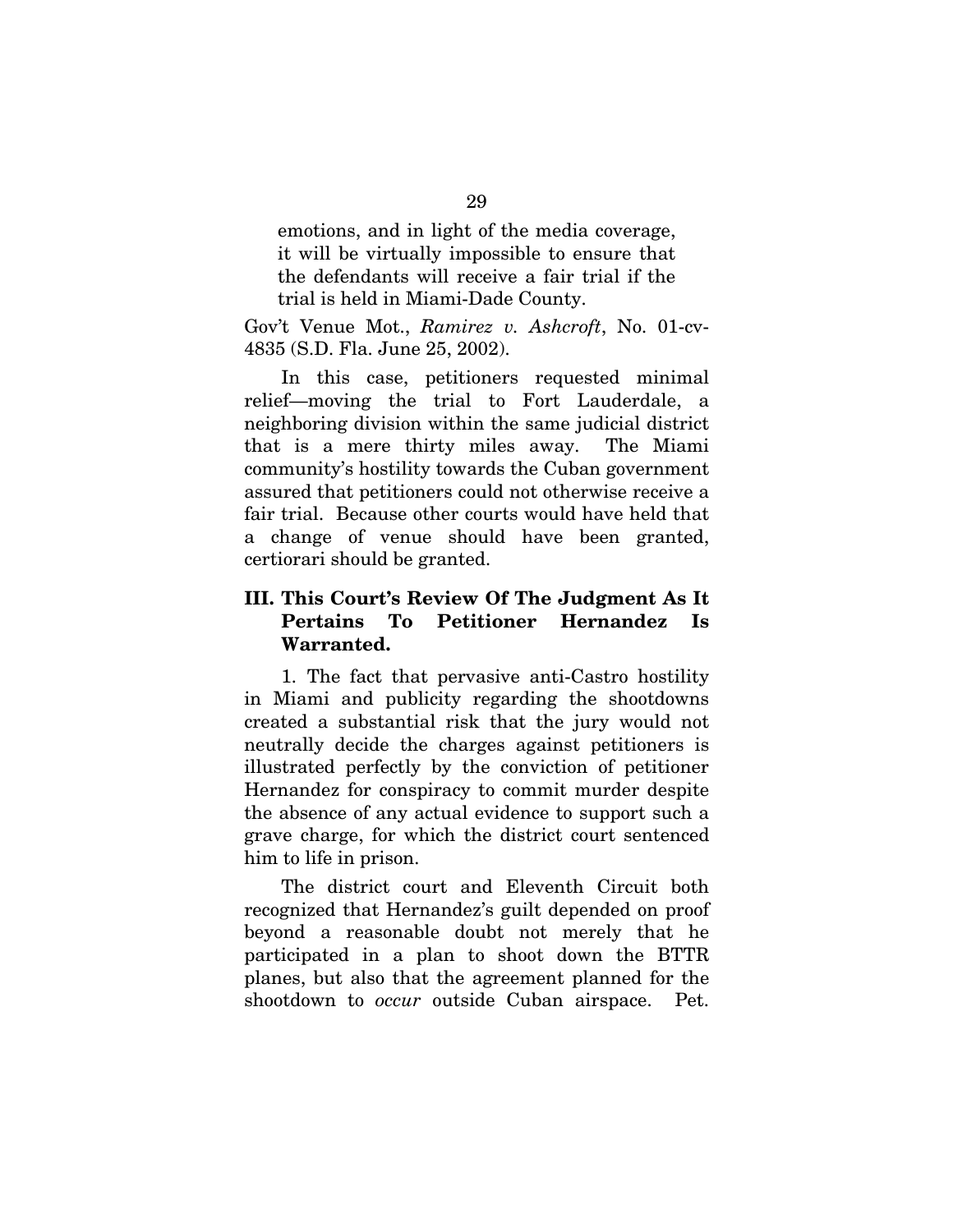App. 54a, 453a-56a, 350a. Federal law did not prohibit Hernandez from participating in a Cubangovernment plan to shoot down the planes during an incursion into Cuba's sovereign territory. conspiracy is "an agreement to commit an unlawful act." *United States v. Jimenez Recio*, 537 U.S. 270, 274 (2003) (quoting *Iannelli v. United States*, 420 U.S. 770, 777 (1975)). In this case, the alleged unlawful act is "the unlawful killing of a human being with malice aforethought ... [w]ithin the special maritime and territorial jurisdiction of the United States." 18 U.S.C. § 1111; *id.* § 1117 (criminalizing conspiracy to violate § 1111).

Neither U.S. nor Cuban law deemed it "unlawful" for Cuba to defend its territorial integrity by destroying the planes if they violated its airspace. The federal murder statute applies only in U.S. jurisdiction, and Cuba's assertion that its domestic law permits it to defend its airspace is not only uncontested but immune from challenge in U.S. courts. *E.g.*, *Banco Nacional de Cuba v. Sabbatino*, 376 U.S. 398, 415 n.17 (1964). "A shoot down in Cuban airspace would not have been unlawful; thus, Hernandez could not have been convicted of conspiracy to murder unless the Government proved beyond a reasonable doubt that he agreed for the shoot down to occur in international, as opposed to Cuban, airspace." Pet. App. 84a (Kravitch, J., dissenting); *see also id.* 54a-55a (majority opinion deciding the case on that premise). $^{10}$ 

l

<sup>10</sup> *See generally United States v. Flores-Montano*, 541 U.S. 149, 153 (2004) (a nation, "as sovereign, has the inherent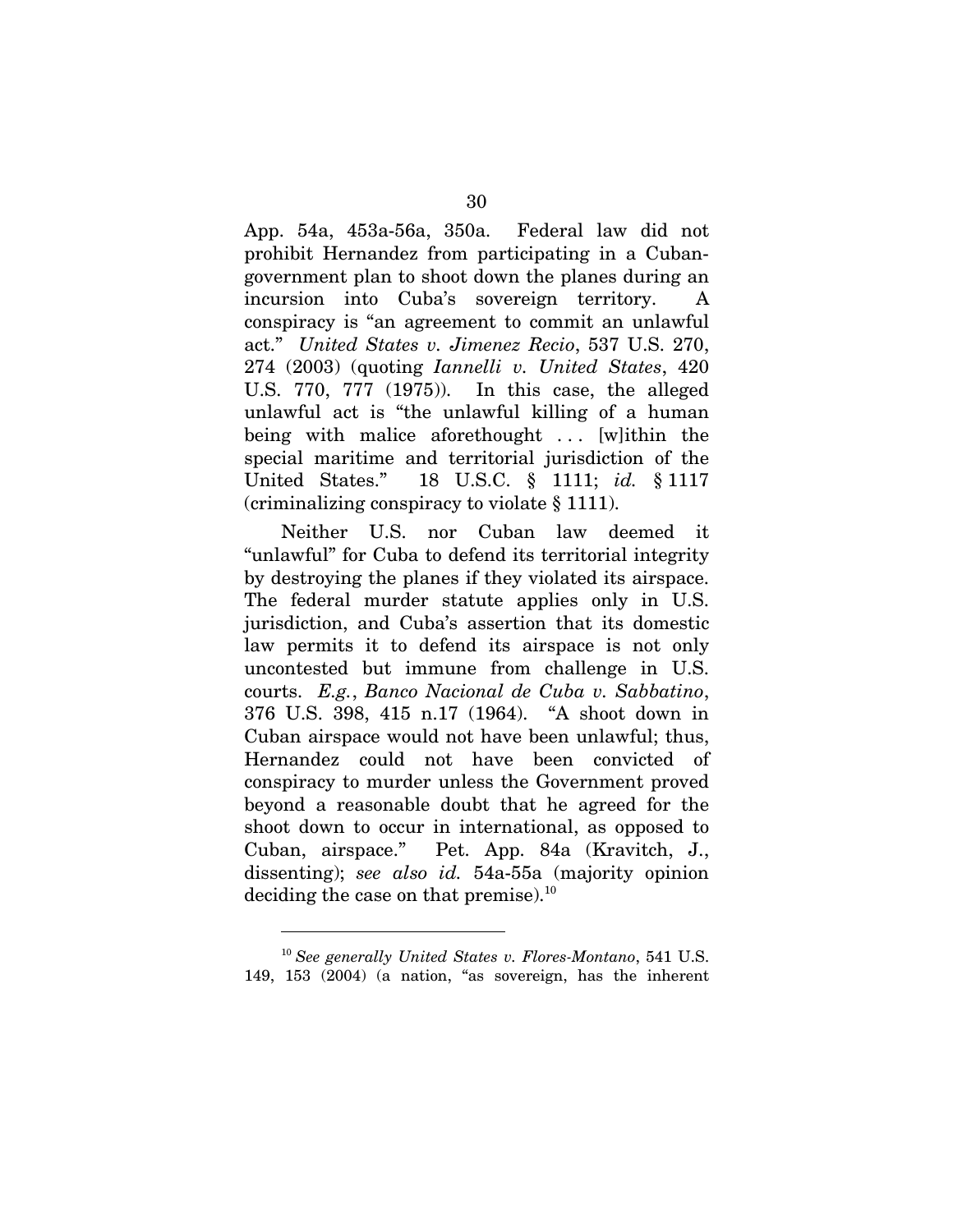The overwhelming proof at trial was that, on the ambitious assumption that Hernandez was aware of a plan to shoot down the planes at all, there manifestly was no conspiracy to do so in U.S. jurisdiction. To the contrary, all "the evidence point[ed] toward a confrontation in Cuban airspace." Pet App. 87a (Kravitch, J., dissenting). In the period beginning in 1994 in which BTTR planes repeatedly violated Cuban airspace,11 "*every* communication between Cuba and the FAA discussed the consequences for invading Cuba's sovereign territory" (*Id.*; ICAO Report §§ 2, 3 (detailing Cuban communications with U.S. State Department and FAA)). BTTR's leader "testified that in his nearly 2000 BTTR flights, [Cuban] MiGs never confronted him in international airspace." Pet App. 87a (Kravitch, J., dissenting). Finally, "communications between Cuba and Hernandez speak of a confrontation only if BTTR 'provokes' Cuba." *Id.* Given the Cuban government's consistent focus on the BTTR flight's incursion into Cuban airspace, these communications are only reasonably

 $\overline{a}$ 

authority to protect . . . its territorial integrity"); *Greater Tampa Chamber of Commerce v. Goldschmidt*, 627 F.2d 258, 259 (D.C. Cir. 1980) ("every nation has exclusive sovereignty over the airspace above its territory"); 26 C.F.R. § 1.911-2(h) ("territory under the sovereignty" of foreign government includes "the air space over the foreign country").

<sup>11</sup> *See* Report of the ICAO Fact-Finding Investigation, The Shooting Down of Two U.S. Registered Private Civil Aircraft by Cuban Military Aircraft on 24 February 1996, App. B to Council Document C-WP/10441, ¶¶ 2.1.1.1, 2.1.2.3, 2.1.3.1 (June 19, 1996) ("ICAO Report").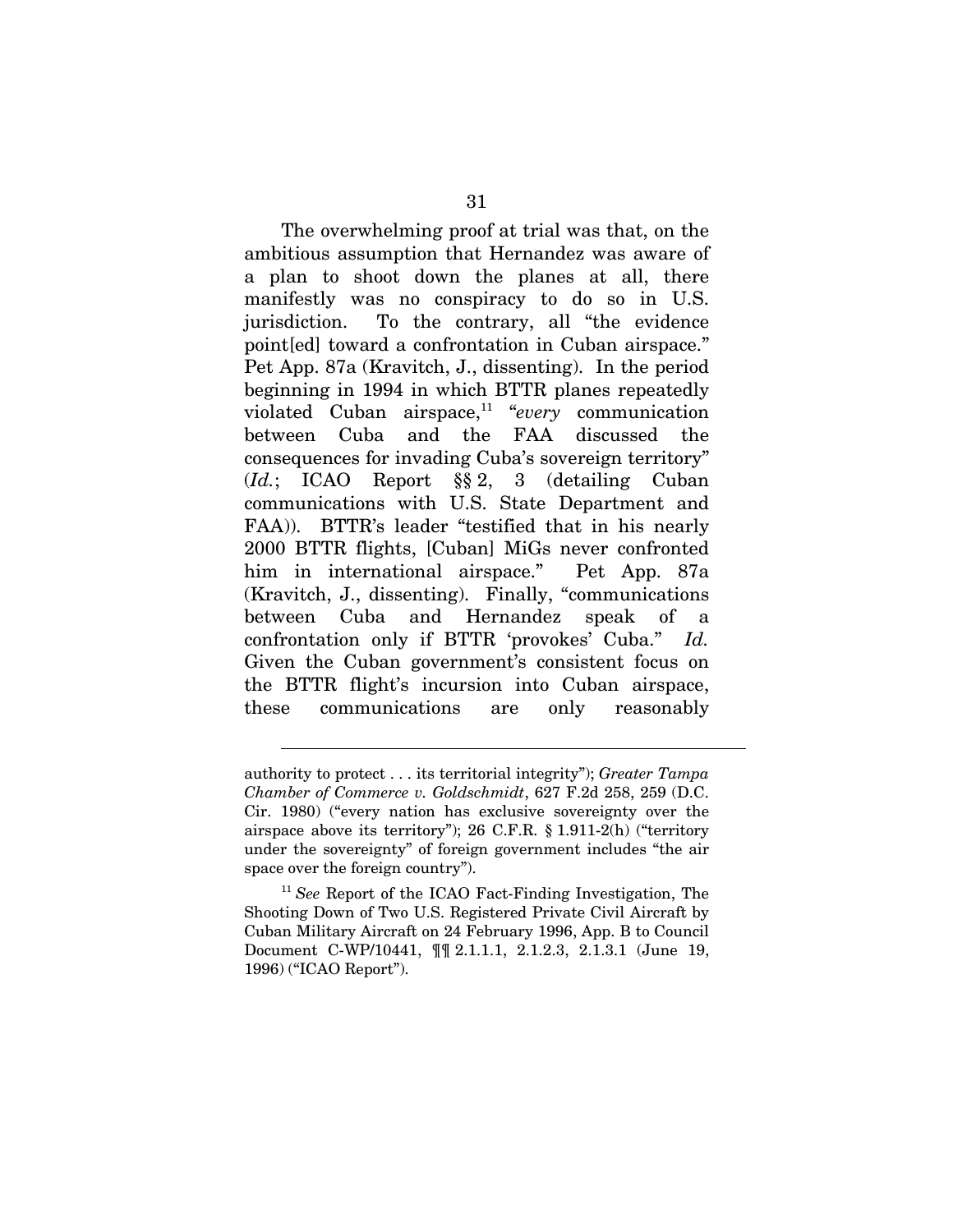understood to mean provocation *by invasion of Cuba's sovereign territory*.

The Eleventh Circuit majority ignored all this proof, and cited no direct evidence of a plan to shoot down the planes in U.S. jurisdiction. Instead, the majority relied on two isolated pieces of evidence that, to the extent they are relevant at all, support Hernandez's innocence claim. According to the majority,

Hernandez's statement after the shootdown that the operation ended successfully alone allows a finding by a reasonable jury that the conspirators intended to commit an unlawful killing. If the plan had been to prepare Cuba to defend itself with a justified shootdown over Cuba, then the plan would have failed. What occurred, and what Hernandez called a success, was an unjustified killing in the special maritime and territorial jurisdiction of the United States. A reasonable jury could take Hernandez at his word and find that what occurred was what Hernandez intended.

Pet. App. 54a. The majority also thought that the same inference could fairly be drawn from Cuba's "recognition for [petitioner's] outstanding results achieved on the job." *Id.*<sup>12</sup>

l

<sup>&</sup>lt;sup>12</sup> Because the majority looked to whether a "reasonable" jury "could convict" Hernandez (Pet. App. 14a), there is a direct parallel between this case and No. 08-559, *McDaniel v. Brown* (cert. granted Jan. 26, 2009).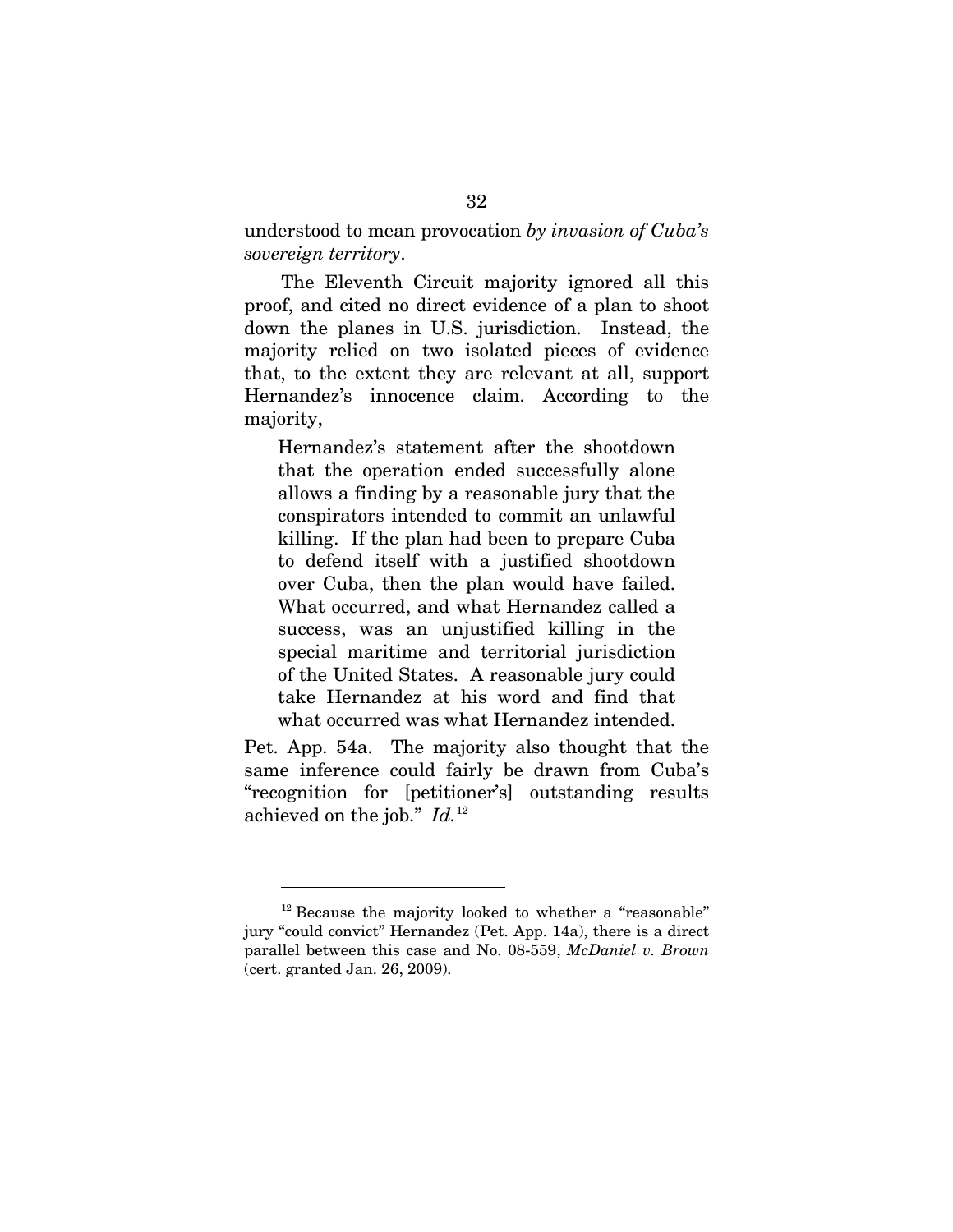If anything, this evidence supports precisely the opposite inference. Cuba has always maintained that the shootdown was *in Cuban territory*. *Id.* 435a-39a, 441a-52a. There is no evidence at all that Hernandez rejected that account, and that Hernandez was an Cuban agent makes it exceptionally unlikely that he did so. It was moreover entirely plausible that Cuba would have intended the shootdown to occur over its own territory but inadvertently struck the planes over international waters: the Cuban jets were flying within the Cuban airspace's very confined bounds at 540 miles per hour and launched missiles that traveled even more quickly; the BTTR planes, in turn, were at the very least quite close to Cuba, having been shot down no more than 10 miles into international airspace. Thus, to the extent that any relevant inference can be drawn from the evidence that Hernandez and Cuba believed that Hernandez's acts had been a success, it is that the planes were intended to be shot down in Cuban territory, not U.S. jurisdiction.

At the very least, the isolated statements cited by the majority do not establish proof beyond a reasonable doubt when considered in the context of all the proof that Cuba intended to confront the planes within its own airspace. *See supra*. Indeed, the government itself frankly acknowledged that the prosecution would be essentially doomed by the requirement that it prove beyond a reasonable doubt that there was a plan to shoot down the planes in international airspace. Emergency Pet. at 21, 27. Though a sufficiency-of-the-evidence review requires drawing inferences in the prosecution's favor, it nonetheless requires consideration of "*all* of the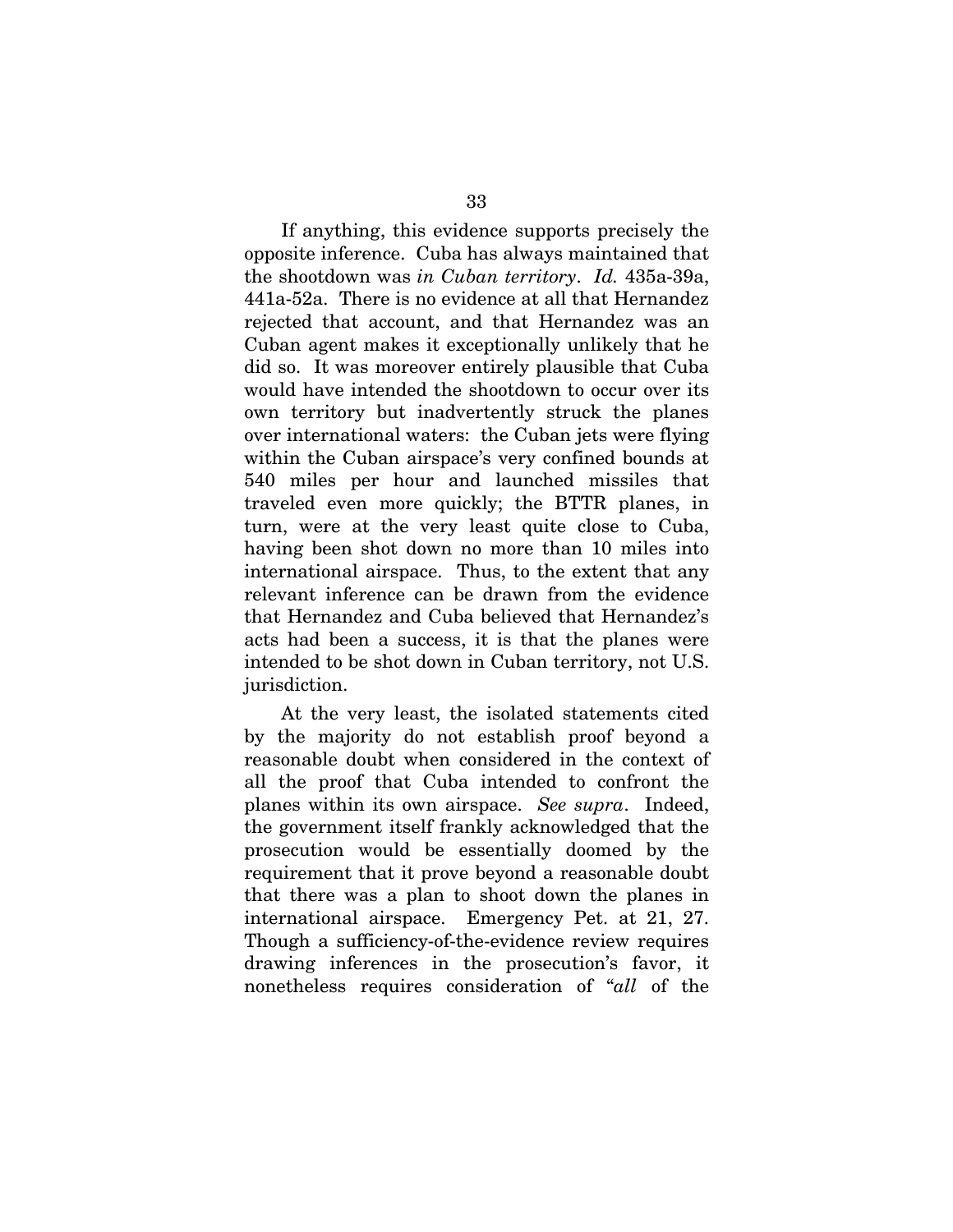evidence" and the inferences drawn must be "*reasonable*." *Jackson v. Virginia*, 443 U.S. 307, 319 (1979) (emphasis added and deleted).

The Eleventh Circuit moreover failed to heed this Court's admonition that courts must "scrutinize the record . . . with special care in a conspiracy case." *Anderson v. United States*, 417 U.S. 211, 224 (1974). That more searching review is required because "[w]ithout the knowledge, the intent cannot exist," and because, "to establish the intent, the evidence of knowledge must be clear, not equivocal." *Ingram v. United States*, 360 U.S. 672, 680 (1959) (quoting *Direct Sales Co. v. United States*, 319 U.S. 703, 711 (1943)). Without these protections, "charges of conspiracy" may "be made out by piling inference upon inference, thus fashioning . . . a dragnet to draw in all substantive crimes." *Id.* Grounding a conviction that carries a life sentence for a grave charge such as conspiracy to murder on isolated *post hoc* snippets plucked from a massive trial record and considered in isolation invites conspiracy convictions that rest on "a hodgepodge of acts and statements by others which he may never have authorized or intended or even known about, but which help to persuade the jury of existence of the conspiracy itself." *Krulewitch v. United States*, 336 U.S. 440, 453 (1949) (Jackson, J. concurring).

In this case, no reasonable juror could conclude that after consistently pursuing diplomatic channels to address incursions into its sovereign airspace, Cuba suddenly developed a conspiracy to shoot down planes that were traveling in international airspace. Such an inference would require concluding that Cuban intended to initiate an unprovoked war with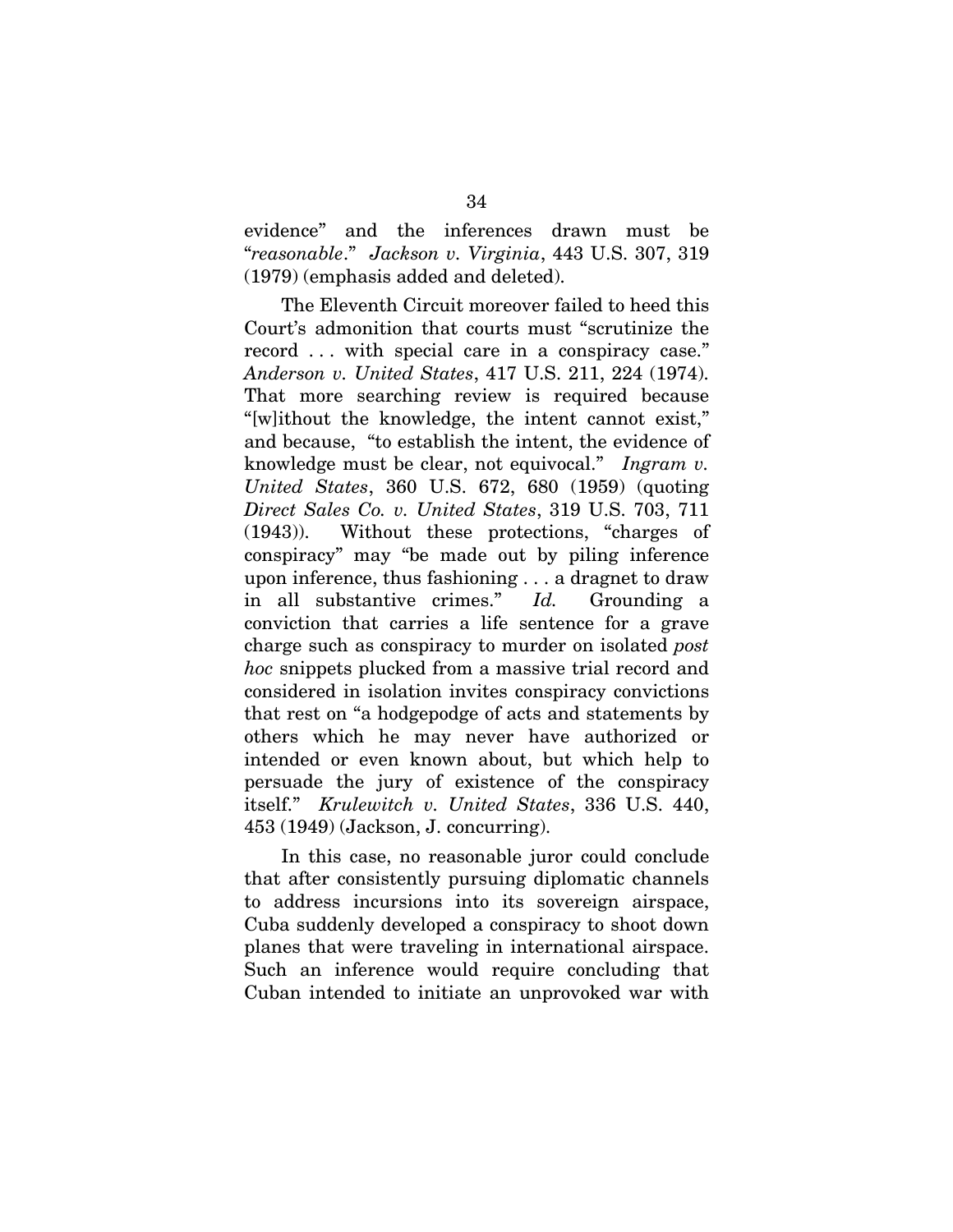the United States. The verdict can thus only fairly be understood as further indicating the fear and hostility that inevitably influenced the jury's deliberations.

2. This Court's review is finally warranted because the Eleventh Circuit itself recognized that its refusal to order a resentencing of petitioner Hernandez conflicts with the precedent of the Ninth Circuit. Pet. App. 70a-71a. The court of appeals held that the district court erred in sentencing three of the petitioners for conspiring to gather national security information under U.S.S.G.  $\S 2M3.1(a)(1)$  because petitioners never succeeded in doing so. Pet. App. 62a-63a, 70a. The Eleventh Circuit nonetheless refused to remand the case for resentencing as to petitioner Hernandez because he already faced a concurrent life sentence on the conspiracy to murder charge. Pet. App. 70a-71a.

The Eleventh Circuit's refusal to remand Hernandez's case for a further sentencing proceeding is consistent with the law of five other circuits but as the Eleventh Circuit expressly recognized conflicts with Ninth Circuit precedent.<sup>13</sup> The ruling below also conflicts with this Court's jurisprudence,

l

<sup>13</sup> *Compare United States v. Kincaid*, 898 F.2d 110, 112 (9th Cir. 1990) (court may not "place upon [the defendant] the risk" that prejudice from erroneous concurrent sentence "will manifest itself in the future") *with, e.g.*, *United States v. Pierre*, 484 F.3d 75, 90-91 (1st Cir. 2007); *United States v. Rivera*, 282 F.3d 74, 77-78 (2d Cir. 2000); *United States v. Pardo*, 25 F.3d 1187, 1194 (3d Cir. 1994); *United States v. Olunloyo*, 10 F.3d 578, 582-83 (8th Cir. 1993); *United States v. Segien*, 114 F.3d 1014, 1021 (10th Cir. 1997).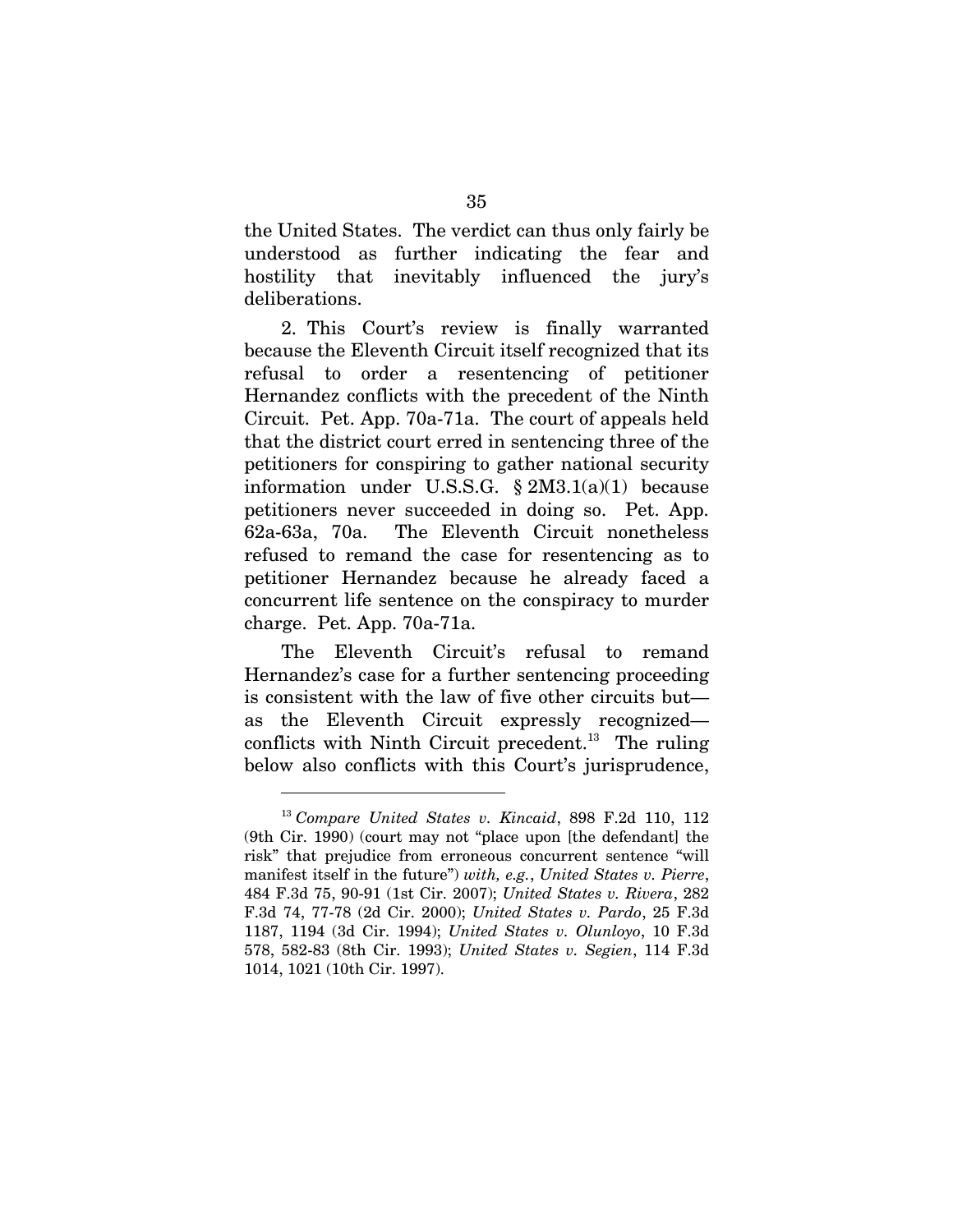which—subsequent to the sentencing in this case for the first time deemed the Sentencing Guidelines not to be binding. *See United States v. Booker*, 543 U.S. 220 (2005). The appropriate course in this case was accordingly to remand the case for the district court to exercise its sentencing discretion in the wake of the court of appeals' holding that  $\S 2M3.1(a)(1)$  was inapplicable.

#### **CONCLUSION**

For the foregoing reasons, the petition for a writ of certiorari should be granted.

Respectfully submitted,

Leonard I. Weinglass 6 West 20th Street New York, NY 10011

Michael Krinsky Eric M. Lieberman 111 Broadway Suite 1102 New York, NY 10006

*Counsel to Petitioner Guerrero* 

Paul A. McKenna 2910 First Union Financial Center 200 South Biscayne Blvd. Miami, FL 33131 *Counsel to Petitioner Hernandez* 

Thomas C. Goldstein *Counsel of Record*  Christopher M. Egleson Won S. Shin AKIN, GUMP, STRAUSS, HAUER & FELD LLP 1333 New Hampshire Ave., NW Washington, DC 20036 (202) 887-4000

Richard C. Klugh, Jr. Ingraham Building  $25$  S.E.  $2<sup>nd</sup>$  Avenue Suite 1105 Miami, FL 33131 *Counsel to Petitioner Campa*